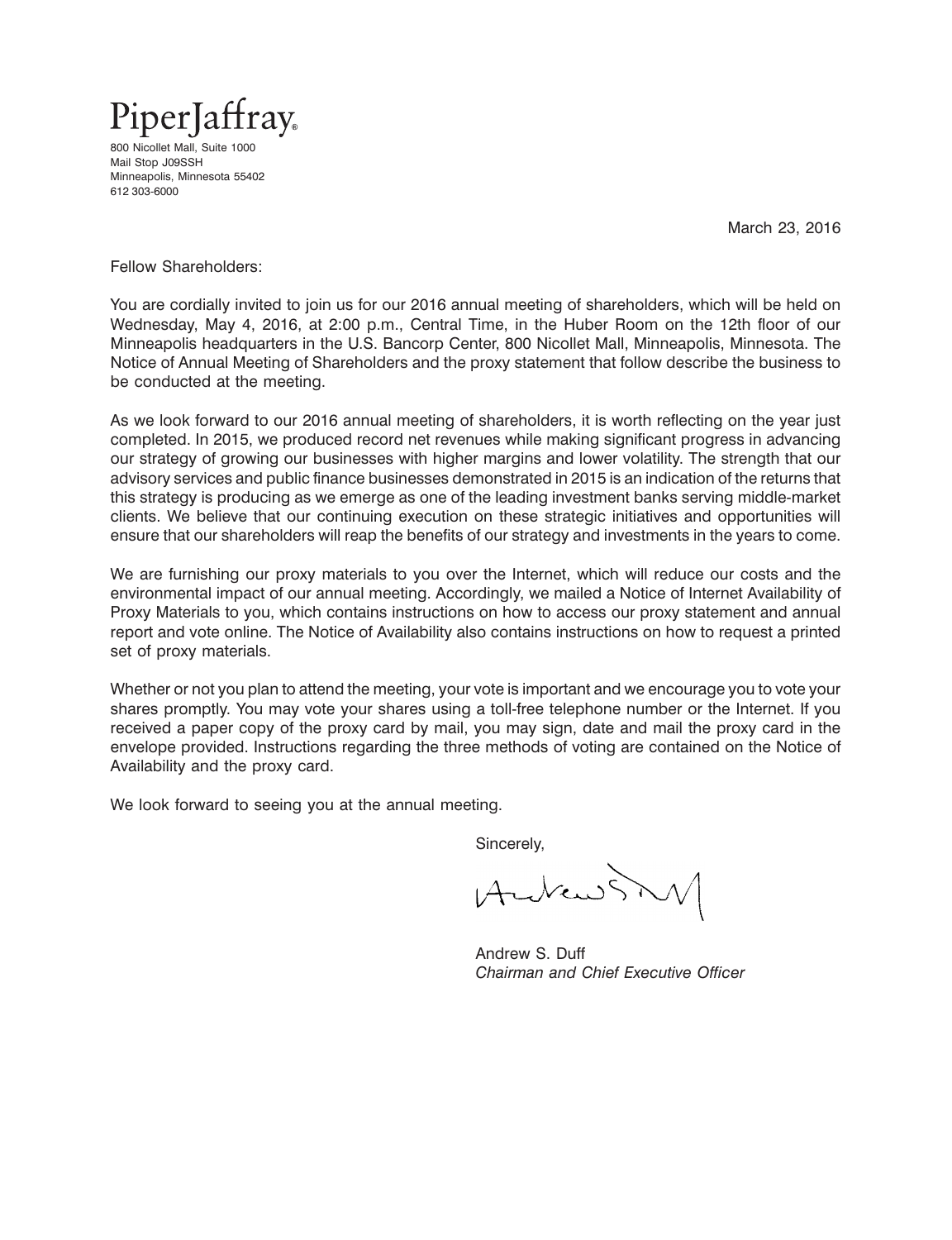# **Notice of Annual Meeting of Shareholders**

May 4, 2016, at 2:00 p.m., local time The Huber Room in our Minneapolis Headquarters 12<sup>th</sup> Floor, U.S. Bancorp Center 800 Nicollet Mall, Minneapolis, Minnesota

To the Shareholders of Piper Jaffray Companies:

The 2016 annual meeting of shareholders of Piper Jaffray Companies will be held at our corporate headquarters in Minneapolis, Minnesota on Wednesday, May 4, 2016 at 2:00 p.m., local time, for the following purposes:

- 1. The election of nine directors, each for a one-year term.
- 2. Ratification of the selection of Ernst & Young LLP as the independent auditor of Piper Jaffray Companies for the fiscal year ending December 31, 2016.
- 3. An advisory vote to approve the compensation of the officers disclosed in the attached proxy statement, or "say-on-pay" vote.
- 4. Any other business that may properly be considered at the meeting or any adjournment or postponement of the meeting.

In order to vote on the matters brought before the meeting, you may submit your proxy vote by telephone or Internet, as described in the Notice of Internet Availability of Proxy Materials and the following proxy statement, by no later than 11:59 p.m. Eastern Daylight Time on Tuesday, May 3, 2016. If you received a paper copy of the proxy card by mail, you may sign, date and mail the proxy card in the envelope provided. The envelope is addressed to our vote tabulator, Broadridge Financial Solutions, Inc., and no postage is required if mailed in the United States. Holders of record of the Company's common stock at the close of business on March 9, 2016 are entitled to notice of, and to vote at, the meeting.

> **Important Notice Regarding the Availability of Proxy Materials for the Annual Meeting to be held on May 4, 2016**

Our proxy statement and 2015 annual report are available at www.piperjaffray.com/proxymaterials.

By Order of the Board of Directors

John W Gulan

John W. Geelan *Secretary*

March 23, 2016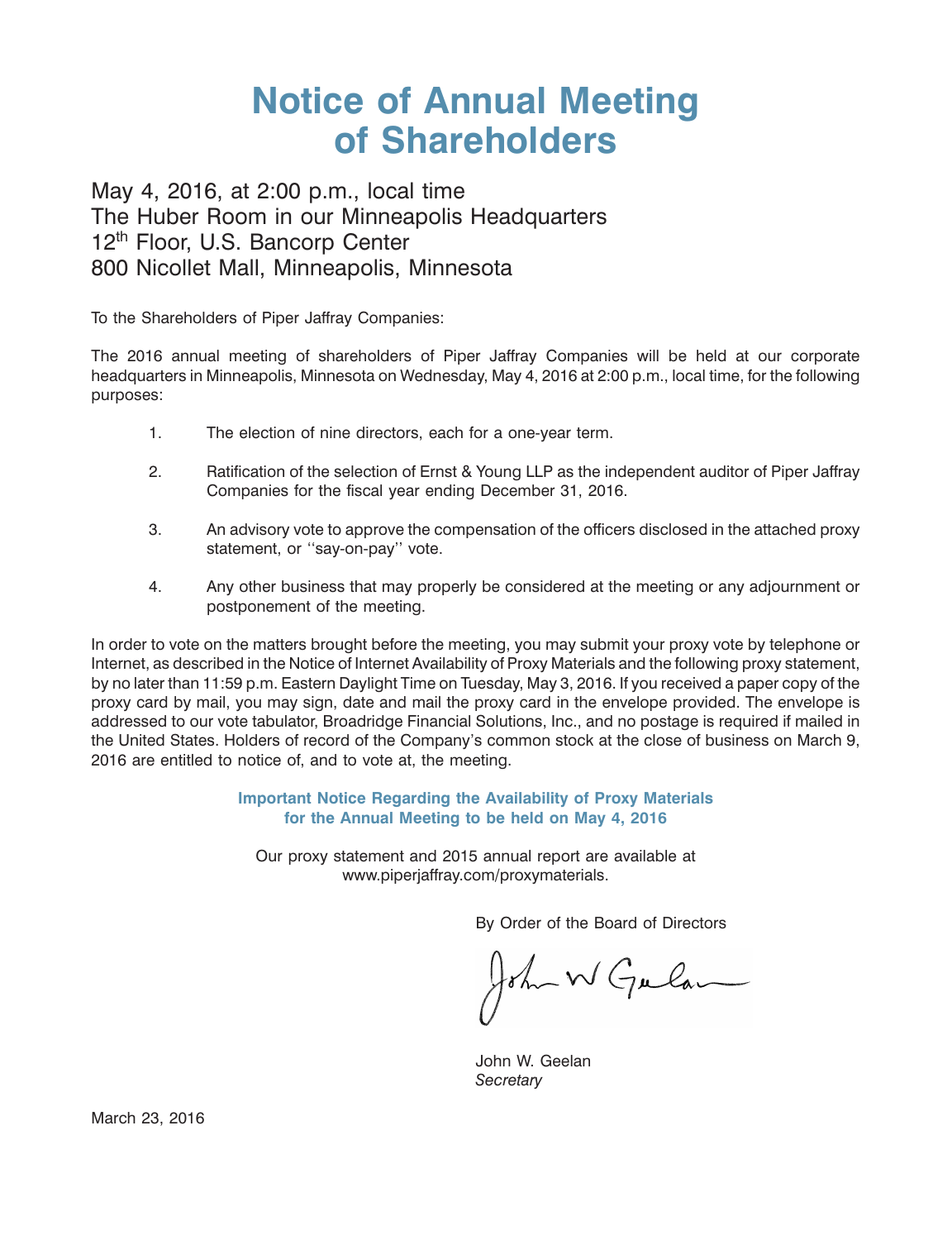#### **PROXY STATEMENT TABLE OF CONTENTS**

|                                                                        | $\mathbf{1}$   |
|------------------------------------------------------------------------|----------------|
|                                                                        | $\overline{1}$ |
|                                                                        | 5              |
| INFORMATION REGARDING THE BOARD OF DIRECTORS AND CORPORATE GOVERNANCE. | 11             |
|                                                                        | 11             |
|                                                                        | 11             |
|                                                                        | 12             |
|                                                                        | 12             |
|                                                                        | 13             |
|                                                                        | 13             |
|                                                                        | 16             |
| Procedures for Contacting the Board of Directors                       | 16             |
|                                                                        | 16             |
|                                                                        | 17             |
|                                                                        | 19             |
|                                                                        | 20             |
|                                                                        | 20             |
|                                                                        | 38             |
|                                                                        | 39             |
|                                                                        | 40             |
|                                                                        | 42             |
|                                                                        | 43             |
|                                                                        | 43             |
|                                                                        | 45             |
|                                                                        | 46             |
|                                                                        | 47             |
|                                                                        | 48             |
|                                                                        | 48             |
| Beneficial Ownership of Directors, Nominees and Executive Officers     | 48             |
| Beneficial Owners of More than Five Percent of Our Common Stock        | 50             |
| SECTION 16(a) BENEFICIAL OWNERSHIP REPORTING COMPLIANCE                | 50             |
| CERTAIN RELATIONSHIPS AND RELATED TRANSACTIONS                         | 51             |
| Compensation Committee Interlocks and Insider Participation            | 51             |
|                                                                        | 51             |
| Review and Approval of Transactions with Related Persons               | 52             |
| AUDIT COMMITTEE REPORT AND PAYMENT OF FEES TO OUR INDEPENDENT AUDITOR  | 53             |
|                                                                        | 53             |
|                                                                        | 54             |
|                                                                        | 54             |
|                                                                        | 55             |
| ITEM 3-ADVISORY (NON-BINDING) VOTE ON EXECUTIVE COMPENSATION           | 56             |
| QUESTIONS AND ANSWERS ABOUT THE ANNUAL MEETING AND VOTING              | 58             |
| SHAREHOLDER PROPOSALS FOR THE 2017 ANNUAL MEETING                      | 62             |
| <b>HOUSEHOLDING</b>                                                    | 63             |
|                                                                        | 63             |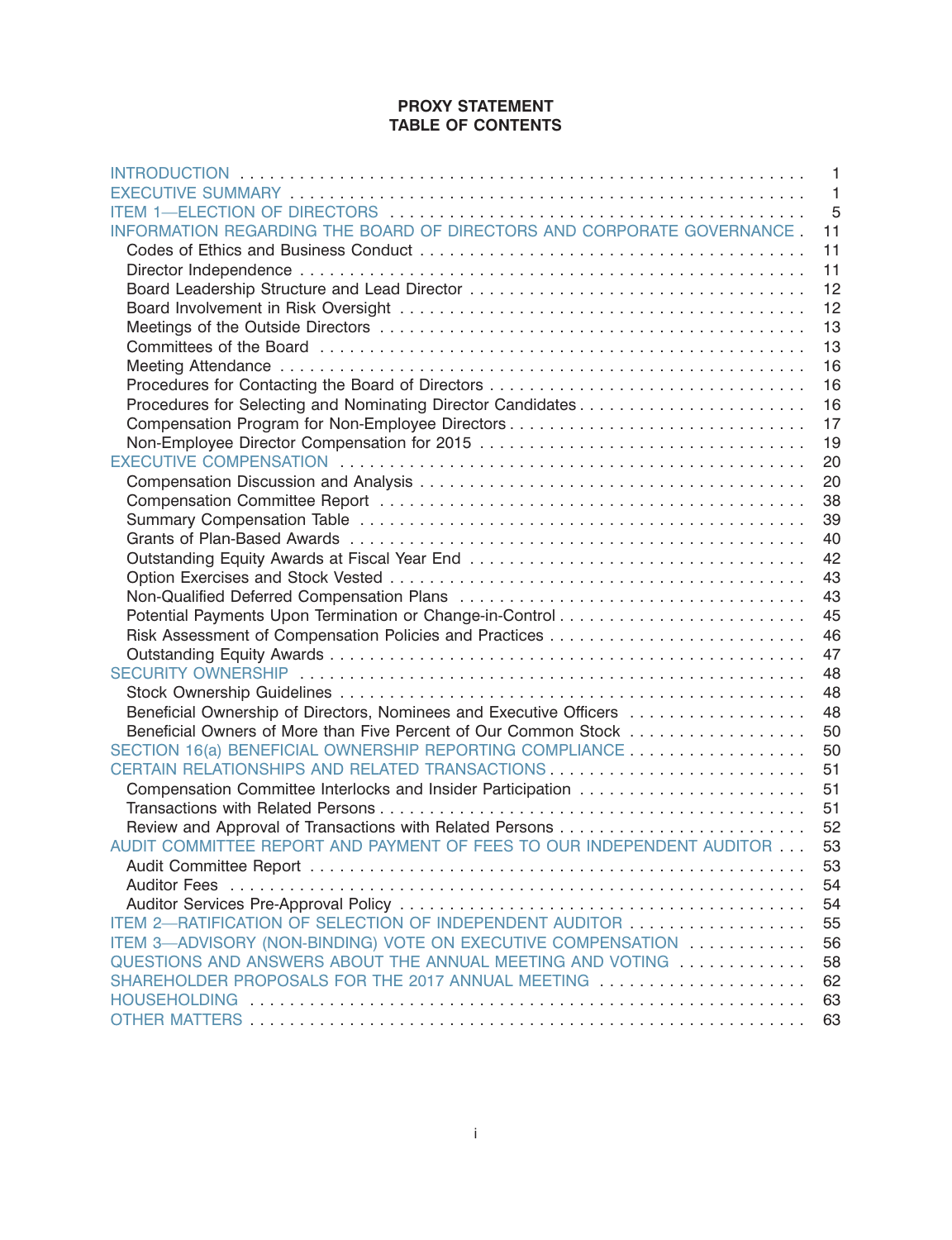### <span id="page-3-0"></span>**PROXY STATEMENT 2016 ANNUAL MEETING OF SHAREHOLDERS TO BE HELD MAY 4, 2016**

### **INTRODUCTION**

The Board of Directors of Piper Jaffray Companies is soliciting proxies for use at the annual meeting of shareholders to be held on May 4, 2016, and at any adjournment or postponement of the meeting. Notice of Internet Availability of Proxy Materials, which contains instructions on how to access this proxy statement and our annual report online, is first being mailed to shareholders on or about March 23, 2016.

### **EXECUTIVE SUMMARY**

This summary highlights information contained elsewhere in this proxy statement. This summary does not contain all of the information that you should consider, and you should read the entire proxy statement carefully before voting.

# **Annual Meeting of Shareholders**

| Date and Time:      | Wednesday, May 4, 2016, at 2:00 p.m., local time                                                                                       |
|---------------------|----------------------------------------------------------------------------------------------------------------------------------------|
| <b>Place:</b>       | The Huber Room in our Minneapolis Headquarters<br>12th Floor, U.S. Bancorp Center<br>800 Nicollet Mall<br>Minneapolis, Minnesota 55402 |
| <b>Record Date:</b> | March 9, 2016                                                                                                                          |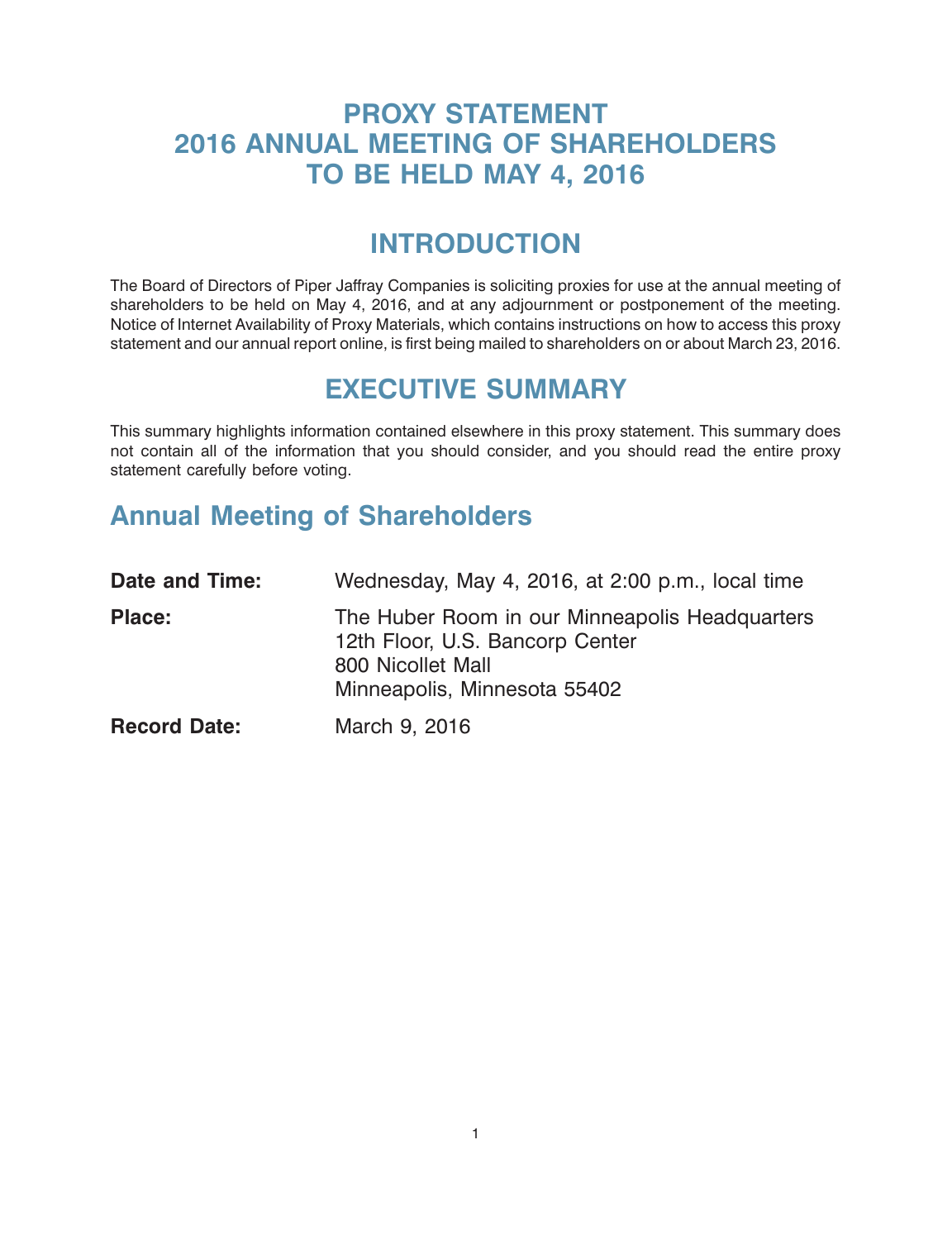# **Voting Matters**

*The Board of Directors recommends you vote FOR each Director Nominee and FOR the following proposals*:

|    | Agenda Item                                                                                                                                                   | <b>Page Reference</b><br>(for more detail) |
|----|---------------------------------------------------------------------------------------------------------------------------------------------------------------|--------------------------------------------|
| 1. | <b>Election of Directors</b>                                                                                                                                  | 5                                          |
|    | The Board of Directors believes the nine nominees as a group have the<br>experience and skills that are necessary to effectively oversee our<br>company.      |                                            |
| 2. | <b>Ratification of Selection of Independent Auditor</b>                                                                                                       | 55                                         |
|    | The Audit Committee of our Board of Directors has selected Ernst &<br>Young LLP to serve as our independent auditor for the year ending<br>December 31, 2016. |                                            |
| 3. | <b>Advisory (Non-Binding) Vote on Executive Compensation</b>                                                                                                  | 56                                         |
|    | The Board of Directors is asking shareholders to provide advisory<br>approval of the compensation of the officers disclosed in this proxy<br>statement.       |                                            |

# **2015 Performance Highlights**

In 2015, we achieved significant operating results, with record net revenues, earnings per share of \$3.34, and return on equity of 6.4%. Our 2015 performance highlights include:

- We generated record net revenues of \$672.9 million, demonstrating the diversity of our business and the considerable progress we have made growing our advisory services and public finance businesses, which both had record years and helped to offset challenging markets for our asset management business, lackluster conditions for our brokerage businesses, and higher non-compensation expenses due to a significant legal settlement;
- For the second consecutive year, we achieved strong profitability. Our earnings per diluted common share (referred to in this proxy statement as ''earnings per share'') was \$3.34. Although this was down approximately 14% from 2014's earnings per share of \$3.87, market conditions for our equity financing and asset management businesses were more challenging in 2015, and we made significant investments during the year for future growth. The primary investments included the expansion of our investment banking and equities sales and trading businesses into the financial institutions sector, and our acquisitions of River Branch Holdings LLC and BMO Capital Markets GKST Inc.;
- Our net income applicable to Piper Jaffray Companies (referred to in this proxy statement as ''net income'') was \$52.1 million;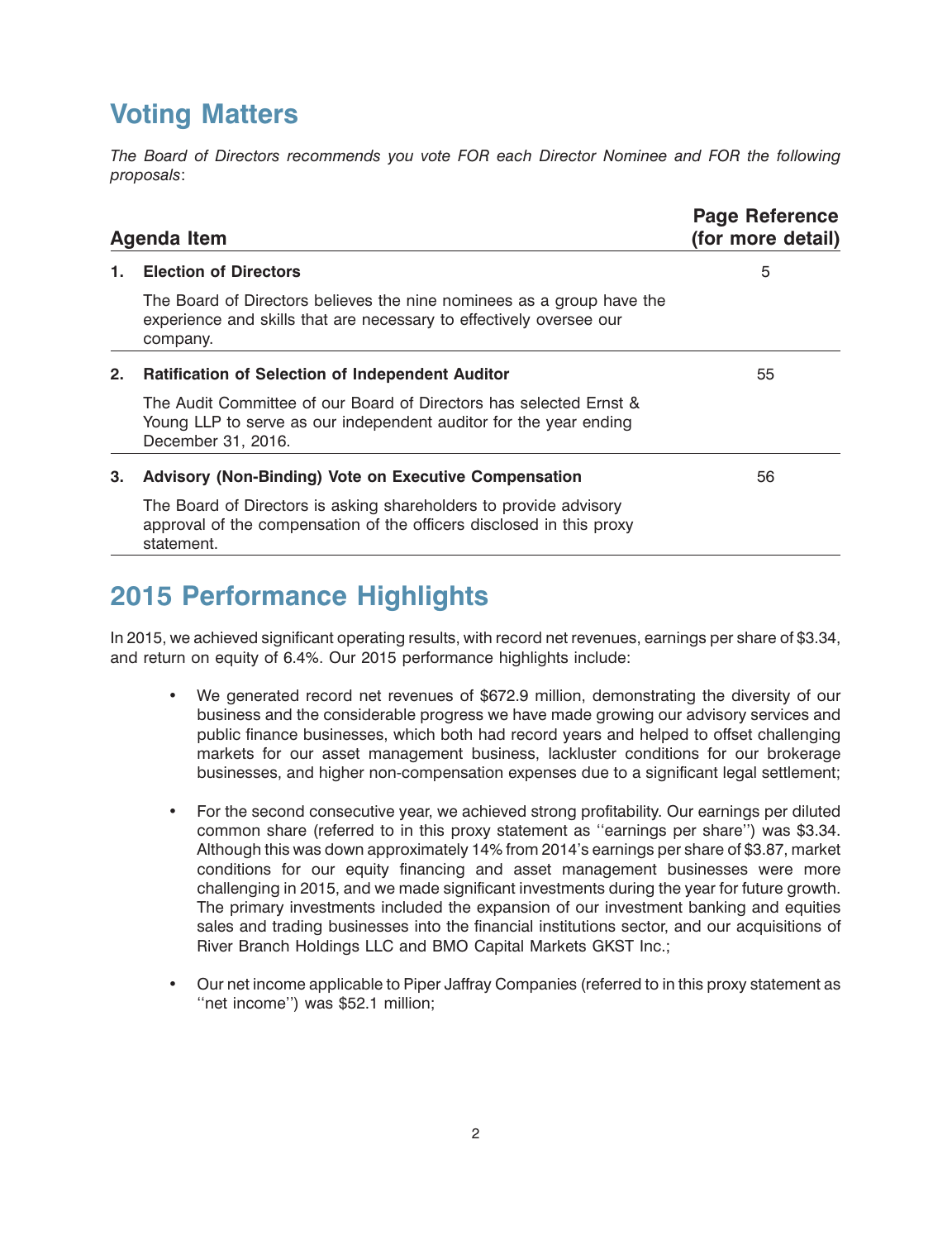- Our return on average common shareholders' equity (referred to in this proxy statement as ''return on equity'') for the year was 6.4%, even as we made significant investments for future growth;
- For the second year in a row, we achieved record advisory services revenues, including \$209.2 million in 2015; and
- Our public finance group was ranked  $2^{nd}$  nationally in 2015 for the number of municipal negotiated issuances.

### **Board Nominees**

The Board of Directors has nominated nine directors: our CEO and eight other serving directors. Seven of these nine directors are independent under New York Stock Exchange Rules. Both our CEO and Mr. Frazier, who joined the Board of Directors in connection with our recent acquisition of Simmons & Company International, are not independent. The following table provides summary information on each director nominee. For more detail, please see pages 6 through 10 of this proxy statement.



Chairman and CEO of Chairman and CEO of Former CEO of President of Affinity Former Chairman and CEO of Piper Jaffray Piper Jaffray **Ascent Capital Group** Simmons & Company Capital Management CEO of Piper Jaffray

27MAR201513393124 26MAR201513555168 17MAR201602185662 26MAR201513542510 26MAR201513545236 **Andrew S. Duff William R. Fitzgerald Michael E. Frazier B. Kristine Johnson Addison L. Piper**



Companies **Companies** International; Companies **International;** Companies Consultant to Piper Jaffray & Co.



*Chair Nominating and Governance; Lead*

*Director*





**Sherry M. Smith Philip E. Soran Scott C. Taylor Michele Volpi**

Former Executive Vice Former President, Executive Vice CEO of Betafence<br>President and CFO of CEO and Director of President and General President and CFO of SUPERVALU Compellent Counsel of Symantec



**Technologies** 





*Chair Compensation*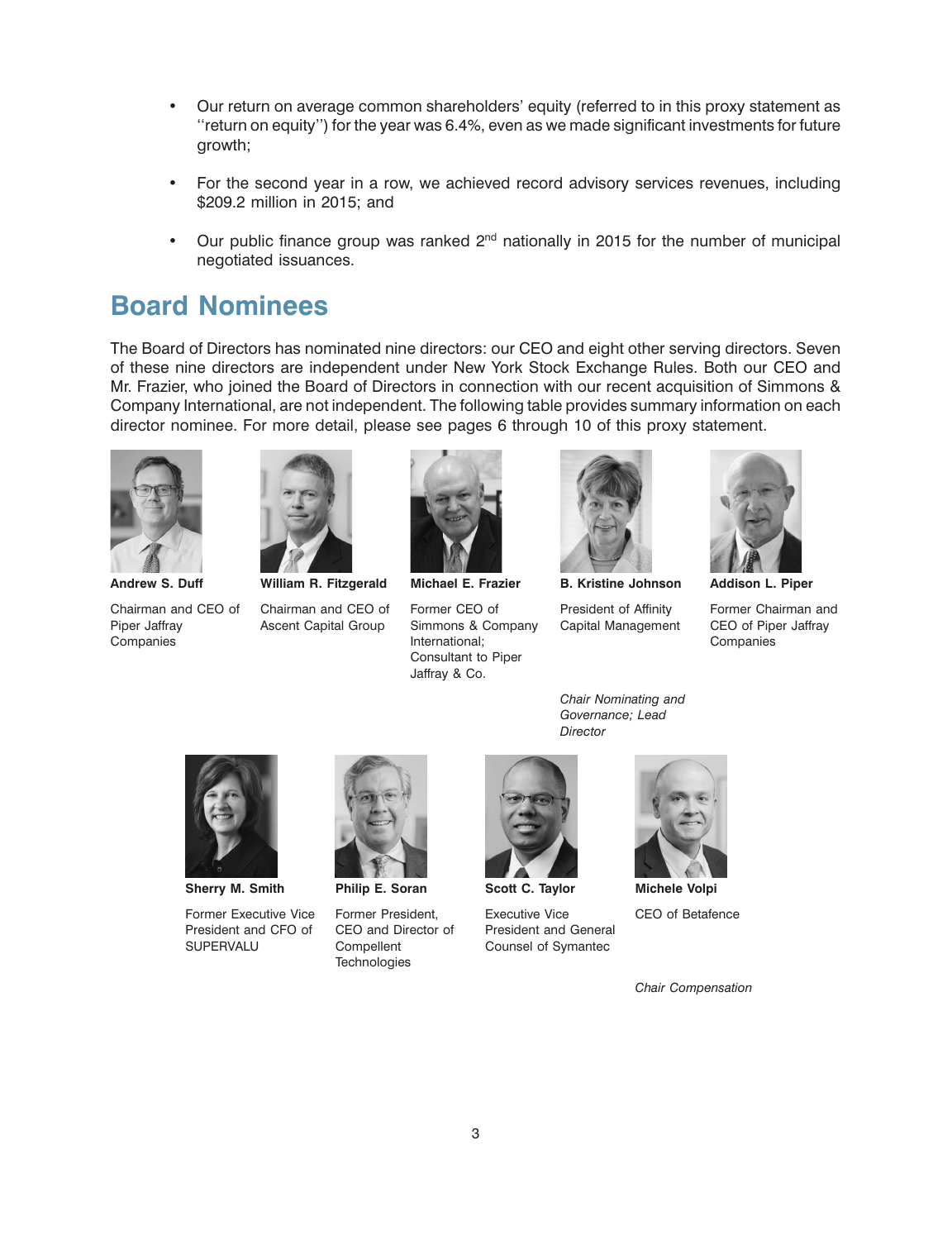# **2015 Compensation Highlights**

In 2015, our executive compensation program retained all of the core elements of our 2014 program, including annual incentives based on the achievement of a measure of pre-tax operating income and the grant of a long-term incentive component in the form of performance share units (''PSUs'') that will be earned based on our total and relative shareholder return. The most significant actions taken during 2015 by the Board's Compensation Committee include:

- **Base Salaries:** The base salaries of our named executive officers have remained unchanged since 2010.
- **Annual Incentive Compensation:** We achieved strong operating results in 2015, including record net revenues, and we executed against our strategic growth strategy. Our executive officers demonstrated leadership through the acquisitions of Simmons & Company International, BMO Capital Markets GKST Inc., and River Branch Holdings LLC, which we believe will drive additional growth and earnings in the coming years. Our profitability declined from the record level we achieved in 2014, and consequently, the total annual incentives paid to our CEO, CFO and three other highest-paid executive officers also decreased in 2015. Our CEO's annual incentive compensation based on 2015 performance was \$4,035,000, resulting in a 17% decrease in his annual incentive compensation from 2014. The annual incentive compensation for our other named executive officers ranged from \$1,370,000 to \$4,075,000. These amounts represented decreases of 17% and 28% in the annual incentive compensation paid to our CFO and head of asset management, respectively, and flat annual incentive compensation paid to our global co-heads of investment banking and capital markets, as these businesses continued their strong performance in 2015.
- **Long-Term Incentive Compensation:** We made grants of long-term incentive awards to our named executive officers in the form of PSUs that will be earned only if our total shareholder return measured on an absolute and relative basis compared to an index of peer companies over a 36-month period meets certain criteria that we believe represents strong company performance. The grant date fair values of PSU awards made in 2015 was approximately flat as compared to 2014. Our CEO's and CFO's PSU awards during 2014 had a value of \$600,000 and \$300,000, respectively, and our other named executive officers received PSU awards of \$200,000.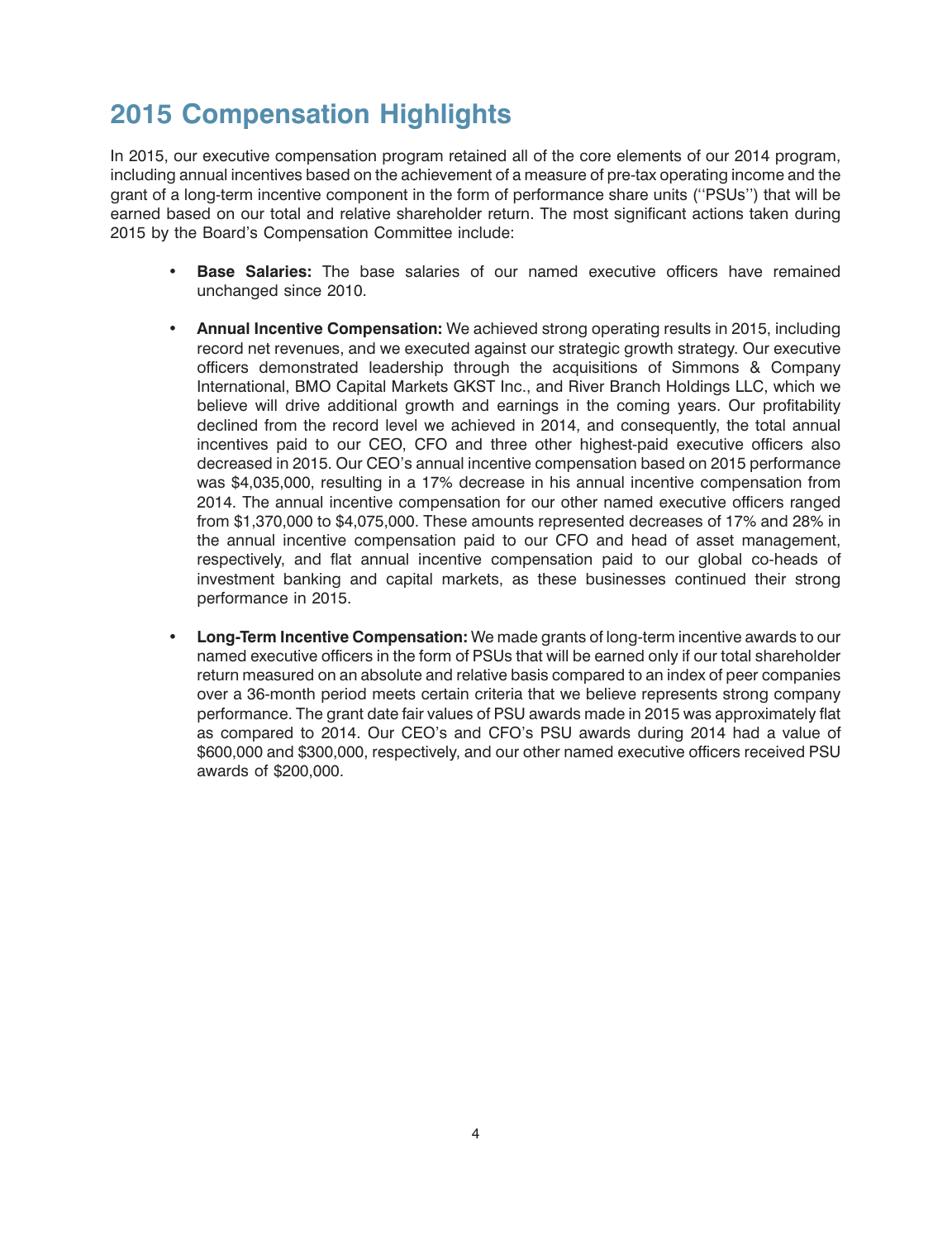# **ITEM 1—ELECTION OF DIRECTORS**

### <span id="page-7-0"></span>**2016 Nominees for Director**

The number of directors currently serving on our Board of Directors is ten. Lisa K. Polsky, who currently serves on our Board of Directors, will not be standing for re-election at the 2016 annual meeting of shareholders. Effective at the close of the annual meeting, the size of our Board of Directors will be decreased to nine directors. Upon the recommendation of the Nominating and Governance Committee, the Board has nominated nine current members of the Board for election at the 2016 annual meeting. These individuals are Andrew S. Duff, William R. Fitzgerald, Michael E. Frazier, B. Kristine Johnson, Addison L. Piper, Sherry M. Smith, Philip E. Soran, Scott C. Taylor and Michele Volpi. Ms. Smith was appointed to the Board of Directors on January 27, 2016 after being recommended to the Board of Directors as a candidate by a member of management, and Mr. Frazier was appointed to the Board of Directors on February 26, 2016, in connection with our acquisition of Simmons & Company International. Each of these individuals will be a candidate for election to the Board to serve until our 2017 annual meeting of shareholders and until his or her successor is elected and qualified. Each of the nominees has agreed to serve as a director if elected. The nine nominees receiving a plurality of the votes cast at the meeting in person or by proxy will be elected. Proxies may not be voted for more than nine directors. If, for any reason, any nominee becomes unable to serve before the annual meeting occurs, the persons named as proxies may vote your shares for a substitute nominee selected by our Board of Directors.

#### **The Board of Directors recommends a vote FOR the election of the nine director nominees. Proxies will be voted FOR the election of the nine nominees unless otherwise specified.**

The biographies of each of the nominees below includes information regarding the person's service as a director, work experience, and the experiences, qualifications, attributes or skills that caused the Nominating and Governance Committee and our Board of Directors to determine that the person should serve as a director. Each nominee brings unique capabilities to the Board. The Board believes the nominees as a group have the experience and skills in areas such as senior level management, corporate governance, leadership development, investment banking, asset management, finance and risk management that are necessary to effectively oversee our company. In addition, the Board believes that each of our directors possesses high standards of ethics, integrity and professionalism, sound judgment, community leadership and a commitment to representing the long-term interests of our shareholders.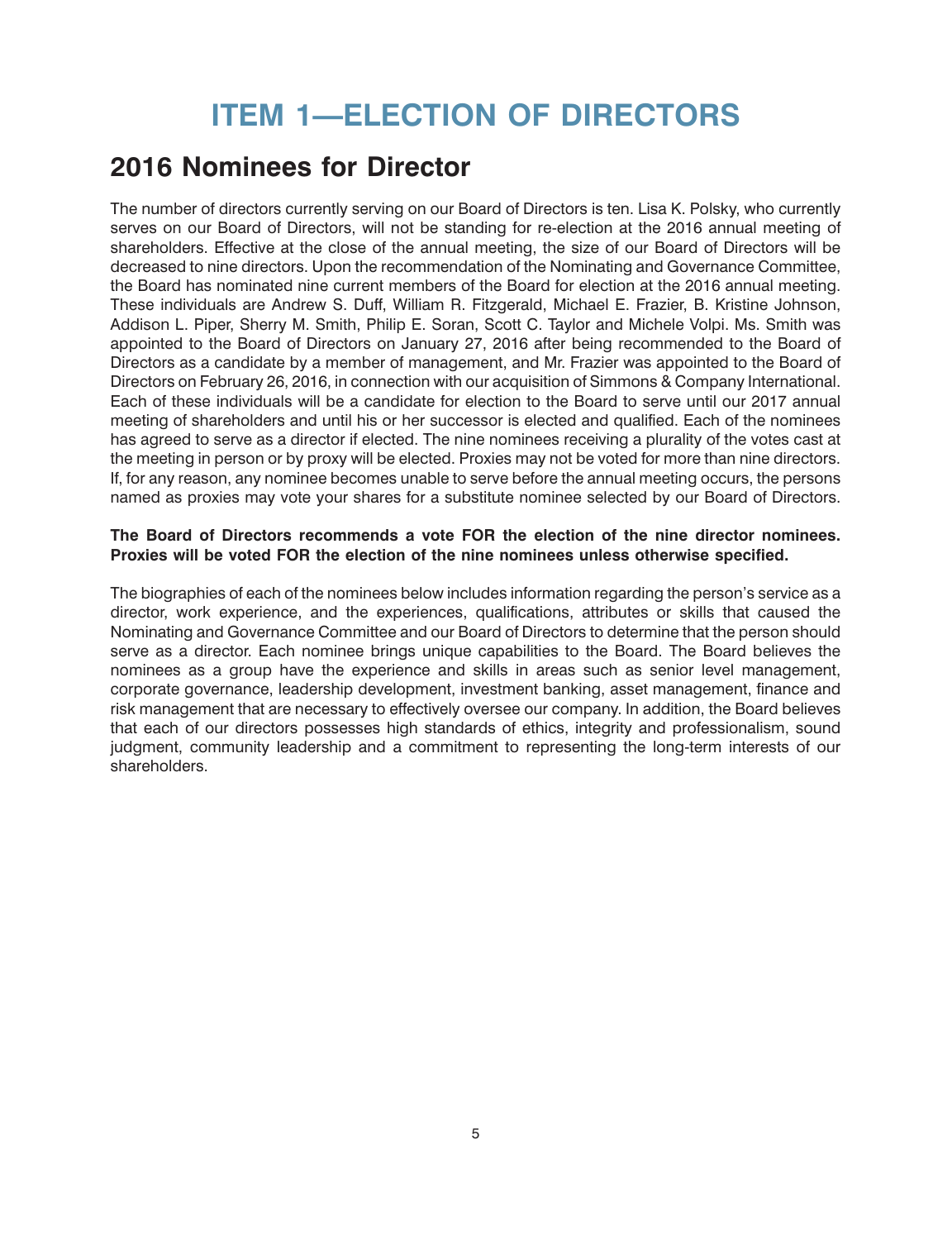

**Andrew S. Duff Age 58 Director since 2003**



*Principal Occupation:* Mr. Duff has served as chairman and chief executive officer of Piper Jaffray Companies since December 31, 2003. Mr. Duff became chairman and chief executive officer following completion of our spin-off from U.S. Bancorp on December 31, 2003. He has served as chairman of our broker-dealer subsidiary since 2003 and as chief executive officer of our broker-dealer subsidiary since 2000.

*Qualifications*: Mr. Duff has more than 30 years of experience in the capital markets industry with Piper Jaffray, and has been our chairman and chief executive officer since our spin-off from U.S. Bancorp in 2003. The Board believes he has the knowledge of our company and its business necessary to help formulate and execute our business plans and growth strategies.

*Other Current Directorships*:

Arctic Cat Inc.

*Principal Occupation*: Mr. Fitzgerald has been the chairman and chief executive officer of Ascent Capital Group, Inc. since August 2000. Ascent Capital Group (formerly known as Ascent Media Group) is a publicly traded holding company whose current business operations are conducted through its wholly owned subsidiary, Monitronics, Inc., which offers business and home security alarm monitoring services. In addition, Mr. Fitzgerald previously served as senior vice president of Liberty Media Corporation from July 2000 to December 2012. Mr. Fitzgerald served as executive vice president and chief operating officer for AT&T Broadband (formerly known as Tele-Communications, Inc.) from 1998 to 2000, and as executive vice president, corporate development of TCI Communications, Inc., a wholly-owned subsidiary of Tele-Communications, from 1996 to 1998. Mr. Fitzgerald was previously an investment banking partner with Daniels and Associates (now RBC Capital Markets), and he began his career as a commercial banker at The First National Bank of Chicago.

**Qualifications:** Mr. Fitzgerald brings to our Board significant management experience<br> **William R. Fitzgerald** from his more than 30 years in the media and telecommunications industries,<br> **Age 58** including his current ro investment bank and public company director provides valuable experience to our management and to the Board.

> *Committees*: Nominating and Governance; Compensation. Given the change in the composition of the Board of Directors following the Annual Meeting, it is expected that Mr. Fitzgerald will step off of Governance and join Audit.

#### *Other Current Directorships:*

• Ascent Capital Group

#### *Other Directorships Held during the Past Five Years*:

- Expedia, Inc. (March 2006 to December 2012)
- TripAdvisor, Inc. (December 2011 to February 2013)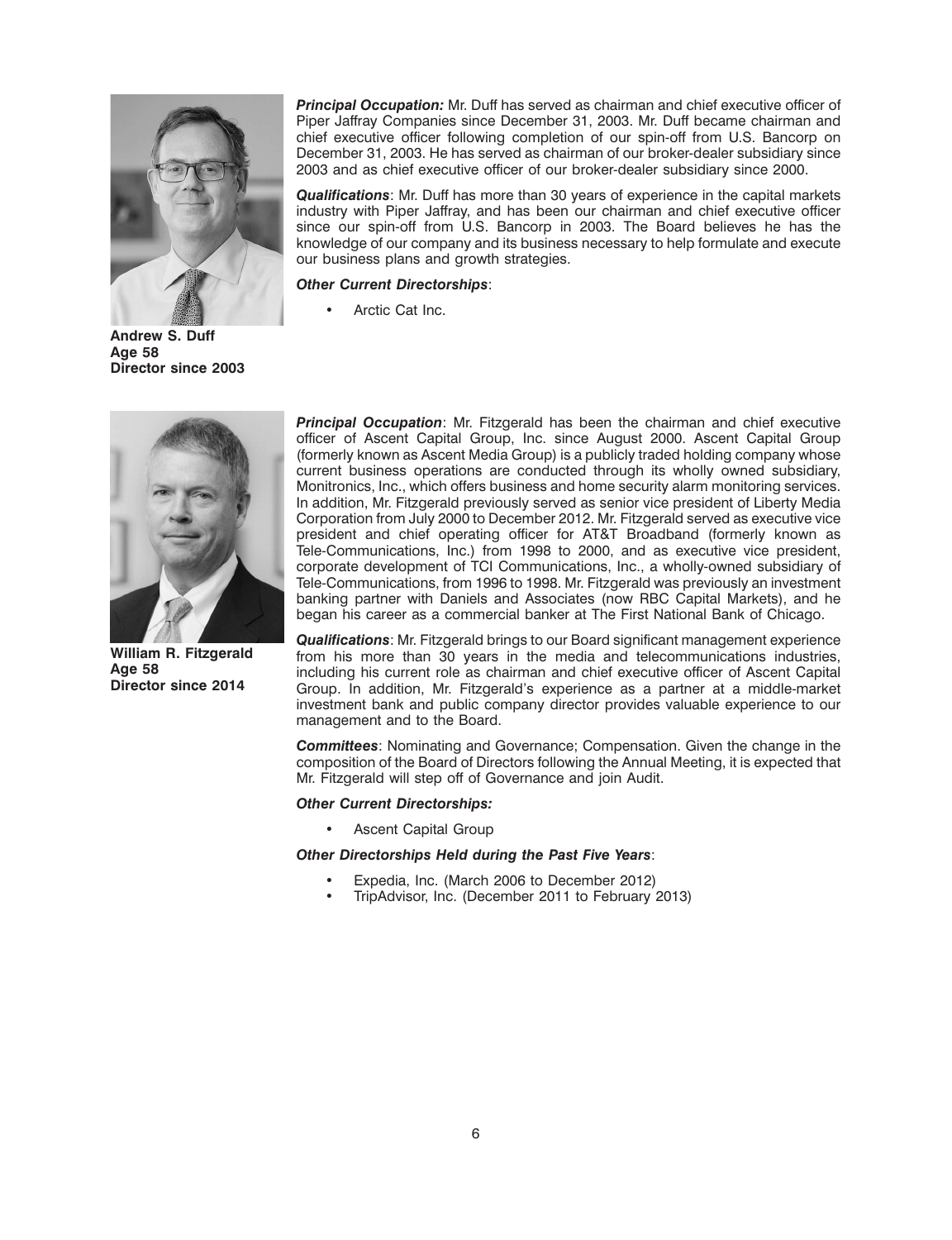

**Michael E. Frazier** • NOW Inc. **Age 66 Director since 2016**

*Principal Occupation*: Mr. Frazier began with Simmons & Company International, an investment bank specializing in the energy industry, in 1992. He became president of Simmons in 2002, chief executive officer in 2005, and chairman in 2009, and served in those capacities until the closing of our acquisition of Simmons in February 2016. Mr. Frazier is serving as an independent consultant to Piper Jaffray & Co. under a consulting agreement that ends on February 26, 2017. Prior to joining Simmons in 1992, Mr. Frazier was actively involved in the exploration and production of oil and gas as an independent operator.

*Qualifications*: Mr. Frazier has extensive experience in the capital markets industry and in the energy investment banking sector specifically, which we recently entered with our acquisition of Simmons. He also has extensive industry executive management experience as chief executive officer of Simmons.

*Other Current Directorships*:



**B. Kristine Johnson** *Other Current Directorships*: **Age 64**

*Principal Occupation*: Ms. Johnson has been president of Affinity Capital Management, a Minneapolis-based venture capital firm that invests primarily in seed and early-stage health care companies in the United States, since 2000. Ms. Johnson previously was employed for 17 years at Medtronic, Inc., a leading medical device manufacturer, serving most recently as senior vice president and chief administrative officer.

*Qualifications*: Ms. Johnson has extensive experience in both the health care industry and the venture capital business, with the health care industry being one of the primary areas of focus of our investment banking business. Her deep ties to the health care industry and the venture capital business provide the Board with valuable insights and knowledge, both from a client and public company perspective.

*Committees*: Chair of Nominating and Governance, and also serves as our lead director.

The Spectranetics Corporation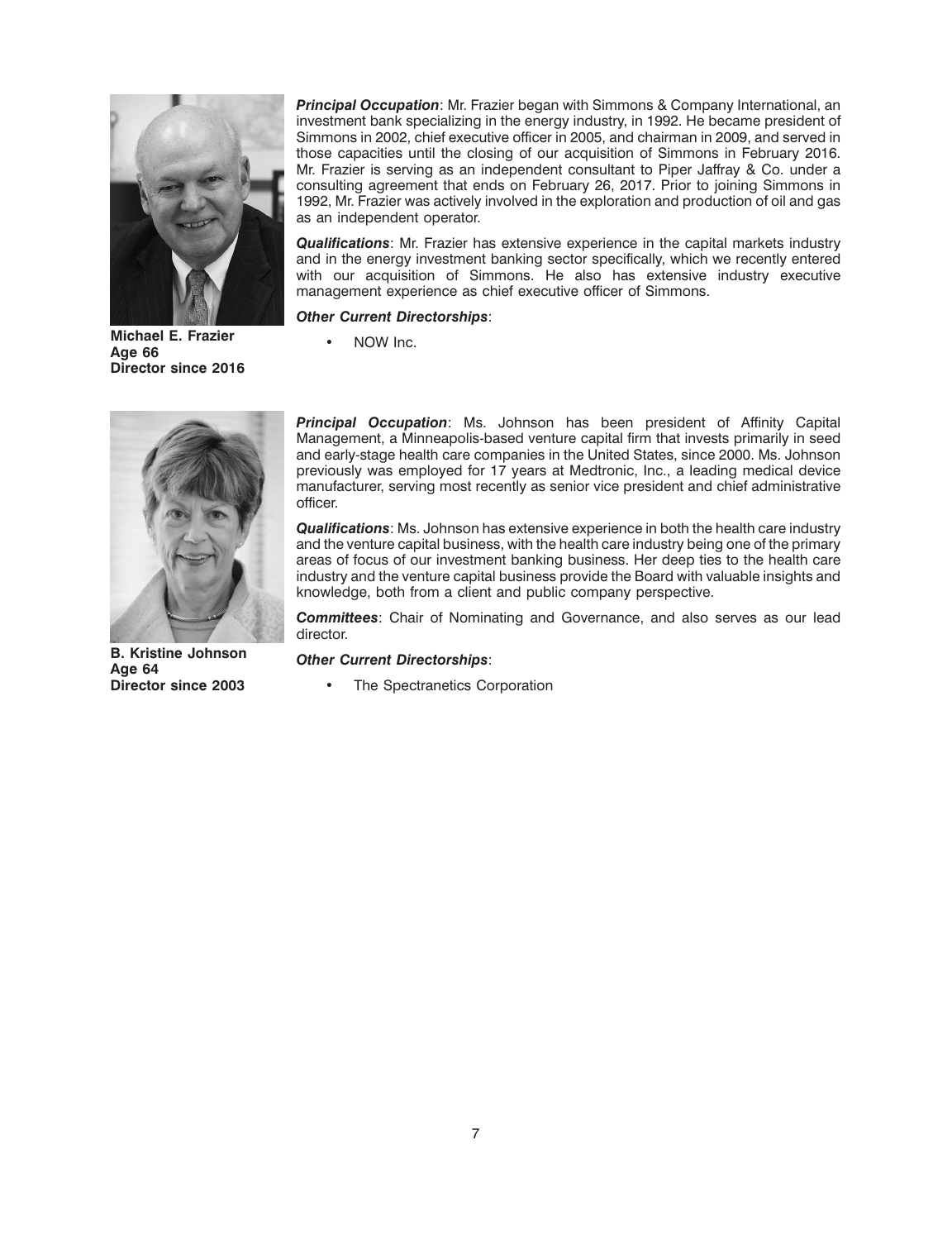

*Principal Occupation*: Mr. Piper worked for Piper Jaffray from 1969 through 2006, serving as chief executive officer from 1983 to 2000 and as chairman from 1988 to 2003. He also served as vice chairman of Piper Jaffray Companies following the completion of our spin-off from U.S. Bancorp, and retired from that role effective at the end of 2006. From 1998 through August 2006, Mr. Piper had responsibility for our venture and private capital fund activities. During his earlier career with Piper Jaffray, he served as assistant equity syndicate manager, director of securities trading, and director of sales and marketing.

*Qualifications*: Mr. Piper has been a part of our company since 1969, serving in many roles, including chief executive officer. His experience with the company provides deep institutional knowledge as well as a comprehensive understanding of the financial services industry.

#### *Other Current Directorships*:

Addison L. Piper **•** Leuthold Funds, Inc., overseeing five funds within the mutual fund complex.<br>Age 69<br>Director since 2003 **Other Directorships Held during the Past Five Years**:

#### **Director since 2003** *Other Directorships Held during the Past Five Years*:

• Renaissance Learning (July 2001 – October 2011)



*Principal Occupation*: Ms. Smith served as executive vice president and chief financial officer of SUPERVALU, INC., a grocery wholesaler and retailer, from 2010 to 2013. Prior to that, she also held the role of vice president, senior vice president of finance and corporate controller from 1998 to 2002 and treasurer from 2002 to 2005.

*Qualifications*: As a result of her roles at SUPERVALU and the public company boards that she has served on, Ms. Smith has extensive public company financial, accounting, and risk management experience, which provides valuable insight for a director of a publicly traded securities firm such as our company.

#### *Other Current Directorships*:

- Deere & Company
- Tuesday Morning Corporation
- Realogy Holdings Corp.

**Sherry M. Smith Age 54 Director since 2016**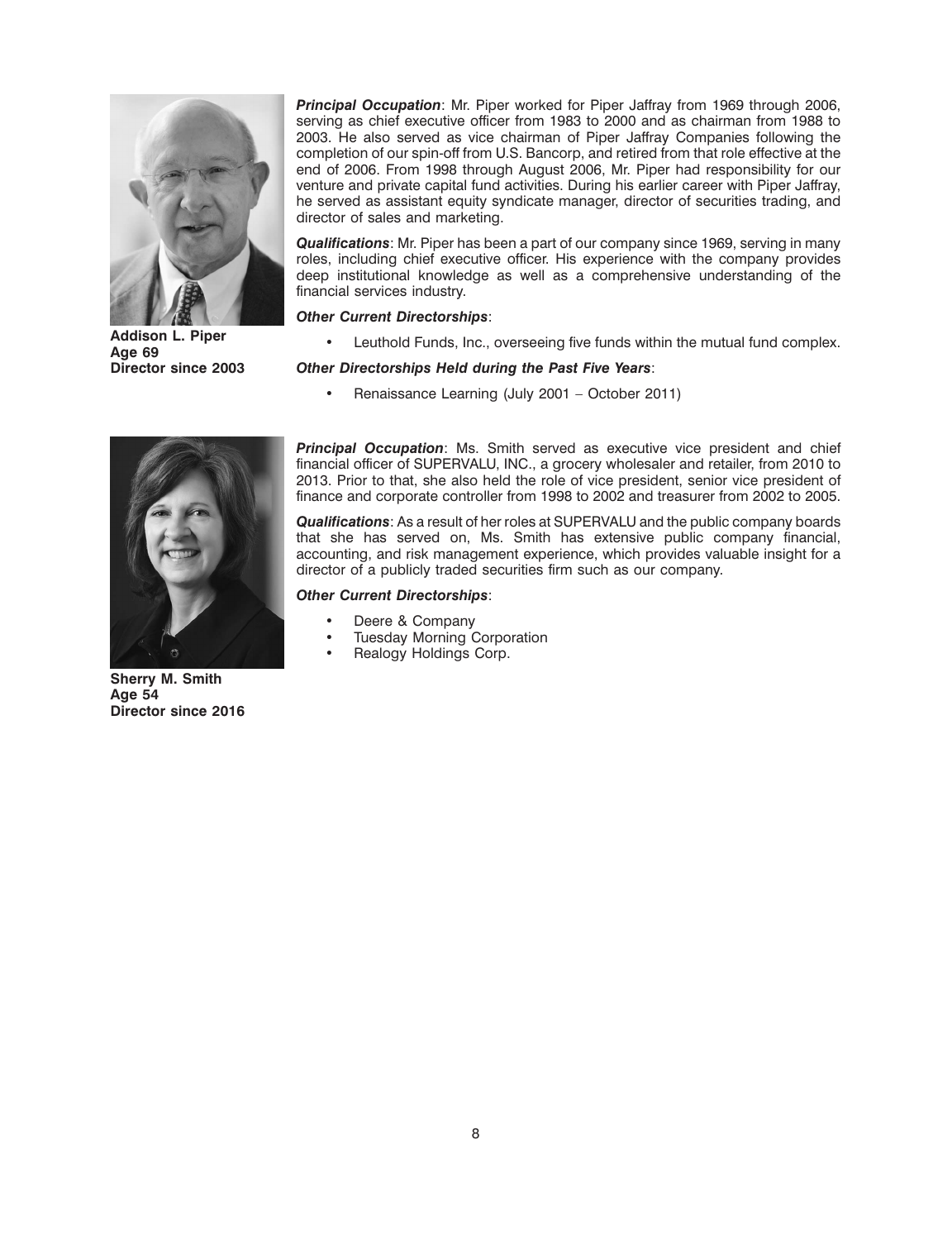

*Principal Occupation*: Mr. Soran served as president, chief executive officer and a director of Compellent Technologies, Inc., a Minnesota-based publicly traded company which he co-founded in March 2002, until its acquisition by Dell Inc. in February 2011. Following the acquisition, he served as the president of Dell Compellent from February 2011 to March 2012. From July 1995 to August 2001, Mr. Soran served as president, chief executive officer and a member of the board of directors of Xiotech, which Mr. Soran co-founded in July 1995. Xiotech was acquired by Seagate in January 2000.

*Qualifications*: Mr. Soran's experience founding and building technology companies provides strategic guidance to the Board and management, and his experience in the technology industry is valuable to the company as it is a focus area for our investment banking business. He also has extensive management experience as a chief executive officer of a publicly traded company of a similar size to our company. Mr. Soran's perspectives as a board member of two other publicly traded companies also provide<br> **Philip E. Soran** valuable insights to the Board.<br> **Age 59 Committees:** Audit; Nominating and Governance.

**Committees:** Audit; Nominating and Governance.

#### *Other Current Directorships*:

- Hutchinson Technology Incorporated
- SPS Commerce, Inc.



*Principal Occupation*: Mr. Taylor serves as Executive Vice President and General Counsel for Symantec Corporation, a NASDAQ-listed information security solutions company, a position he has held since August 2008. Mr. Taylor's prior work experience includes positions as vice president and general counsel of Phoenix Technologies Ltd. and Narus, Inc. Prior to that, Mr. Taylor was an attorney at Pillsbury Madison and Sutro LLP (now Pillsbury Winthrop Shaw Pittman LLP).

*Qualifications*: Mr. Taylor brings to the Board significant public company legal and governance expertise developed through his experience as general counsel of two publicly traded companies. In addition, his significant executive experience at leading technology companies provides Mr. Taylor with strong knowledge of the technology industry, which is an area of focus for our investment banking business.

*Committees***:** Audit; Compensation. Given the change in the composition of the Board of Directors following the Annual Meeting, it is expected that Mr. Taylor will become **Scott C. Taylor** chair of Audit while continuing to serve on Compensation.<br>Age 51 **Citizen Cather Directorships Hold during the Past Five Yoars:** 

#### **Age 51** *Other Directorships Held during the Past Five Years*: **Director since 2014**

• VirnetX Holding Corporation (February 2008 to May 2014)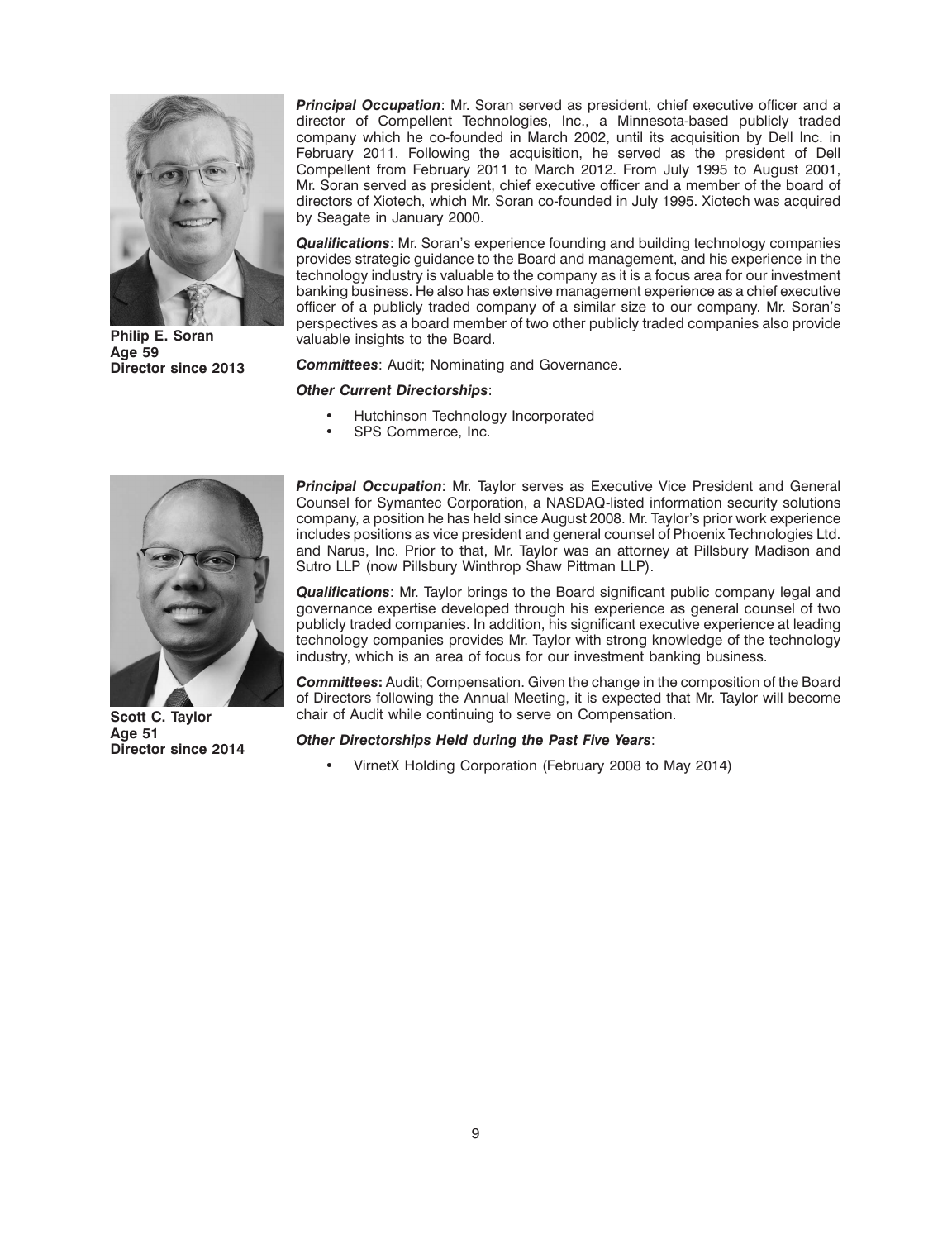

*Principal Occupation*: Mr. Volpi has served as the chief executive officer of Betafence, a global provider of physical security solutions located in Belgium, since October 2011. Prior to joining Betafence, Mr. Volpi served as the president and chief executive officer and as a director of H.B. Fuller Company from December 2006 to November 2010. H.B. Fuller is a publicly traded company that manufactures and markets adhesives and specialty chemical products worldwide.

*Qualifications*: Mr. Volpi has significant management experience, including from his current position as chief executive officer of Betafence and his previous role as the president and chief executive officer and a director of H.B. Fuller Company. Mr. Volpi's extensive management experience, including his experience as a chief executive officer of a publicly traded company, provides valuable perspective, insight, and strategic guidance to our management and to the Board.

*Committees*: Chair of Compensation.

**Michele Volpi Age 52 Director since 2010**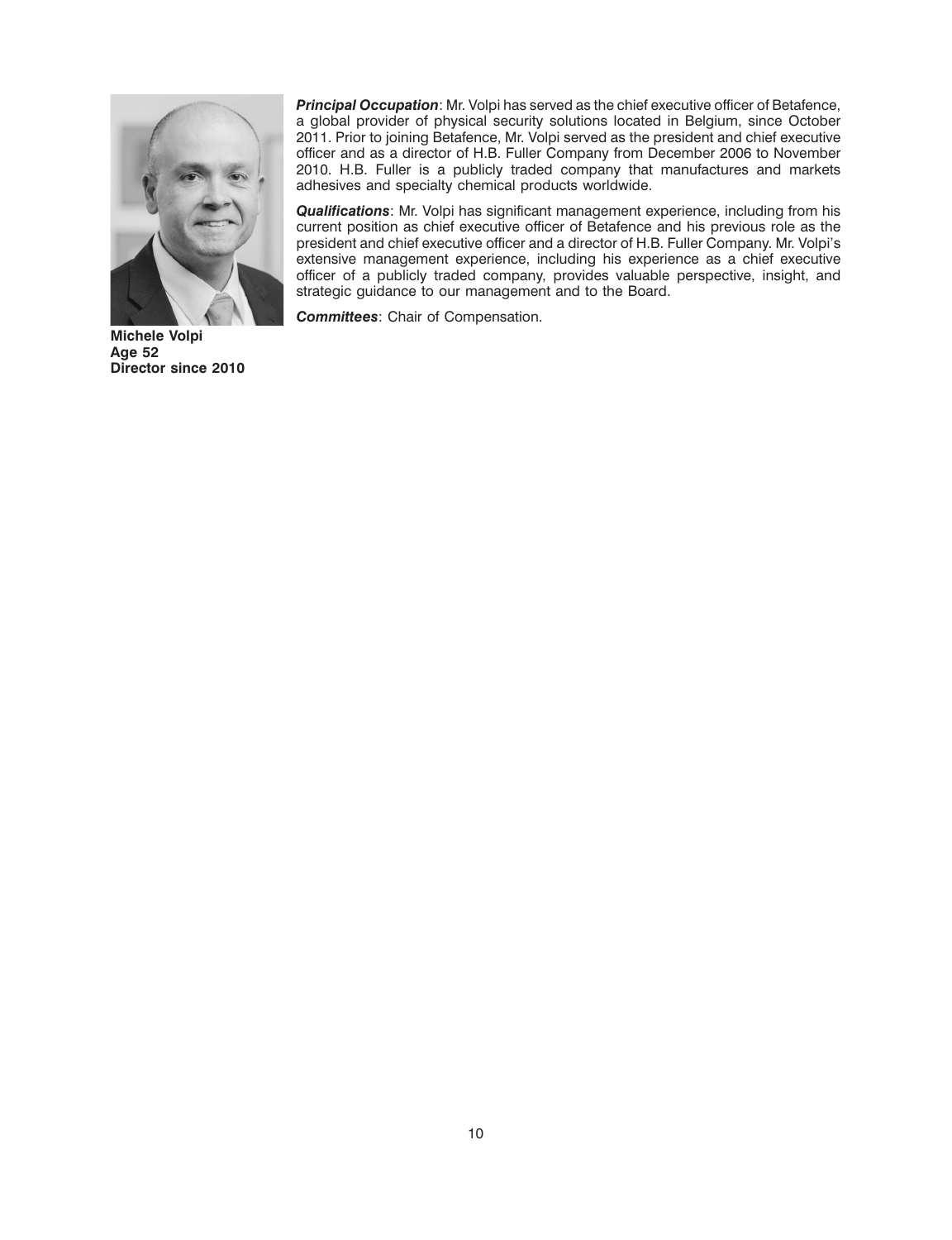# <span id="page-13-0"></span>**INFORMATION REGARDING THE BOARD OF DIRECTORS AND CORPORATE GOVERNANCE**

The Board of Directors conducts its business through meetings of the Board and the following standing committees: Audit, Compensation, and Nominating and Governance. Each of the standing committees has adopted and operates under a written charter, and, annually in November, each committee reviews its charter, performs a self-evaluation and establishes a plan for committee activity for the upcoming year. The committee charters are all available on the Investor Relations page of our website at *www.piperjaffray.com*, together with our Corporate Governance Principles, Director Independence Standards, Director Nominee Selection Policy, Procedures for Contacting the Board of Directors, Codes of Ethics and Business Conduct, and Complaint Procedures Regarding Accounting and Auditing Matters.

### **Codes of Ethics and Business Conduct**

We have adopted a Code of Ethics and Business Conduct applicable to our employees, including our principal executive officer, principal financial officer, principal accounting officer, controller and other employees performing similar functions, and a separate Code of Ethics and Business Conduct applicable to our directors. Directors who also serve as officers of Piper Jaffray must comply with both codes. Both codes are available on the Investor Relations page of our website at *www.piperjaffray.com*. We will post on our website at *www.piperjaffray.com* any amendment to, or waiver from, a provision of either of our Codes of Ethics and Business Conduct within four business days following the date of such amendment or waiver.

### **Director Independence**

Under applicable rules of the New York Stock Exchange, a majority of the members of our Board of Directors must be independent, and no director qualifies as independent unless the Board of Directors affirmatively determines that the director has no material relationship with Piper Jaffray. To assist the Board with these determinations, the Board has adopted Director Independence Standards, which are available on the Investor Relations page of our website at *www.piperjaffray.com*.

The Board has affirmatively determined, in accordance with our Director Independence Standards, that other than Mr. Frazier, none of our non-employee directors has a material relationship with Piper Jaffray and that each of them is independent. When determining the independence of our independent directors, the Board considered the following types of transactions or arrangements: (i) with respect to Ms. Johnson and Mr. Taylor, the Board considered immaterial commercial relationships involving Piper Jaffray and the director's primary business affiliation; (ii) with respect to Messrs. Piper and Soran and Ms. Smith, the Board considered an immaterial relationship arising solely because an immediate family member is an employee of another company that provides services to the company; (iii) with respect to Messrs. Piper and Taylor and Ms. Johnson, the Board considered immaterial relationships between Piper Jaffray and charitable foundations or other non-profit organizations with which each of those directors is associated; (iv) with respect to Ms. Johnson, the Board considered a relationship arising solely from her position as a director of another company that was provided services by Piper Jaffray; and (v) with respect to Ms. Johnson and Mr. Soran, the Board considered their investments in one of our investment funds on substantially the same terms as similarly situated investors. All of these relationships are deemed to be immaterial under our Director Independence Standards.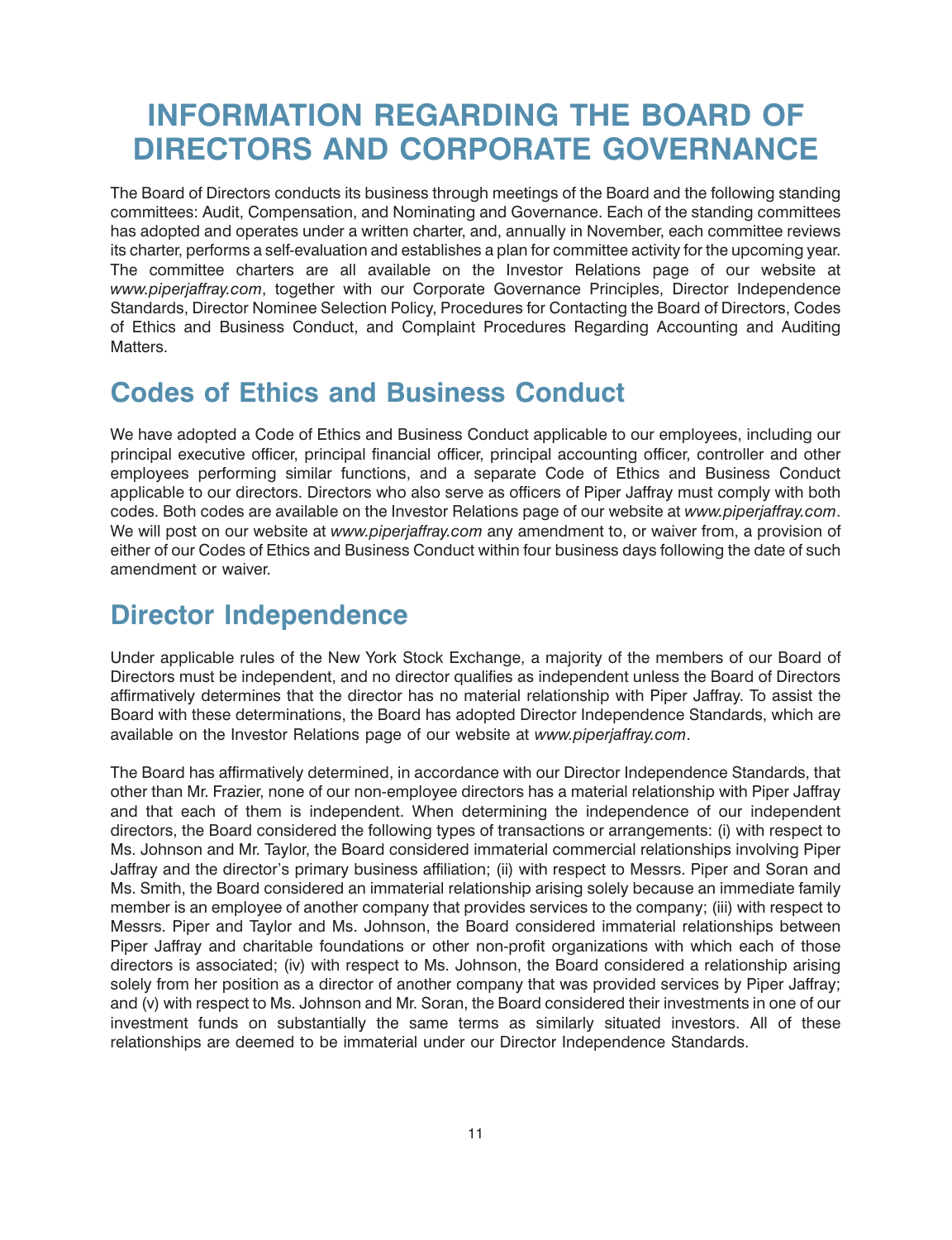<span id="page-14-0"></span>Mr. Duff cannot be considered an independent director under New York Stock Exchange corporate governance rules because he is employed as our chief executive officer. Mr. Frazier cannot be considered an independent director under those same rules because we entered into a consulting agreement with Mr. Frazier in connection with the closing of our acquisition of Simmons & Company International in February 2016.

### **Board Leadership Structure and Lead Director**

Since our spin-off from U.S. Bancorp, Mr. Duff has served in the combined roles of chairman and chief executive officer. Since 2006, the Board has appointed a lead director of the Board. Ms. Johnson currently serves as the lead director. The lead director has the following duties and responsibilities, as described in our Corporate Governance Principles:

- presides at all meetings of the Board at which the chairman is not present, including executive sessions of the independent directors, and coordinates the agenda for and moderates these executive sessions;
- serves formally as a liaison between the chief executive officer and the independent directors;
- monitors Board meeting schedules and agendas to ensure that appropriate matters are covered and that there is sufficient time for discussion of all agenda items;
- monitors information sent to the Board and advises the chairman as to the quality, quantity and timeliness of the flow of information;
- has authority to call meetings of the independent directors; and
- if requested by major shareholders, makes herself available for consultation and direct communication.

We believe that Mr. Duff's combined service as chairman and chief executive officer creates unified leadership for the Board and the company, with one cohesive vision for our organization. This leadership structure, which is common among U.S.-based publicly traded companies, demonstrates to our clients, employees and shareholders that the company is under strong leadership. As chairman and chief executive officer, Mr. Duff helps shape the strategy ultimately set by the entire Board and also leverages his operational experience to balance growth and risk management. We believe the oversight provided by the Board's independent directors, the work of the Board's committees described below and the coordination between the chief executive officer and the independent directors conducted by the lead director help provide effective oversight of our company's strategic plans and operations. We believe having one person serve as chairman and chief executive officer is in the best interests of our company and our shareholders at this time.

### **Board Involvement in Risk Oversight**

The company's management is responsible for defining the various risks facing the company, formulating risk management policies and procedures, and managing the company's risk exposures on a day-to-day basis. The Board's responsibility is to monitor the company's risk management processes by informing itself concerning the company's material risks and evaluating whether management has reasonable controls in place to address the material risks; the Board is not responsible, however, for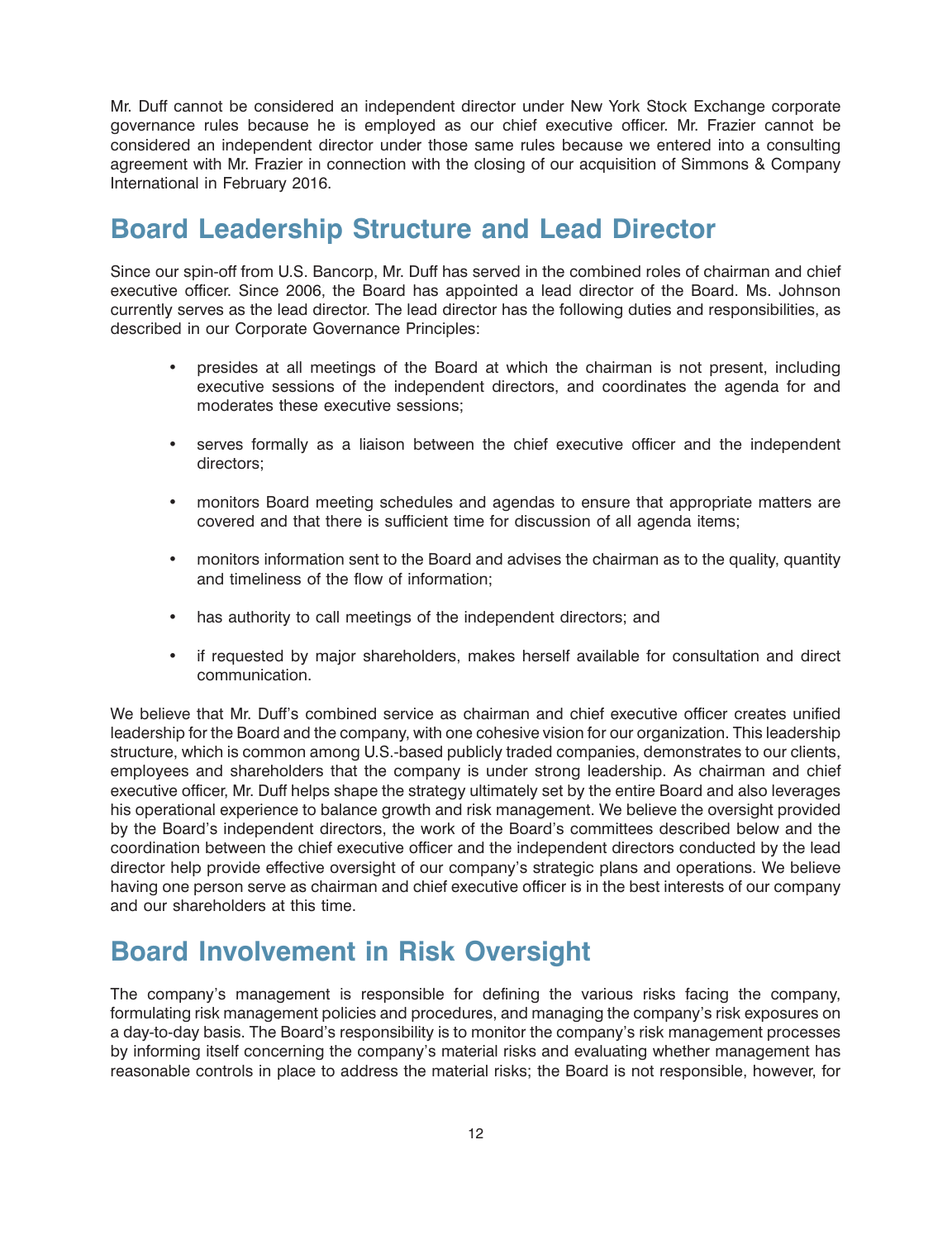<span id="page-15-0"></span>defining or managing the company's various risks. The Audit Committee of the Board of Directors is primarily responsible for monitoring management's responsibility in the area of risk oversight, and risk management is a factor the Board and the Nominating and Governance Committee consider when determining which directors serve on the Audit Committee. Accordingly, management regularly reported to the Audit Committee on risk management during 2015. The Audit Committee, in turn, reports on the matters discussed at the committee level to the full Board. The Audit Committee and the full Board focus on the material risks facing the company, including market, credit, liquidity, legal, human capital, operational, data, and regulatory risks, to assess whether management has reasonable controls in place to address these risks. In addition, the Compensation Committee is charged with reviewing and discussing with management whether the company's compensation arrangements are consistent with effective controls and sound risk management. The Board believes this division of responsibilities provides an effective and efficient approach for addressing risk management.

### **Meetings of the Outside Directors**

At both the Board and committee levels, our non-employee directors meet regularly in executive sessions in which Mr. Duff and other members of management do not participate. Our independent directors meet regularly in executive session without Messrs. Duff and Frazier, the only non-independent directors under New York Stock Exchange rules. Ms. Johnson, our lead director, serves as the presiding director at executive sessions of the Board, and the chairperson of each committee serves as the presiding director at executive sessions of that committee.

# **Committees of the Board**

We have three standing committees of the Board: the Audit Committee, the Compensation Committee and the Nominating and Governance Committee. The table below shows the current membership of these committees:

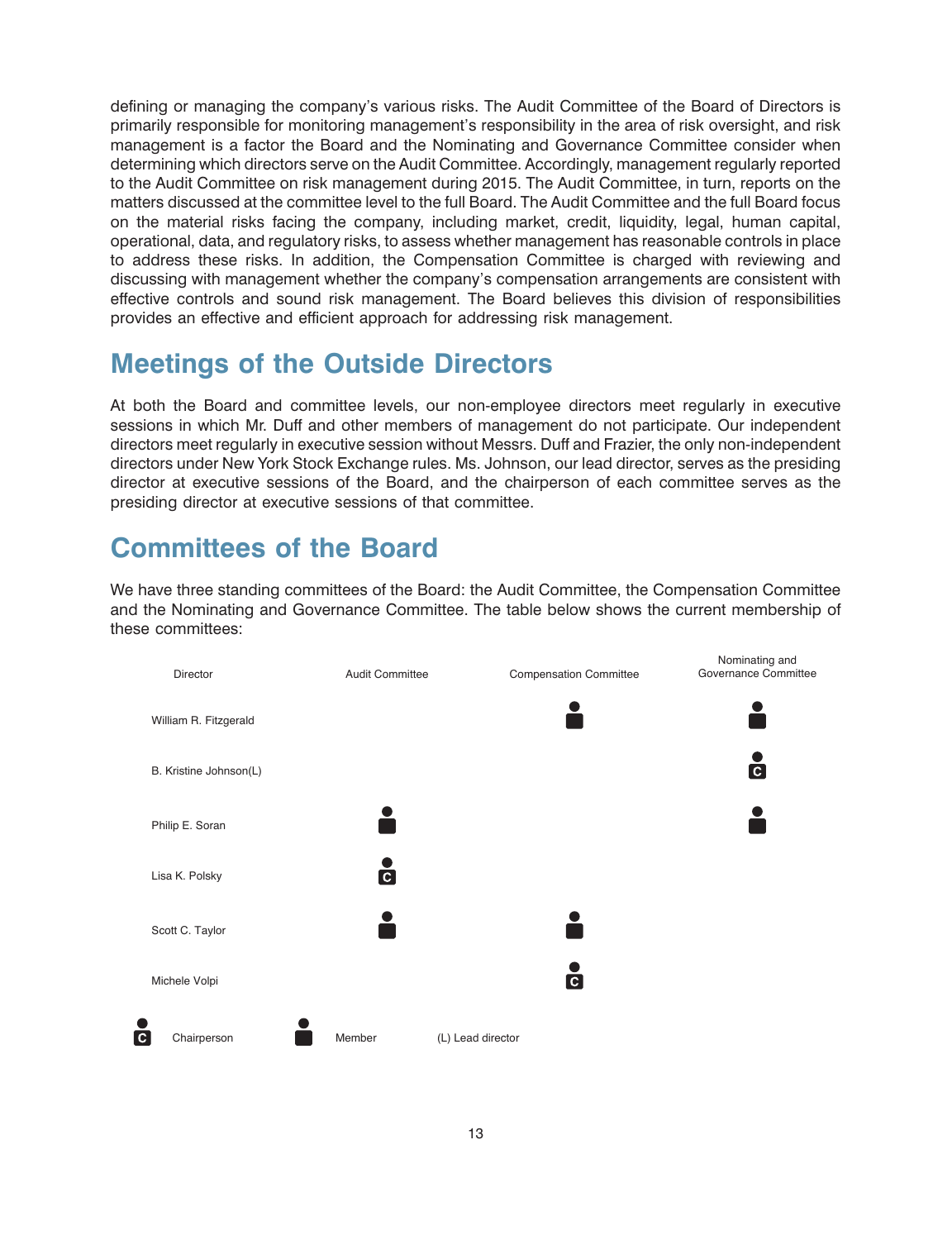### *Audit Committee*

The Audit Committee's purpose is to oversee the integrity of our financial statements, the independent auditor's qualifications and independence, the performance of our internal audit function and independent auditor, and compliance with legal and regulatory requirements.

The Audit Committee has sole authority to retain and terminate the independent auditor and is directly responsible for the compensation and oversight of the work of the independent auditor. In connection with the Audit Committee's determination of whether to retain the independent auditor or engage another firm as our independent auditor, the Audit Committee annually reviews the independent auditor's performance and independence, taking into consideration the following:

- the quality of the Audit Committee's ongoing discussions with the independent auditor;
- management's perceptions of the independent auditor's expertise and past performance;
- the appropriateness of fees charged; and
- the independent auditor's independence qualification, including the independent auditor's provision of any permissible non-audit services and the related fees received for such services, as further described below in the section titled ''Audit Committee Report and Payment of Fees to our Independent Auditor—Auditor Fees.''

In addition, as discussed above, the Audit Committee is primarily responsible for monitoring management's responsibility in the area of risk oversight. The Audit Committee also meets with management and the independent auditor to review and discuss the annual audited and quarterly unaudited financial statements, reviews the integrity of our accounting and financial reporting processes and audits of our financial statements, and prepares the Audit Committee Report included in the proxy statement.

The responsibilities of the Audit Committee are more fully described in the Committee's charter. The Audit Committee met nine times during 2015. The Board has determined that all members of the Audit Committee are independent (as that term is defined in the applicable New York Stock Exchange rules and in regulations of the Securities and Exchange Commission), that all members are financially literate and have the accounting or related financial expertise required by the New York Stock Exchange rules, and that Ms. Polsky and Mr. Taylor each qualify as an ''audit committee financial expert'' as defined by regulations of the Securities and Exchange Commission.

#### *Compensation Committee*

The Compensation Committee discharges the Board's responsibilities relating to compensation of the executive officers and ensures that our compensation and employee benefit programs are aligned with our compensation and benefits philosophy. These responsibilities also include reviewing and discussing with management whether the company's compensation arrangements are consistent with effective controls and sound risk management. The Committee has full discretion to determine the amount of compensation to be paid to the executive officers. The Committee also has sole authority to evaluate the chief executive officer's performance and determine the compensation of the chief executive officer based on this evaluation. The Committee is responsible for recommending stock ownership guidelines for the executive officers and directors, for recommending the compensation and benefits to be provided to our non-employee directors, for reviewing and approving the establishment of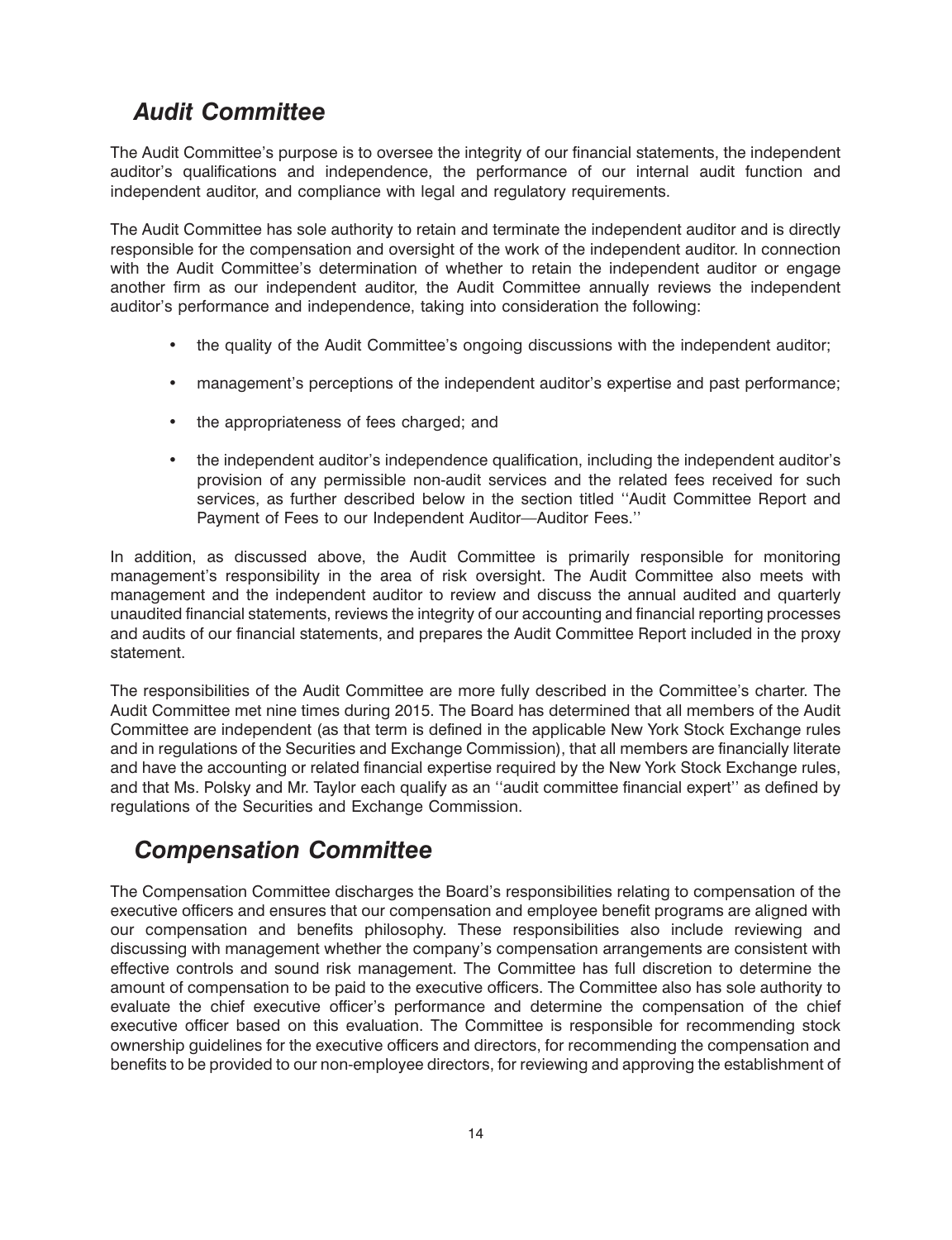broad-based incentive compensation, equity-based, retirement or other material employee benefit plans, and for discharging any duties under the terms of these plans.

The Committee has delegated authority to our chief executive officer under our Amended and Restated 2003 Annual and Long-Term Incentive Plan (the ''Incentive Plan'') to allocate awards to employees (other than our executive officers) in connection with our annual restricted stock grants made in the first quarter of each year (as part of the payment of incentive compensation for the preceding year). Under this delegated authority, the Committee approves the aggregate amount of equity to be awarded to all employees other than executive officers, and the chief executive officer approves the award recipients and specific amount of equity to be granted to each recipient. All other terms of the awards are determined by the Committee. The Committee also has delegated authority to the chief executive officer to grant restricted stock awards to employees other than executive officers in connection with recruiting and retention. This delegation permits the chief executive officer to determine the recipient of the award as well the amount of the award, subject to an annual share limitation set by the Committee each year. All awards granted pursuant to this delegated authority must be made in accordance with our equity grant timing policy described below in ''Compensation Discussion and Analysis—Compensation Policies— Equity Grant Timing Policy.'' All other terms of the awards are determined by the Committee.

The work of the Committee is supported by our human capital department, primarily through our chief human capital officer, our finance department, primarily through our chief financial officer, and by our legal department, primarily through our general counsel and assistant general counsel, who prepare and present information and recommendations for review and consideration by the Committee. These personnel work closely with the Committee chair and, as appropriate, our chief executive officer. For more information, refer to the section below titled ''Compensation Discussion and Analysis—Setting Compensation—Involvement of Executive Officers.''

The Compensation Committee has engaged an independent outside compensation consultant, Frederic W. Cook & Co., to provide strategic planning, market context, and general advice to the Committee with respect to executive compensation, as described below under ''Compensation Discussion and Analysis—Setting Compensation—Compensation Consultant.''

The Compensation Committee reviews and discusses with management the disclosures regarding executive compensation to be included in our annual proxy statement, and recommends to the Board inclusion of the Compensation Discussion and Analysis in our annual proxy statement. The responsibilities of the Compensation Committee are more fully described in the Committee's charter. For more information regarding the Committee's process in setting compensation, please see ''Compensation Discussion and Analysis—Setting Compensation'' below. The Compensation Committee met six times during 2015. The Board has determined that all members of the Compensation Committee are independent (as that term is defined in applicable New York Stock Exchange rules).

#### *Nominating and Governance Committee*

The Nominating and Governance Committee identifies and recommends individuals qualified to become members of the Board of Directors and recommends to the Board sound corporate governance principles and practices for Piper Jaffray. In particular, the Committee assesses the independence of our Board members, identifies and evaluates candidates for nomination as directors, responds to director nominations submitted by shareholders, recommends the slate of director nominees for election at the annual meeting of shareholders and candidates to fill vacancies between annual meetings, recommends qualified members of the Board for membership on committees, oversees the director orientation and continuing education programs, reviews the Board's committee structure, reviews and assesses the adequacy of our Corporate Governance Principles, and oversees the annual evaluation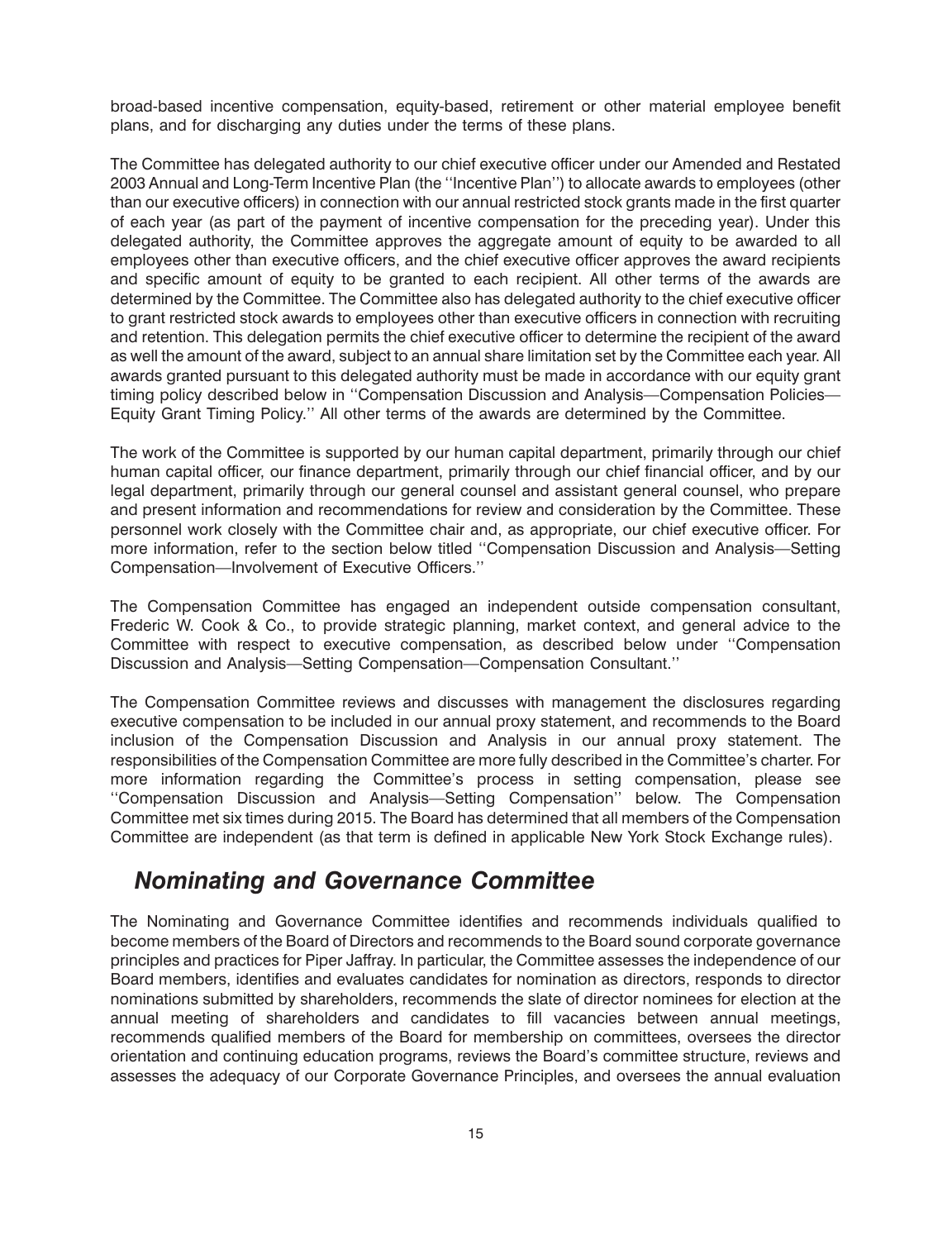<span id="page-18-0"></span>process for the chief executive officer, the Board, and Board committees. The Nominating and Governance Committee also oversees administration of our related person transaction policy and reviews the transactions submitted to it pursuant to such policy. The responsibilities of the Nominating and Governance Committee are more fully described in the Committee's charter. The Nominating and Governance Committee met four times during 2015. The Board has determined that all members of the Nominating and Governance Committee are independent (as that term is defined in applicable New York Stock Exchange rules).

#### *Annual Evaluation Process*

The Nominating and Governance Committee oversees the Board's annual evaluation process. In connection with this process, every year our lead director interviews each director and members of management concerning the effectiveness of the Board and its committees, including in the areas of strategic prioritization, risk oversight, engagement, and management accountability. Our lead director then reviews and discusses information from these interviews with the Board and its committees. Each of our committee chairs includes any feedback received concerning the committee in its annual self-evaluation, which is discussed by each committee at its final meeting of the year. The results of each committee's self-evaluation are reported to the full Board of Directors at its final meeting of the year.

### **Meeting Attendance**

Our Corporate Governance Principles provide that our directors are expected to attend meetings of the Board and of the committees on which they serve, as well as our annual meeting of shareholders. Our Board of Directors held eight meetings during 2015. Each of our directors attended at least 75% of the meetings of the Board of Directors and the committees on which he or she served during 2015, with the directors collectively attending 96.1% of the aggregate number meetings of the Board of Directors and the committees on which they served during the year. All of our directors then serving on the Board of Directors attended our 2015 annual meeting of shareholders.

### **Procedures for Contacting the Board of Directors**

The Board has established a process for shareholders and other interested parties to send written communications to the Board or to individual directors. Such communications should be sent by U.S. mail to the attention of the Office of the Secretary, Piper Jaffray Companies, 800 Nicollet Mall, Suite 1000, Mail Stop J09SSH, Minneapolis, Minnesota 55402. Communications regarding accounting and auditing matters will be handled in accordance with our Complaint Procedures Regarding Accounting and Auditing Matters. Other communications will be collected by the secretary of the company and delivered, in the form received, to the lead director or, if so addressed, to a specified director.

### **Procedures for Selecting and Nominating Director Candidates**

The Nominating and Governance Committee will consider director candidates recommended by shareholders and has adopted a policy that contemplates shareholders recommending and nominating director candidates. A shareholder who wishes to recommend a director candidate for nomination by the Board at the annual meeting of shareholders or for vacancies on the Board that arise between shareholder meetings must timely provide the Nominating and Governance Committee with sufficient written documentation to permit a determination by the Board whether such candidate meets the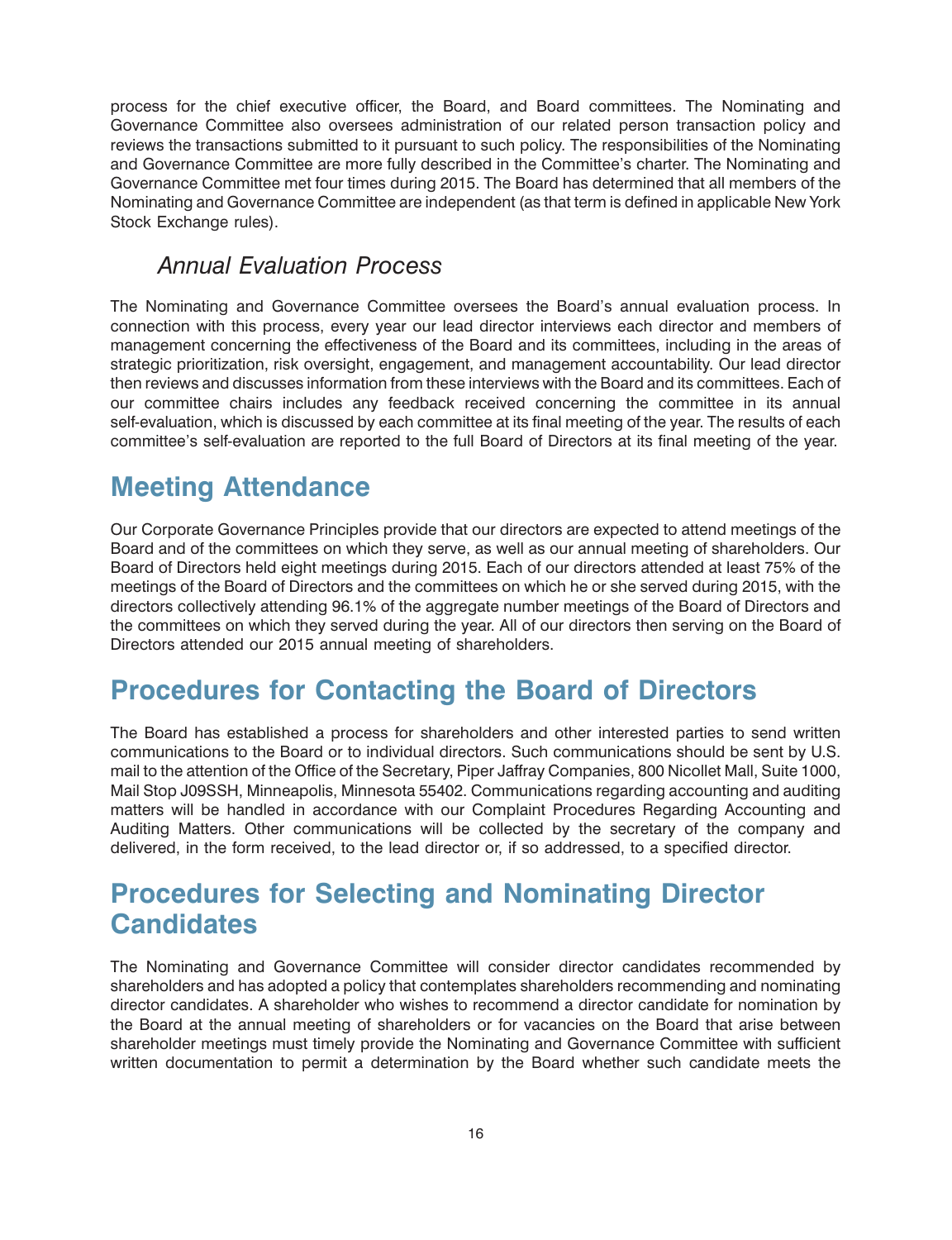<span id="page-19-0"></span>required and desired director selection criteria set forth in our bylaws, our Corporate Governance Principles and our Director Nominee Selection Policy described below. Such documentation and the name of the director candidate must be sent by U.S. mail to the Chairperson, Nominating and Governance Committee, c/o the Office of the Secretary, Piper Jaffray Companies, 800 Nicollet Mall, Suite 1000, Mail Stop J09SSH, Minneapolis, Minnesota 55402.

Alternatively, shareholders may directly nominate a person for election to our Board by complying with the procedures set forth in Article II, Section 2.4 of our bylaws, and with the rules and regulations of the Securities and Exchange Commission. Under our bylaws, only persons nominated in accordance with the procedures set forth in the bylaws will be eligible to serve as directors. In order to nominate a candidate for service as a director, you must be a shareholder at the time you give the Board notice of your nomination, and you must be entitled to vote for the election of directors at the meeting at which your nominee will be considered. In accordance with our bylaws, director nominations generally must be made pursuant to notice delivered to, or mailed and received at, our principal executive offices at the address above, not later than the 90th day, nor earlier than the 120th day, prior to the first anniversary of the prior year's annual meeting of shareholders. Your notice must set forth all information relating to the nominee that is required to be disclosed in solicitations of proxies for the election of directors in an election contest, or is otherwise required, in each case pursuant to Regulation 14A under the Securities Exchange Act of 1934 (including the nominee's written consent to being named in the proxy statement as a nominee and to serving as a director if elected).

As required by our Corporate Governance Principles and our Director Nominee Selection Policy, when evaluating the appropriate characteristics of candidates for service as a director, the Nominating and Governance Committee takes into account many factors. At a minimum, director candidates must demonstrate high standards of ethics, integrity and professionalism, independence, sound judgment, community leadership and meaningful experience in business, law or finance or other appropriate endeavor. Candidates also must be committed to representing the long-term interests of our shareholders. In addition to these minimum qualifications, the Committee considers other factors it deems appropriate based on the current needs and desires of the Board, including specific business and financial expertise, experience as a director of a public company, and diversity. The Board considers a number of factors in its evaluation of diversity, including geography, age, gender, and ethnicity. Based on these factors and the qualifications and background of each director, the Board believes that its current composition is diverse. As indicated above, diversity is one factor in the total mix of information the Board considers when evaluating director candidates. The Committee will reassess the qualifications of a director, including the director's attendance, involvement at Board and committee meetings and contribution to Board diversity, prior to recommending a director for reelection.

### **Compensation Program for Non-Employee Directors**

During 2015, non-employee directors received a \$60,000 annual cash retainer for service on our Board, as well as additional annual cash retainers for service on our Board committees. This additional annual cash retainer was \$25,000 for the chairperson of the Audit Committee, and \$15,000 for the chairpersons of each of the Compensation Committee and Nominating and Governance Committee. The other directors serving on a committee but not in the role of chairperson received an additional annual cash retainer of \$10,000 for service on the Audit Committee, and \$5,000 for service on the Compensation Committee and Nominating and Governance Committee. In addition, our lead director received an additional annual cash retainer of \$20,000 in connection with her service, and we paid an observer fee of \$1,000 for attendance by a director at each meeting of a committee on which that director does not serve. Since he provides consulting services to our company, Mr. Frazier does not participate in our non-employee director compensation program.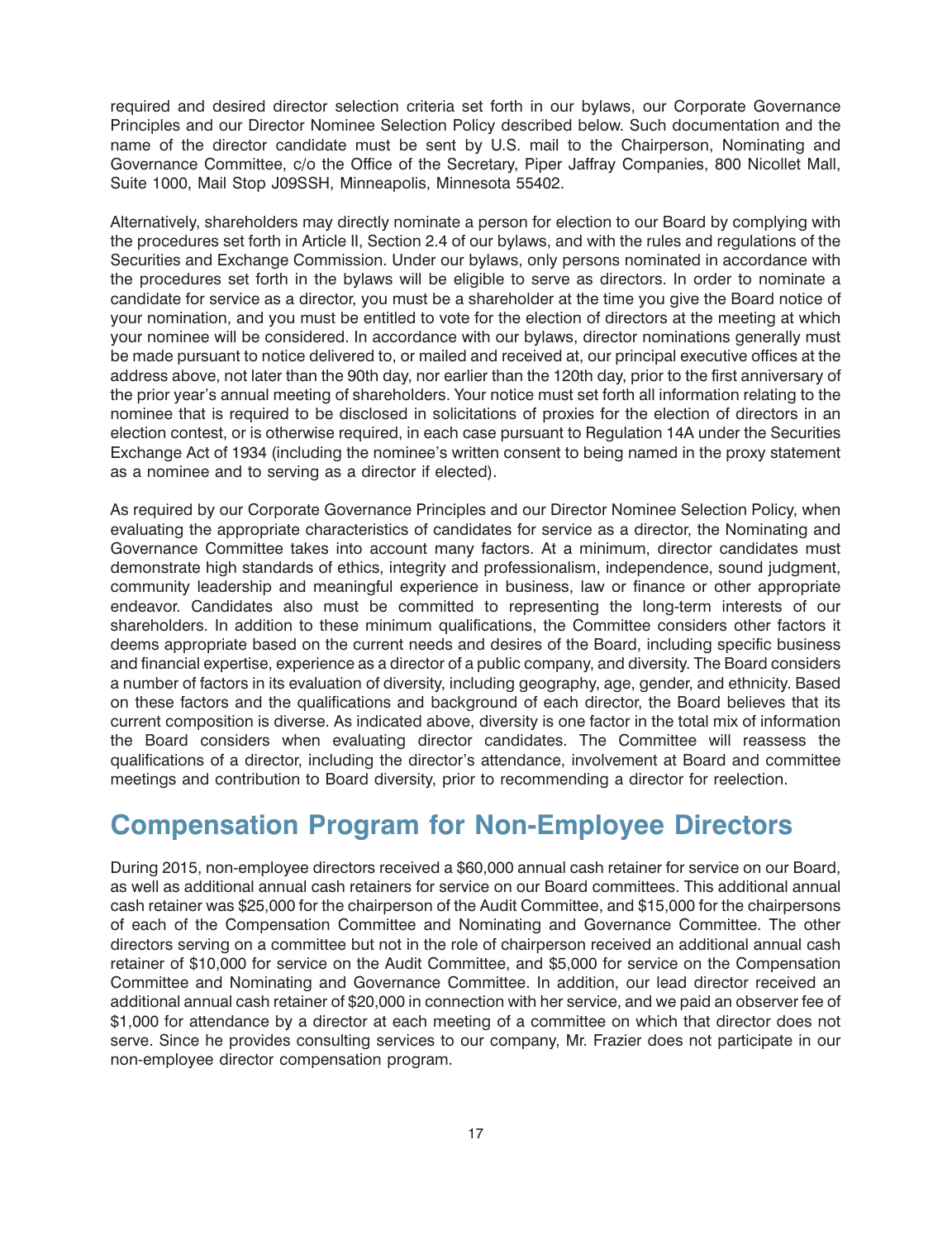Our non-employee director compensation program also provides that each non-employee director receives a \$60,000 grant of stock on the date of a director's initial election or appointment to the Board for a number of shares determined by dividing \$60,000 by the closing price of our common stock on the date of initial election or appointment. Directors whose service on the Board continues following each annual meeting of our shareholders receive an annual equity grant of \$70,000 as of the date of the annual meeting. All equity awards granted to our non-employee directors are granted under the Incentive Plan. Non-employee directors who join our Board after the first month of a calendar year are paid a pro rata annual retainer based on the period they serve as a director during the year.

Our non-employee directors may participate in the Piper Jaffray Companies Deferred Compensation Plan for Non-Employee Directors, which was designed to facilitate increased equity ownership in the company. The plan permits our non-employee directors to defer all or a portion of the cash payable to them and shares of common stock granted to them for service as a director of Piper Jaffray for any calendar year. All cash amounts and share grants deferred by a participating director are credited to a recordkeeping account and deemed invested in shares of our common stock as of the date the deferred fees otherwise would have been paid or the shares otherwise would have been issued to the director. This deemed investment is measured in phantom stock, and no shares of common stock are reserved, repurchased or issued pursuant to the plan. Following the cessation of the director's service, the director will receive a share of our common stock for each share that was deferred under the plan, and a single lump sum cash payment for all cash amounts deferred under the plan based on the fair market value of the phantom stock credited to the director's account as of the last day of the year in which the director's service with us terminates.

Non-employee directors may participate in our charitable gift matching program, pursuant to which we will match a director's gifts to eligible organizations dollar for dollar from a minimum of \$25 up to an aggregate maximum of \$1,500 per year. Employees or consultants of Piper Jaffray who also serve as directors receive compensation for their service as employees or consultants, but they do not receive any additional compensation for their service as directors.

Mr. Frazier did not receive any non-employee director compensation in connection with his appointment to the Board on February 26, 2016, and, other than compensation that he receives under his consulting agreement with Piper Jaffray & Co., he will not receive any additional compensation for his service as a director until the Board determines otherwise.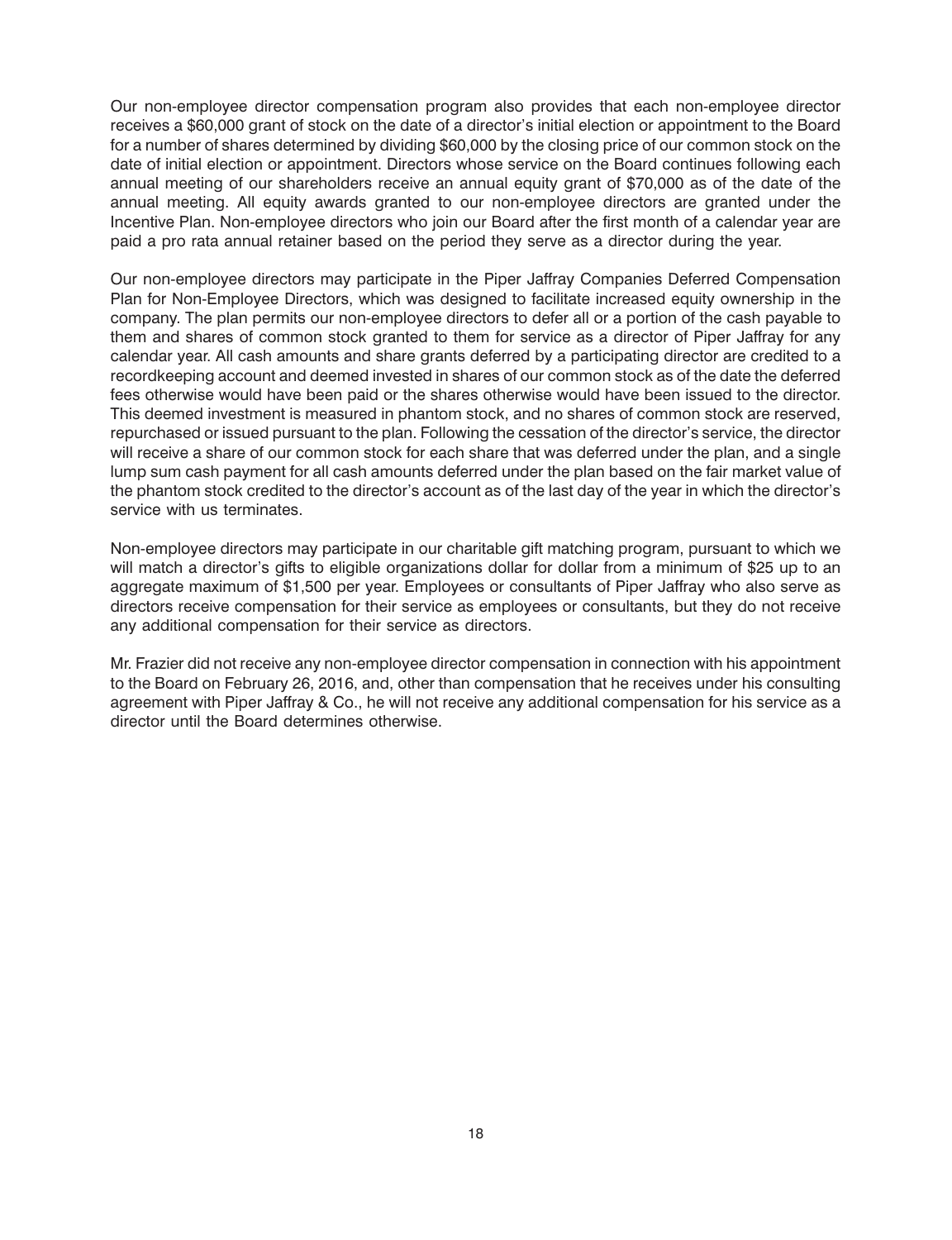<span id="page-21-0"></span>The following table contains compensation information for our non-employee directors for the year ended December 31, 2015.

### **Non-Employee Director Compensation for 2015**

|                       |                             | <b>Fees Earned or</b><br>Paid in Cash                                    |                                            |                                                        |                         |
|-----------------------|-----------------------------|--------------------------------------------------------------------------|--------------------------------------------|--------------------------------------------------------|-------------------------|
| <b>Director</b>       | Annual<br>Retainer<br>$($)$ | <b>Additional</b><br><b>Retainer and</b><br><b>Meeting Fees</b><br>$($)$ | <b>Stock</b><br>Awards $(1)(2)$<br>$($ \$) | <b>All Other</b><br>Compensation <sup>(3)</sup><br>(S) | <b>Total</b><br>$($ \$) |
| William R. Fitzgerald | $60,037^{(4)}$              | $10,037^{(4)}$                                                           | $70,039^{(4)}$                             | 1,500                                                  | 131,113                 |
| B. Kristine Johnson   | 60,000                      | 35,000                                                                   | 70,039                                     | 2,412                                                  | 165,951                 |
| Addison L. Piper      | 60,000                      | 13,000                                                                   | 70,039                                     | 1,500                                                  | 143,039                 |
| Lisa K. Polsky        | 60,000                      | 25,000                                                                   | 70,039                                     |                                                        | 155,039                 |
| Philip E. Soran       | 60,000                      | 15,000                                                                   | 70,039                                     | 2,441                                                  | 145,980                 |
| Scott C. Taylor       | 60,000                      | 15,000                                                                   | 70,039                                     | 3,496                                                  | 147,035                 |
| Michele Volpi         | 60,000                      | 15,000                                                                   | 70,039                                     |                                                        | 145,039                 |

(1) Represents the aggregate grant date fair value calculated in accordance with FASB ASC Topic 718.

(2) The aggregate number of outstanding option awards granted to our non-employee directors as of December 31, 2015 is set forth in the table below. These option award values are based on the difference between the per share exercise price of the in-the-money stock options and \$40.40, closing sale price of our common stock on the New York Stock Exchange on December 31, 2015.

| <b>Director</b>            | <b>Option Awards</b><br>(# ) | Year-End Value of<br><b>Option Awards</b><br>$($ \$ |
|----------------------------|------------------------------|-----------------------------------------------------|
| William R. Fitzgerald      |                              |                                                     |
| <b>B.</b> Kristine Johnson | 1,962                        |                                                     |
| Addison L. Piper           |                              |                                                     |
| Lisa K. Polsky             |                              |                                                     |
| Philip E. Soran            |                              |                                                     |
| Scott C. Taylor            |                              |                                                     |
| Michele Volpi              |                              |                                                     |

- (3) Consists of charitable matching contributions made by Piper Jaffray in the amount of \$1,500. The amounts for Ms. Johnson, and Messrs. Soran and Taylor also include the cost of airfare for their respective spouses to an off-site directors' retreat we held during 2015.
- (4) These amounts were deferred pursuant to the Piper Jaffray Companies Deferred Compensation Plan for Non-Employee Directors.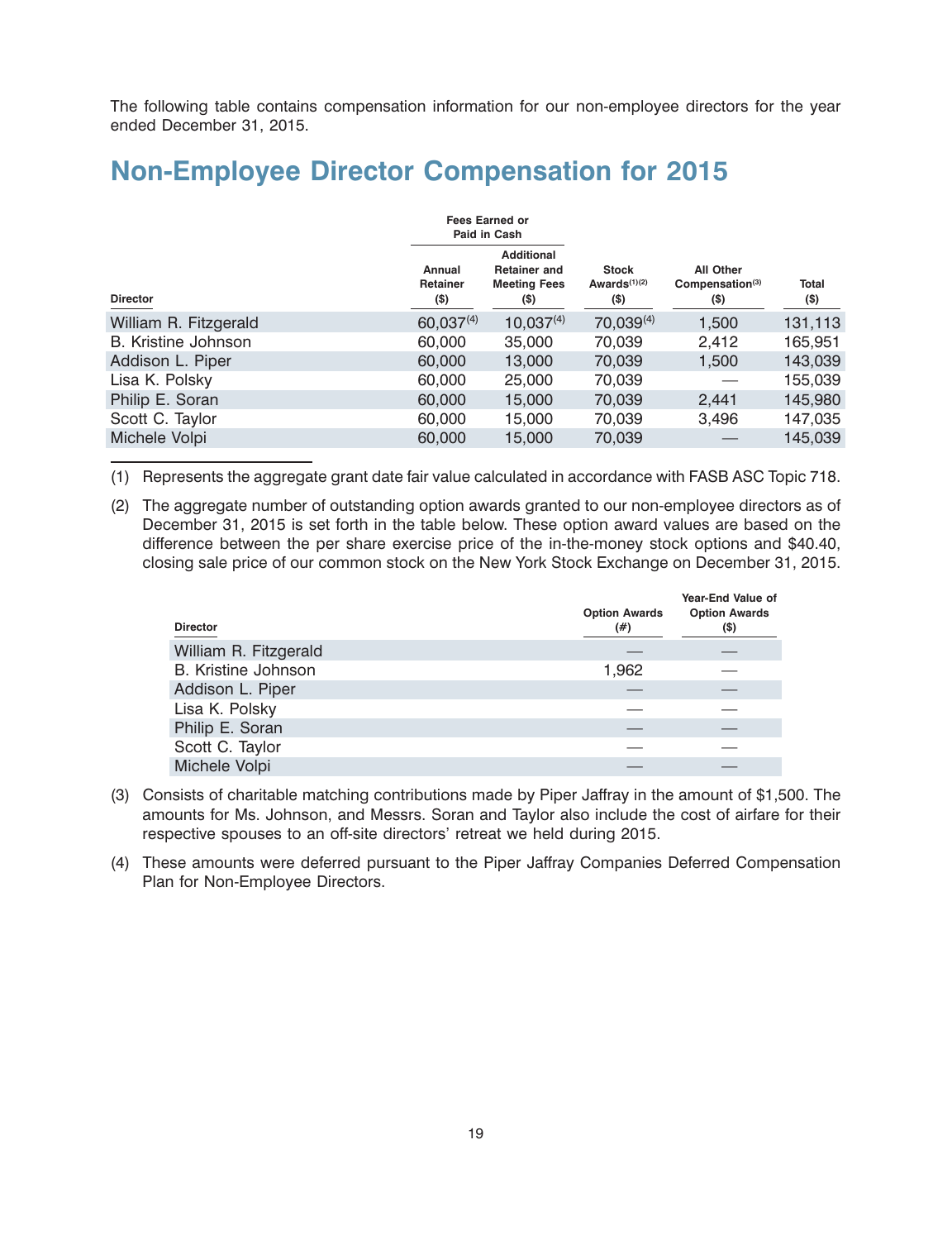# **EXECUTIVE COMPENSATION**

#### <span id="page-22-0"></span>**COMPENSATION DISCUSSION AND ANALYSIS**

### **Summary of 2015 Financial Performance**

We achieved record net revenues and strong operating results overall in 2015. The strength of our results, led primarily by our advisory services (i.e., mergers and acquisitions) and public finance businesses, demonstrates the considerable strategic progress that we have made over the past few years through a focus on internal development, selective hiring, cost discipline, increased productivity, market share gains, and investments in our higher margin businesses. We generated earnings per share of \$3.34 during the year, which was down from 2014 due to more challenging market conditions for our asset management business, lackluster conditions for our brokerage businesses, and higher non-compensation expenses due to a legal settlement.

# **Highlights of 2015 Financial Performance**

Our 2015 results reflect continued strong performance against our long-term strategy started in 2012 that focuses on investing in our higher margin businesses of mergers and acquisitions, public finance, and asset management, increasing our operating discipline, and executing on opportunistic strategic acquisitions and investments. The table below highlights critical aspects of our 2015 financial performance:

|                                    | 2015     | 2014     | % Change   |
|------------------------------------|----------|----------|------------|
| Closing Stock Price <sup>(1)</sup> | \$40.40  | \$58.09  | $(30.5)\%$ |
| Net Revenues                       | \$672.9M | \$648.1M | 3.8%       |
| Earnings Per Share                 | \$3.34   | \$3.87   | $(13.7)\%$ |
| Net Income                         | \$52.1M  | \$63.2M  | $(17.6)\%$ |
| Capital Markets Net Revenues       | \$609.3M | \$567.8M | 7.3%       |
| Asset Management Net Revenues      | \$63.6M  | \$80.3M  | (20.9)%    |

(1) As of last trading day of period.

- **Our 2015 net revenues of \$672.9 million were a record for our company, and are more than 46% greater than our net revenues in 2011**, the year before we began our current strategic focus on internal development, selective hiring, cost discipline, and investments in our higher margin businesses.
- **Advisory services revenues were \$209.2 million in 2015, setting a record for a second consecutive year**.
- **Our public financing group was ranked 2nd nationally in 2015 for number of municipal negotiated issuances**.
- **Our equity financing revenues exceeded \$100 million**.

Importantly, we took several steps in 2015 to drive additional growth and earnings in the coming years. These steps include the expansion of our investment banking and equities sales and trading and research coverage into the energy sector with our acquisition of Simmons & Company International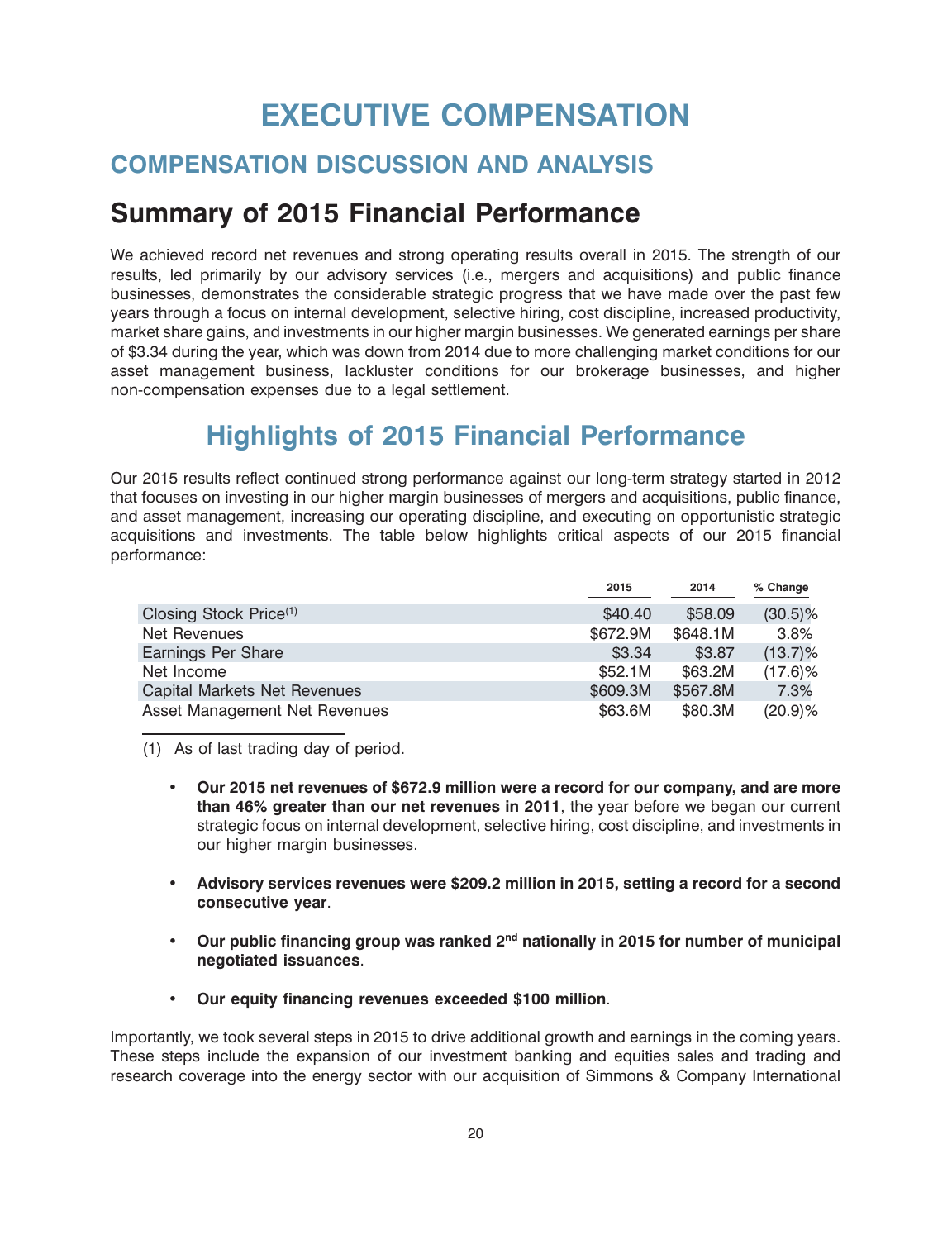(''Simmons''), and into the financial institutions sector with our acquisition of River Branch Holdings LLC (''River Branch''). Prior to these acquisitions, our investment banking and equity sales and trading and research businesses did not participate in either the energy or the financial institutions sector, which represent a significant portion of the total available mergers and acquisitions and equity financing fee pools. We also added scale and new analytics capabilities in our fixed income business through our acquisition of BMO Capital Markets GKST Inc. (''GKST'') during the year.

We believe that the decline in our stock price during the year reflected a decline in our earnings from the record level we achieved in 2014, as well as investor expectations of more challenged market conditions, including a decline in equity financing. We believe that the decline was not commensurate with our performance during the year, and our stock price has improved in the first quarter of this year following the release of our full year 2015 results. We are confident that the strategy upon which we embarked several years ago, which has focused on operating discipline, investment in higher margin businesses, and execution on opportunistic strategic acquisitions and investments such as our expansion into the financial institutions and energy sectors, will continue to drive strong returns for our shareholders in the coming years.

# **Named Executive Officers**

Throughout this proxy statement, we refer to our chief executive officer, chief financial officer, and each of our three other most highly compensated executive officers for 2015, as the ''named executive officers.'' In addition to our chief executive officer and chief financial officer, this group includes Chad R. Abraham and R. Scott LaRue, our global co-heads of investment banking and capital markets, and Christopher D. Crawshaw, our head of asset management.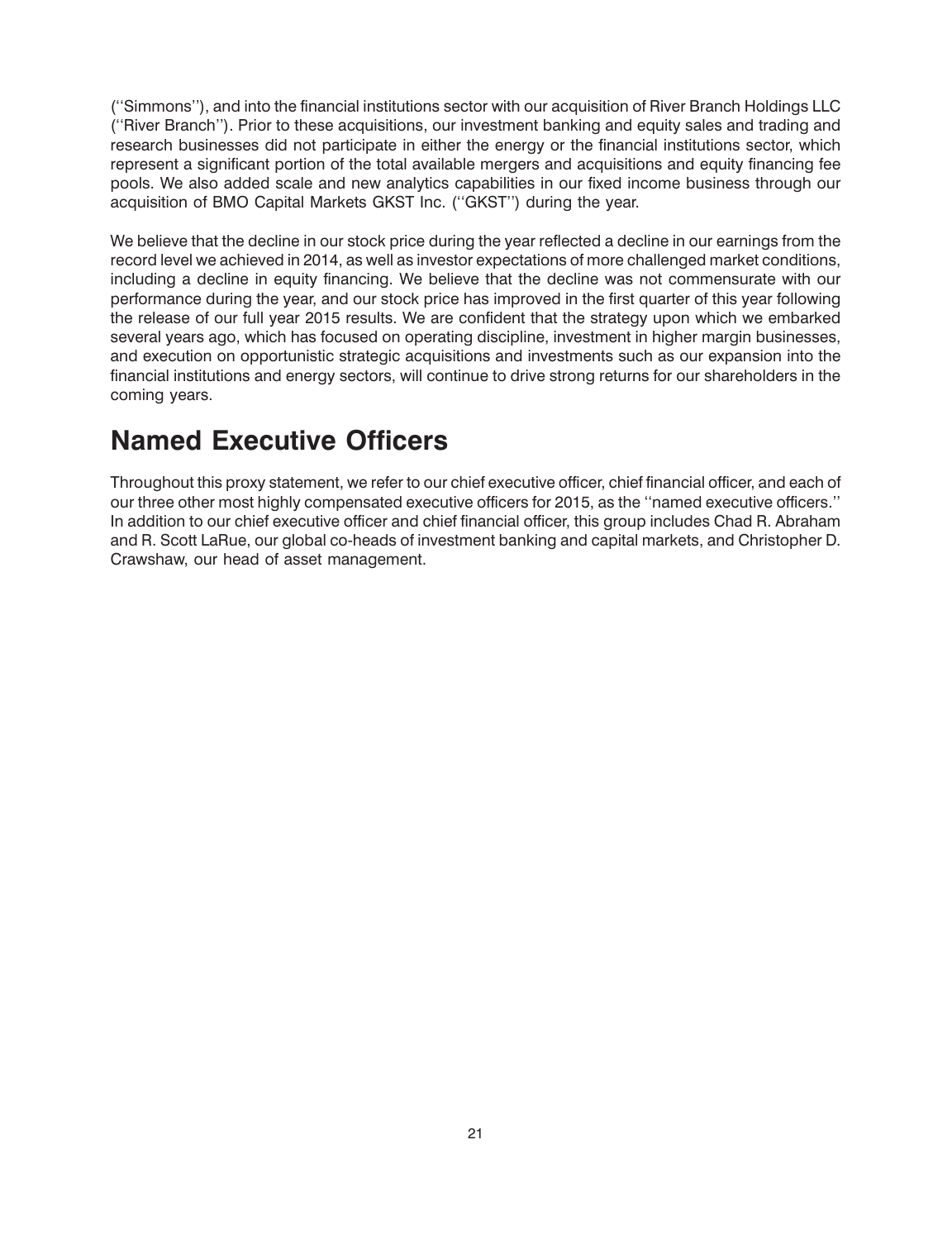### **Our Compensation Practices Demonstrate Sound Governance**

Our compensation practices demonstrate sound corporate governance. We continually review our executive compensation program to ensure it reflects good governance practices and the best interests of shareholders. Our executive compensation program currently includes:

|                       | What we do:                                                                                                      |    | What we do NOT do:                                                                                                                     |
|-----------------------|------------------------------------------------------------------------------------------------------------------|----|----------------------------------------------------------------------------------------------------------------------------------------|
| $\sqrt{ }$            | Annual incentives directly tied to our<br>adjusted pre-tax operating income;                                     | X  | Stand-alone change-in-control agreements;                                                                                              |
| $\sqrt{ }$            | Long-term incentives directly tied to returns<br>generated for our shareholders;                                 | X. | Employment agreements with our<br>executives;                                                                                          |
| $\blacktriangleright$ | Meaningful annual restricted compensation<br>granted in lieu of-not in addition to-<br>annual cash incentives;   | X  | Repricing of underwater stock options;                                                                                                 |
| $\sqrt{ }$            | Stock retention guidelines for executive<br>officers and directors, supplemented with<br>an anti-hedging policy; | X  | Excessive perquisites; and                                                                                                             |
|                       | "Double trigger" change-in control<br>provision for all equity awards granted on<br>or after May 8, 2013; and    | X. | Tax gross-ups, other than in the case of<br>certain tax equalization or relocation<br>expenses, consistent with firm-wide<br>policies. |
| ✔                     | A clawback policy to recover incentive<br>compensation in certain circumstances.                                 |    |                                                                                                                                        |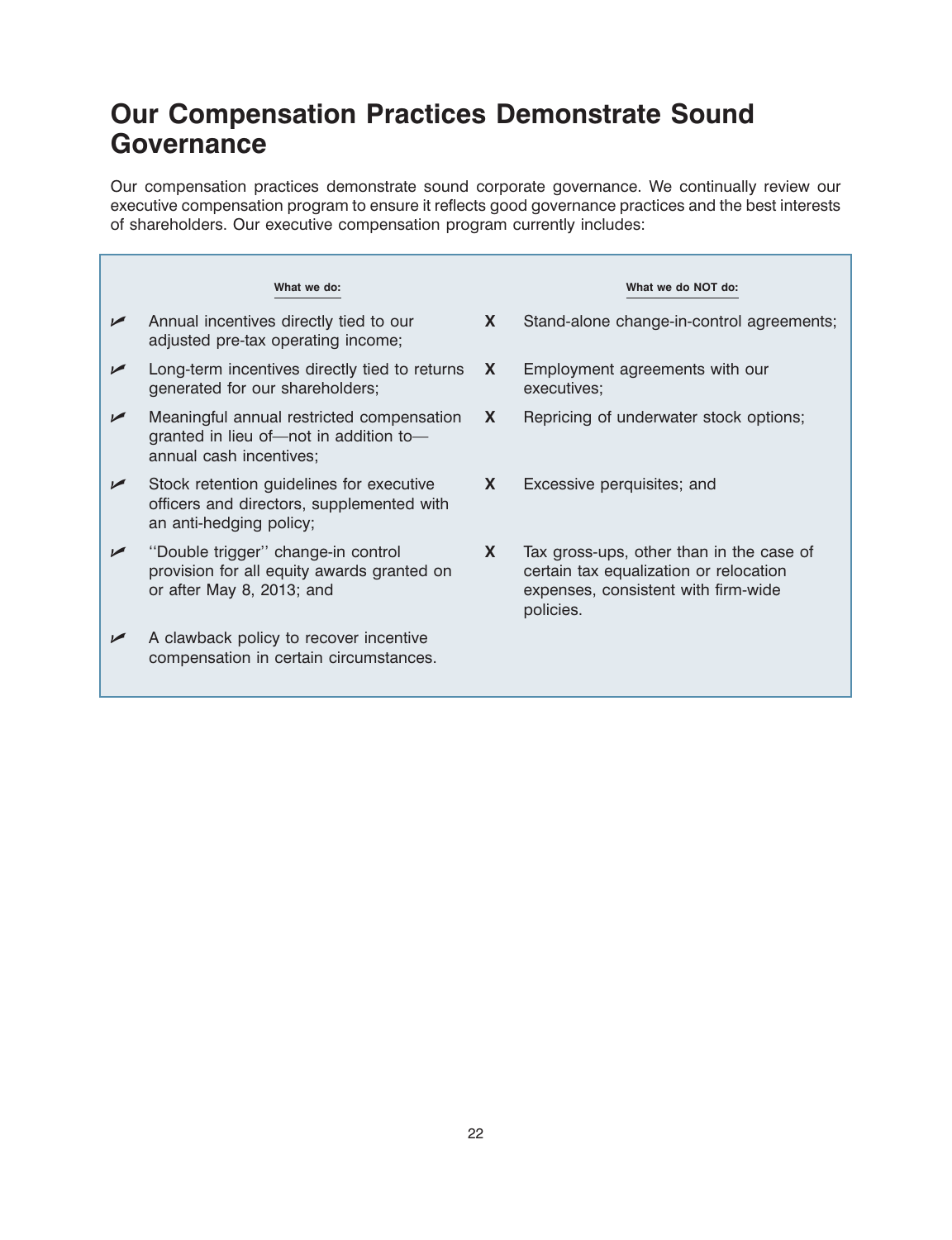# **Our Compensation Philosophy and Objectives**

Our executive compensation program is designed to drive and reward corporate performance annually and over the long term, as measured by increasing shareholder value. Compensation also must be internally equitable and externally competitive. We continually review our executive compensation program to ensure it reflects good governance practices and the best interests of shareholders, while meeting the following core objectives:

| <b>Principle</b>                                                | <b>Objectives</b>                                | <b>How We Achieved These Objectives</b>                                                                                                                                                                                                                                                                                                                                                 |
|-----------------------------------------------------------------|--------------------------------------------------|-----------------------------------------------------------------------------------------------------------------------------------------------------------------------------------------------------------------------------------------------------------------------------------------------------------------------------------------------------------------------------------------|
|                                                                 | • Drive<br><b>Profitability</b>                  | Most of the total compensation paid to our named executive officers<br>is based on our adjusted pre-tax operating income.                                                                                                                                                                                                                                                               |
| Pay for<br><b>Performance</b>                                   | • Drive<br><b>Shareholder</b><br><b>Returns</b>  | Our executive officers are awarded a long-term incentive award in the<br>form of performance share units ("PSUs"), which are earned only if<br>our total shareholder return meets certain hurdles.                                                                                                                                                                                      |
|                                                                 | •Demonstrate<br>Leadership                       | Our named executive officers' performance is also measured against<br>defined objectives in areas such as strategic initiatives, business<br>performance, leadership effectiveness, and internal talent development.                                                                                                                                                                    |
| <b>Sustain and</b><br><b>Strengthen</b><br>the                  | <b>.</b> Attract Talent                          | Because our business is highly competitive and relies on the talents<br>and efforts of our employees, our compensation program is designed<br>to be sufficiently competitive to allow us to attract the most talented<br>people who are committed to the long-term success of our company.                                                                                              |
| <b>Franchise</b>                                                | • Retain Talent                                  | Our success drives the compensation realized by our executive<br>officers, both in the form of increased incentive compensation paid<br>and in appreciation of the company's stock price.                                                                                                                                                                                               |
| <b>Align Risk</b><br>and Reward                                 | •Foster<br><b>Balanced Risk</b><br><b>Taking</b> | We use a mix of compensation components—base salary, annual<br>incentives and long-term incentives-to create an environment that<br>encourages increased profitability for the company without undue risk<br>taking. We also have an incentive compensation recovery policy that<br>allows the Compensation Committee to recover incentive<br>compensation under certain circumstances. |
| <b>Align</b><br><b>Employees</b><br>with<br><b>Shareholders</b> | • Encourage<br><b>Equity</b><br>Ownership        | We use equity ownership to directly align the interests<br>of our executive officers with those of our shareholders in creating<br>long-term shareholder value. A significant portion of annual incentives<br>are paid in restricted shares of our common stock, and each<br>executive officer is subject to our stock retention guidelines.                                            |
|                                                                 | • Drive<br><b>Shareholder</b><br><b>Returns</b>  | Our long-term incentive award program grants PSUs which are<br>earned only if our total shareholder return, measured on an absolute<br>and relative basis compared to our peer group over a 36-month<br>performance period, meets certain hurdles.                                                                                                                                      |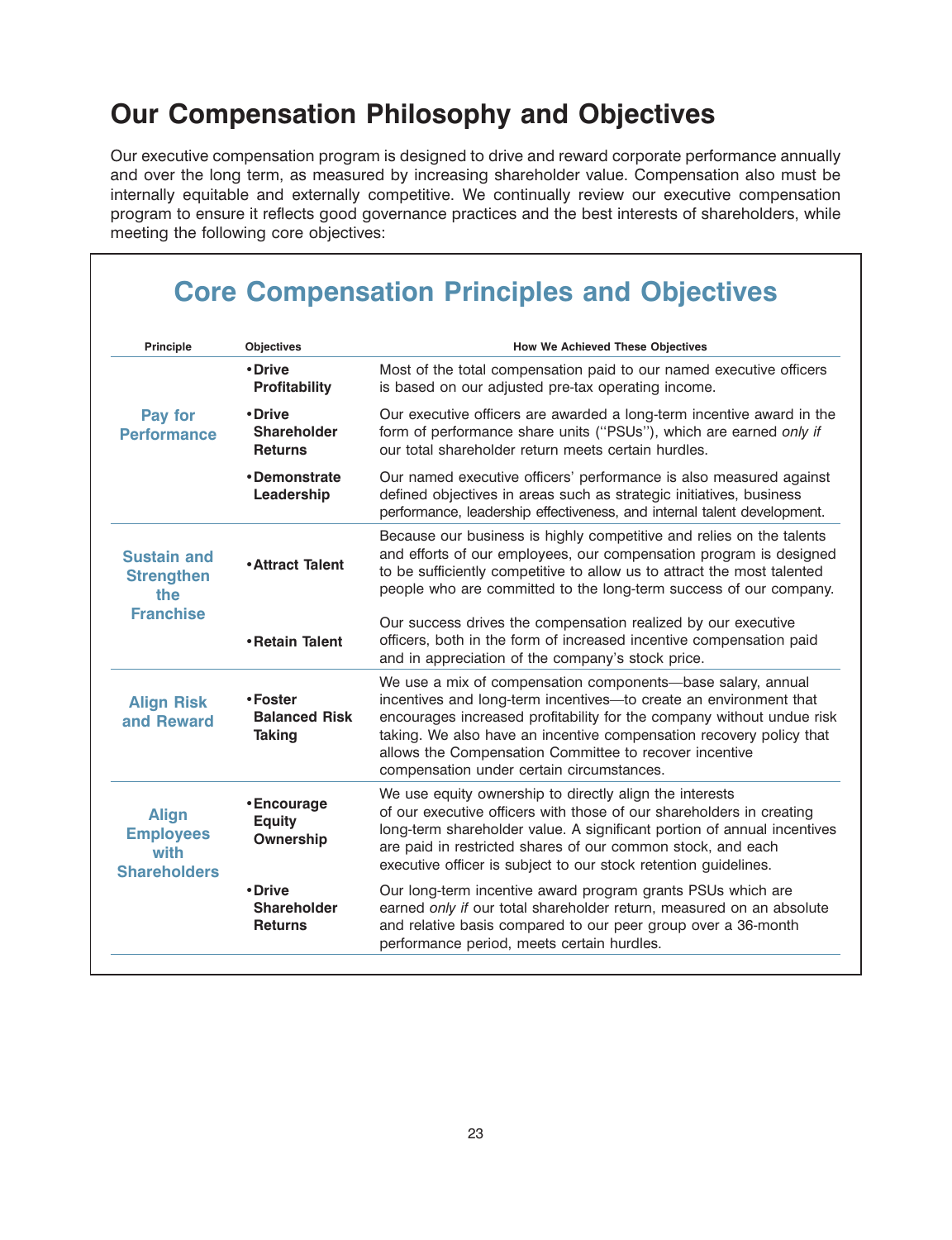### **How Compensation Decisions are Made**

The Compensation Committee (referred to as the ''Committee'' in this Compensation Discussion and Analysis) is responsible for approving the compensation paid to our executive officers and ensuring it meets our compensation objectives. With respect to our chief executive officer, the Committee has sole responsibility for evaluating performance and determining his compensation. In doing so, the chairperson of the Committee solicits evaluation input from each member of the Board of Directors, and also leads a discussion of the full Board reporting on the results of the annual evaluation and reviewing the chief executive officer's self-evaluation.

At the beginning of each year, the Committee approves the amount of incentive compensation to be paid to our executive officers in recognition of prior-year performance, approves their base salaries for the current year if there are changes and establishes performance goals under an annual incentive program, which has historically been our adjusted pre-tax operating income. Subject to limits on the compensation that may be paid under the annual incentive program (as described below under ''Compensation Program and Payouts—Annual Incentive Compensation''), the Committee has full discretion to determine the amount of compensation to be paid to the executive officers.

#### *Involvement of Executive Officers*

The work of the Committee is supported by our human capital department, our finance department, and our legal department. The chief human capital officer, chief financial officer, and general counsel, with input from the chief executive officer, prepare and present information and recommendations for review and consideration by the Committee, including:

- The performance goals to be established under the annual incentive program, which has historically been our adjusted pre-tax operating income;
- Financial information for the company and each business unit reviewed in connection with executive compensation decisions;
- The firms to be included in the compensation peer group and financial and compensation data for those firms (including total shareholder return for those firms as compared to the company);
- The performance evaluations and compensation recommendations for the executive officers;
- Tally sheets specifying each element of compensation paid to the executive officers for the current and prior year and reflecting total proposed compensation and potential compensation under various scenarios; and
- The evaluation and compensation process to be followed by the Committee.

#### *Compensation Peer Group*

The Committee and its independent compensation consultant annually identify a compensation peer group of firms with which we compete for executive talent. As a middle-market, full-service investment bank with material asset management operations, we believe there are few other companies that are directly comparable to Piper Jaffray. Our peer group includes companies primarily consisting of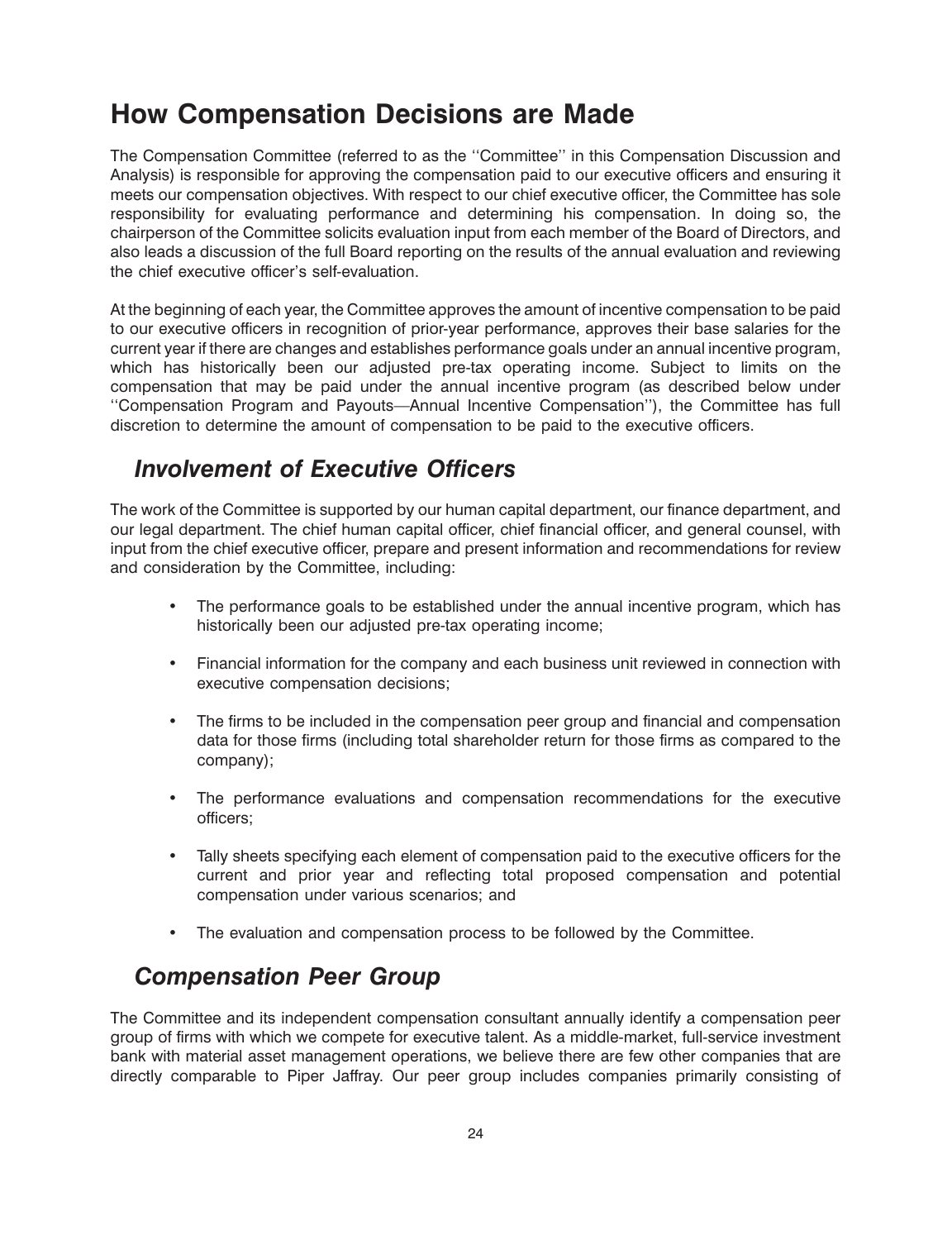investment banks with revenues and market capitalizations similar to ours, while including representation of companies with asset management operations, which are an important portion of our business. Our peer group for 2015 was unchanged from 2014, other than to eliminate SWS Group, Inc. following its acquisition by a non-peer firm. Our 2015 peer group consisted of the following companies, each of whom we believe are direct competitors for talent in some aspect of our business:

#### **2015 Peer Group**

Cowen Group, Inc. **Inc. JMP** Group LLC Evercore Partners Inc.<br>
FBR & Co.<br>
Oppenheim Greenhill & Co. Stifel Financial Corp.

Oppenheimer Holdings Inc.

We also use data from external market surveys reflecting a broad number of firms within our industry (including members of our peer group), and we may review publicly available data for similar companies that are not direct competitors to address issues we may encounter obtaining compensation information for executives holding positions comparable to our executive officers. The external market surveys that we used for 2015 were prepared by McLagan Partners and generally related to our industry and sub-sectors within our industry. We also used the surveys to gather market data outside of our industry in the corporate support area. This peer group and market data is an important factor considered by the Committee when setting compensation, but it is only one of multiple factors considered by the Committee, and the amount paid to each executive may be more or less than the composite market median based on individual performance, the roles and responsibilities of the executive, experience level of the individual, internal equity and other factors that the Committee deems important. As such, the Committee uses peer group and market survey information to put the total compensation proposed to be paid to each named executive officer in context of pay ranges for like positions at similar companies and to confirm that any variances from market norms are justified in light of the specific circumstances of our named executive officers.

#### *Compensation Consultant*

The Committee engaged Frederic W. Cook & Co., Inc. (''FWC'') as its independent compensation consultant for 2015. The Committee considers advice and recommendations received from FWC in making executive compensation decisions. FWC does not provide services to us other than the advice it provides to the Committee and FWC has advised the Committee that the fees and direct expenses received from us during 2015 were less than 1% of FWC's consulting income for the period. FWC also has advised us that neither it nor, to its knowledge, any member of its consulting team serving the Committee owns any shares or other securities of Piper Jaffray. After considering the foregoing, as well as FWC's conflict of interest policies and procedures and the lack of known business and personal relationships between FWC, its team members serving the Committee and the members of the Committee and our executive officers, the Committee concluded that FWC's work for the Committee does not raise any conflict of interest concerns.

#### *Say-on-Pay*

At our 2015 annual meeting of shareholders, our say-on-pay proposal received ''for'' votes that represented slightly more than 97% of the aggregate number of shares that voted ''for'' and ''against'' the proposal. The Committee considered the results of the vote to be an endorsement of the Committee's handling of executive compensation matters. In 2015, our executive compensation program retained all of the core elements of our 2014 program, which are described below under ''—Compensation Program and Payouts.''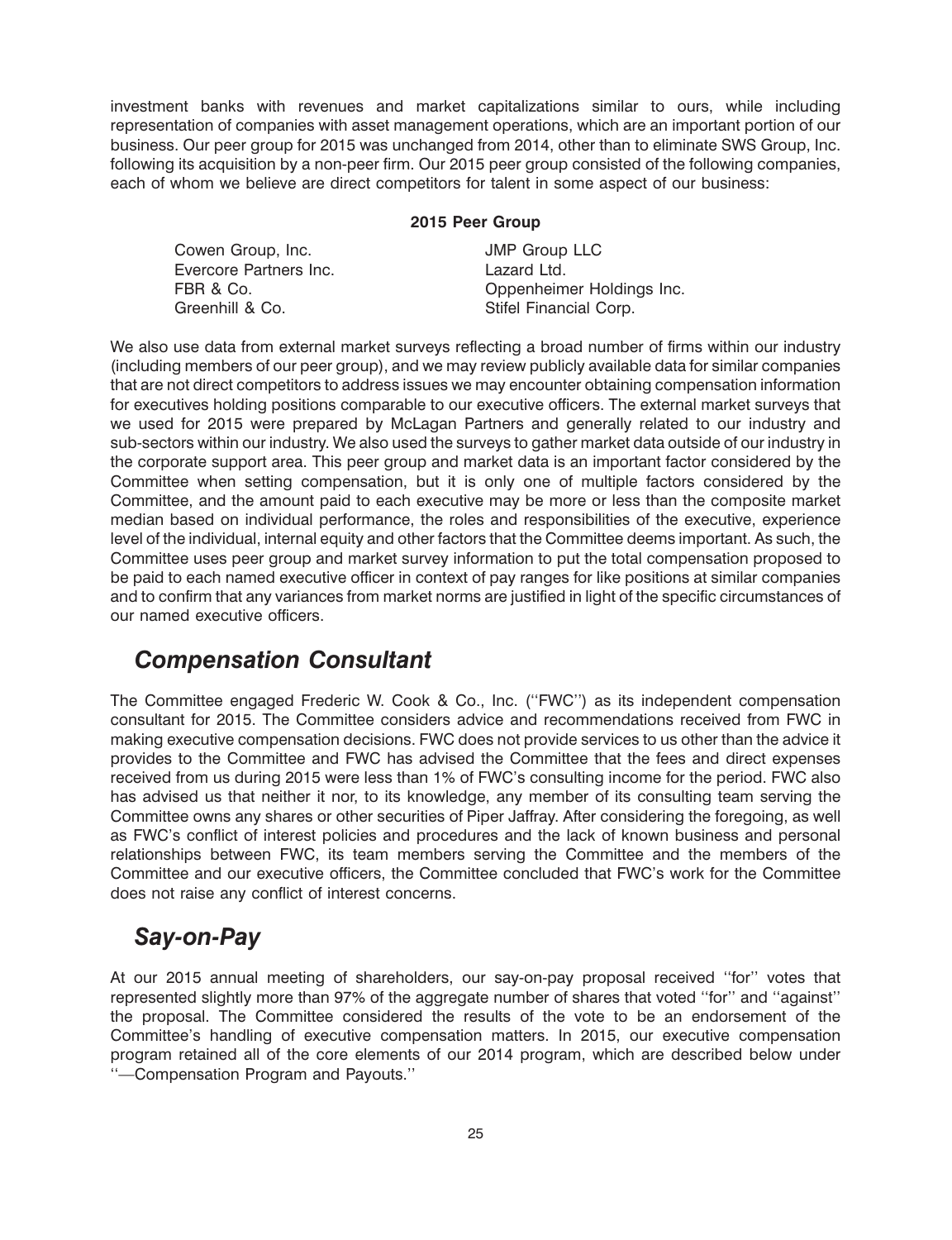# **Clawback Policy**

Our Board of Directors has adopted a clawback policy that allows the Committee to recover incentive compensation from any current or former executive officer if that executive officer engages in intentional misconduct that caused or contributed to noncompliance with a financial reporting requirement under the federal securities laws which requires the company to file an accounting restatement with the Securities and Exchange Commission. If the Committee seeks to recover incentive compensation following an accounting restatement, the amount of incentive compensation subject to recovery would be the amount in excess of what the executive officer would have earned based on the restated financial results as determined by the Committee. In addition, regardless of whether there is an accounting restatement, the Committee may recover incentive compensation from a current or former executive officer if that executive officer engages in fraud, theft, misappropriation, embezzlement or dishonesty to the material detriment of the company's financial results as filed with the Securities and Exchange Commission. The incentive compensation recoverable in this circumstance will be based on the Committee's determination of the harm caused by the executive officer's conduct and the incentive compensation awarded to the officer with a vesting or performance period during which the conduct took place. Our clawback policy does not apply to equity-based compensation granted on or before May 8, 2013.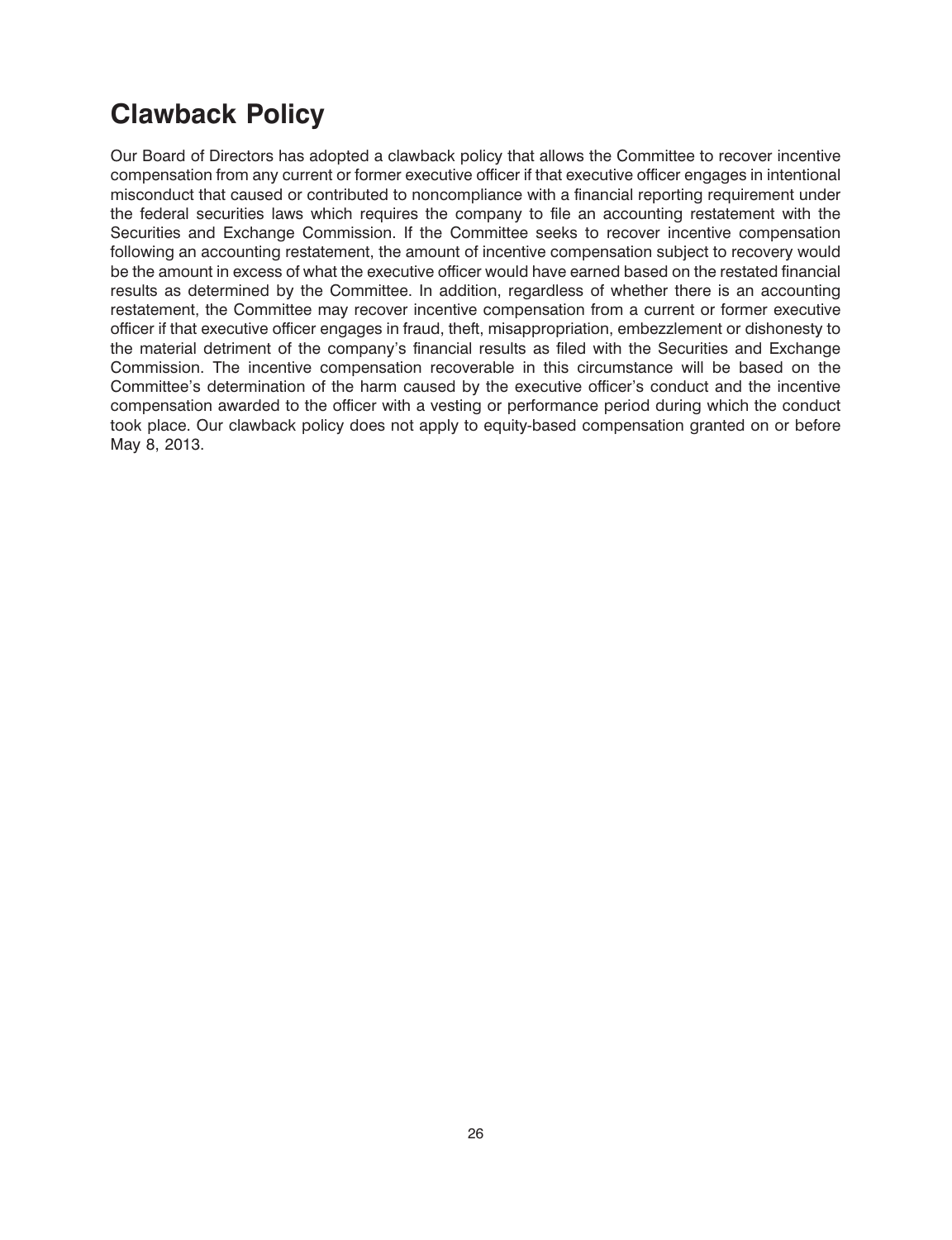# **Compensation Program and Payouts**

In 2015, our executive compensation program retained all of the core elements of our 2014 program, consisting primarily of three elements: base salary, annual incentive compensation, and long-term incentive compensation in the form of performance share units, or PSUs.

|                                                                       | <b>Elements of the Compensation Program</b>                                                                                                                                                                                                                                                                                                                                                                                                                                                                                                                                                                                                   |
|-----------------------------------------------------------------------|-----------------------------------------------------------------------------------------------------------------------------------------------------------------------------------------------------------------------------------------------------------------------------------------------------------------------------------------------------------------------------------------------------------------------------------------------------------------------------------------------------------------------------------------------------------------------------------------------------------------------------------------------|
| <b>Base Salary</b>                                                    | <b>Annual</b><br><b>Annual Incentive Compensation</b><br>$=$ Compensation<br><b>PSUs</b><br>$\sim$ $+$ $-$<br>$+$                                                                                                                                                                                                                                                                                                                                                                                                                                                                                                                             |
| <b>Market-competitive</b><br>set amount                               | Vest only if<br>Pay for performance<br>based on<br>certain TSR<br>profitability<br>metrics achieved                                                                                                                                                                                                                                                                                                                                                                                                                                                                                                                                           |
| <b>Base Salary</b>                                                    | Base salaries were unchanged in 2015. Salaries provide a market-competitive set<br>amount of cash compensation for each executive that is not variable in nature and<br>that recognizes the importance of key leadership and daily accountabilities of our<br>senior leaders. We have not changed base salaries since 2010.                                                                                                                                                                                                                                                                                                                   |
| <b>Annual</b><br><b>Incentive</b><br><b>Compensation</b>              | Our annual incentive program directly aligns our executive officers' annual<br>incentive pay with our financial performance, which is measured in terms of our<br>adjusted pre-tax operating income, a measure of our profitability. Increasing our<br>profitability is a key objective for us as we seek to maximize long-term value for our<br>shareholders. The total annual incentive compensation paid to our named<br>executive officers was down approximately 9.9% in 2015, reflecting a decrease in<br>our adjusted pre-tax operating income. Annual incentive compensation is paid in a<br>mix of cash and restricted compensation. |
| <b>Long-Term</b><br><b>Incentive</b><br><b>Compensation</b><br>(PSUs) | Our PSU awards are intended to directly align the interests of our named executive<br>officers with those of our shareholders by directly tying the value of the award to our<br>long-term stock performance. The grant date fair values of PSU awards made in<br>2015 was approximately flat as compared to 2014.                                                                                                                                                                                                                                                                                                                            |

#### *2015 Named Executive Officer Compensation Overview*

The table below shows the base salary, annual incentive compensation, and fair value of the long-term incentive PSU grants that were paid or awarded to each named executive officer in connection with the 2015 executive compensation program. **Importantly, this supplemental table differs from the Summary Compensation Table appearing later in the proxy statement because it shows in the ''Restricted Compensation'' column the restricted shares of our common stock that were earned as part of the annual incentive compensation program for 2015 performance, but were granted in February 2016. In contrast, the Summary Compensation Table appearing later in the proxy statement (in accordance with SEC rules) shows for 2015 the restricted shares of our common stock that were granted in February 2015, meaning that they were earned as part of the annual incentive compensation program for 2014 performance, rather than the shares earned for 2015 performance and granted in February 2016.**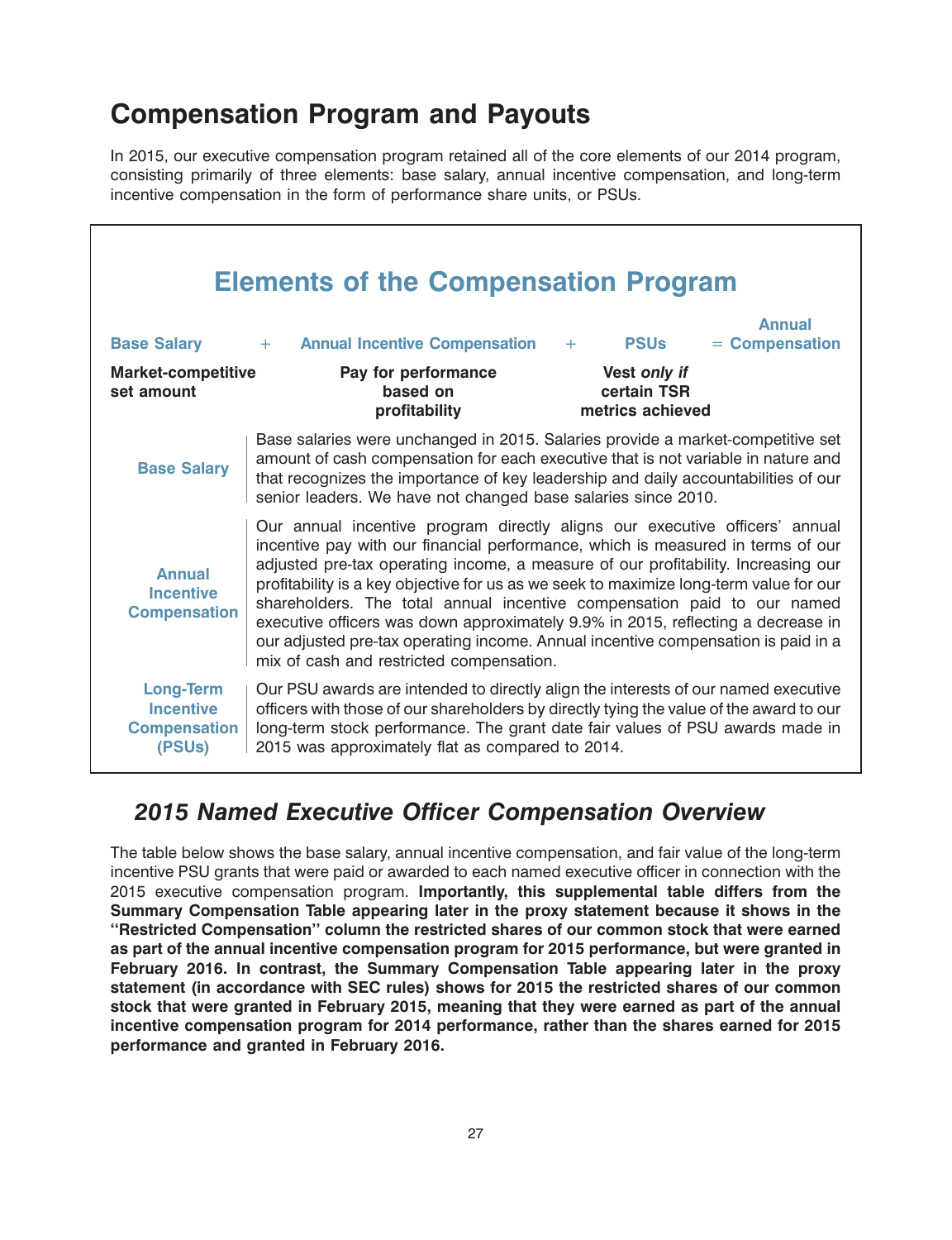Accordingly, the year-over-year changes in compensation in the Supplemental Compensation Table below reflect changes in amounts earned between 2015 and 2014 based on performance during that year. The table below also includes in the ''Restricted Compensation'' column the annual incentive compensation paid in the form of either restricted shares of our common stock or mutual fund restricted shares. Both the Supplemental Compensation Table below and the Summary Compensation Table appearing later in the proxy statement reflects the restricted mutual fund shares that were granted as part of the annual incentive compensation paid in the year in which the performance giving rise to that award, as well as the grant date fair value of the long-term incentive PSU grants made to our named executive officers in May of each of the years presented; importantly, PSUs only vest three years after the date of grant if certain TSR metrics are met. *This table is not a substitute for the information required by SEC rules, specifically the Summary Compensation Table and the related tables appearing later in this proxy statement*.

### **Supplemental Compensation Table**

|                                                                                                 |                      |                                              | <b>Annual Incentive Awards</b>              | Long-Term                                                   | <b>Total with</b>                                                       |                                                    |                                           |
|-------------------------------------------------------------------------------------------------|----------------------|----------------------------------------------|---------------------------------------------|-------------------------------------------------------------|-------------------------------------------------------------------------|----------------------------------------------------|-------------------------------------------|
| Name                                                                                            | Year                 | <b>Base</b><br>Salary<br>$($ \$              | Cash<br>Incentive <sup>(1)</sup><br>$($ \$) | <b>Restricted</b><br>Compensation <sup>(2)</sup><br>$($ \$) | Total<br>Incentive<br>$($)$                                             | <b>Incentives</b><br>PSU <sup>(3)</sup><br>$($ \$) | <b>Base Salary</b><br>and PSUs<br>$($ \$) |
| Andrew S. Duff<br>Chairman and<br><b>Chief Executive Officer</b>                                | 2015<br>2014<br>2013 | 650,000<br>650,000<br>650,000                | 1.614.000<br>1.944.800<br>1,223,200         | 2.421,000<br>2.917.200<br>1.834.800                         | 4.035.000<br>4,862,000<br>3,058,000                                     | 600,019<br>600,020<br>600,009                      | 5.285.019<br>6.112.020<br>4.308.009       |
| Debbra L. Schoneman<br><b>Chief Financial Officer</b>                                           | 2014                 | 2015 500,000<br>500,000<br>2013 500,000      | 685,000<br>824.000<br>380,000               | 685.000<br>824.000<br>380,000                               | 1,370,000 300,010 2,170,010<br>1,648,000                                | 300,011                                            | 2.448.011<br>760,000 300,015 1,560,015    |
| Chad R. Abraham<br>Global Co-Head of<br><b>Investment Banking and</b><br><b>Capital Markets</b> |                      | 2015 425,000<br>2014 425,000<br>2013 425,000 | 2.241.250<br>2.241.250<br>1.306.250         | 1.833.750<br>1.833.750                                      | 4,075,000 200,006<br>4,075,000<br>1,068,750 2,375,000 200,003 3,000,003 | 200,007                                            | 4.700.006<br>4.700.007                    |
| Christopher D. Crawshaw<br><b>Head of Asset Management</b>                                      |                      | 2015 550,000                                 | 753,500                                     | 616.500                                                     | 1,370,000 200,006 2,120,006                                             |                                                    |                                           |
| R. Scott LaRue<br>Global Co-Head of<br><b>Investment Banking and</b><br><b>Capital Markets</b>  | 2015<br>2014<br>2013 | 425,000<br>425,000<br>425,000                | 2,241,250<br>2,241,250<br>1.306.250         | 1.833.750<br>1.833.750                                      | 4,075,000<br>4,075,000<br>1,068,750 2,375,000                           | 200,006<br>200,007<br>200,003                      | 4.700.006<br>4.700.007<br>3.000.003       |

- (1) Amounts reflect the cash compensation portion of amounts paid under the 2015 annual incentive compensation program.
- (2) Amounts reflect the grant date fair value of the restricted shares of our common stock and mutual fund restricted shares granted in February 2016 as the restricted compensation portion of amounts paid under the 2015 annual incentive compensation program.
- (3) Amounts reflect the grant date fair value of the long-term incentive PSU awards made in May.

#### *2015 Annual Incentive Compensation*

Our annual incentive program is intended to directly align annual incentive pay with our financial performance, which is measured in terms of our adjusted pre-tax operating income, a measure of our profitability. Due to this design, the annual incentive compensation earned by our executive officers will vary depending on the company's financial performance. At the outset of each year, the Committee grants performance-based awards that are earned based on our adjusted pre-tax operating income. Consistent with prior years, each award granted to our executive officers for 2015 was for an amount equal to 10% of our 2015 adjusted pre-tax operating income, subject to an aggregate limitation of 25% for the group as a whole. The Committee retains sole discretion to reduce the aggregate accrual rate as well as the amount allocated to each named executive officer, and historically the Committee has exercised this negative discretion.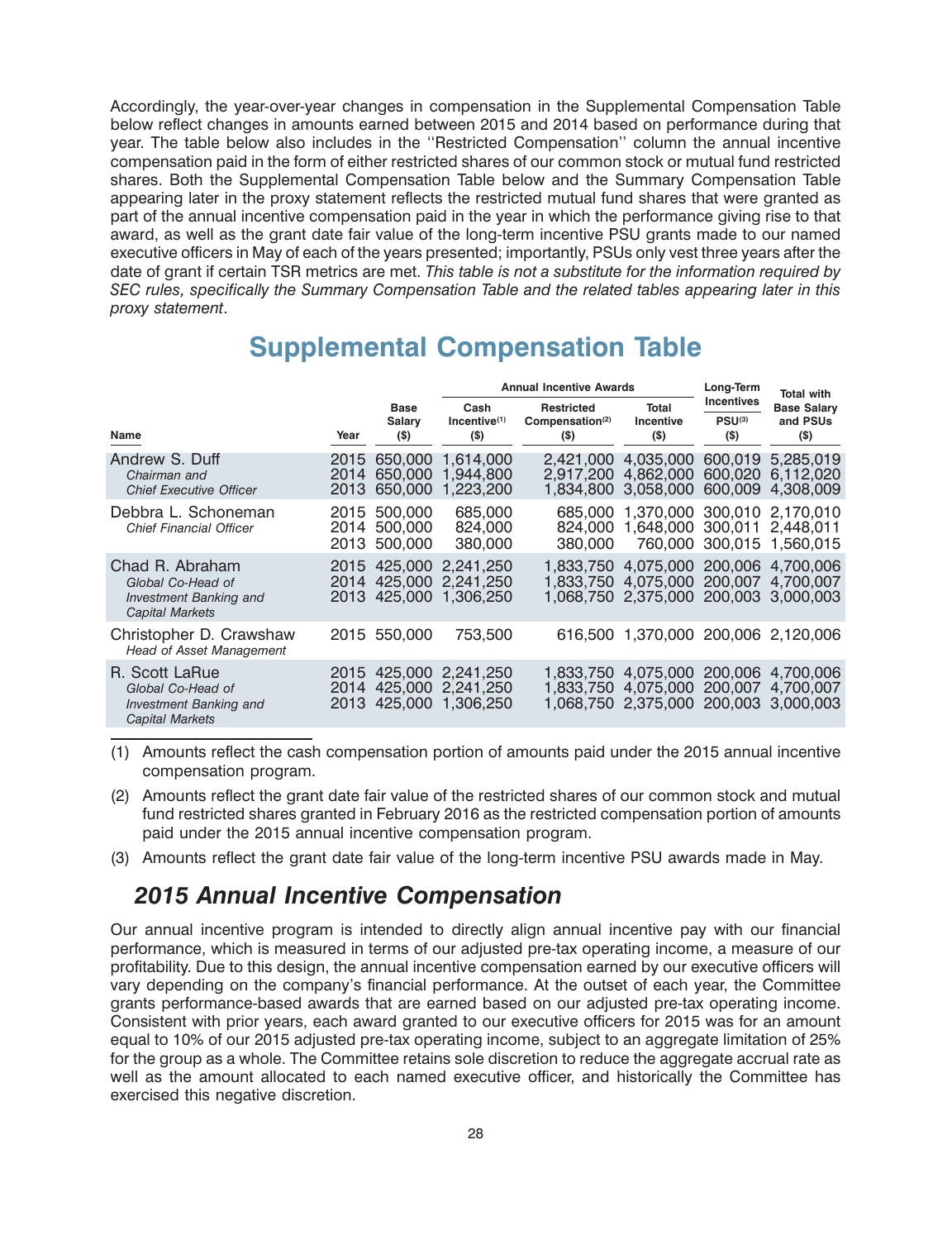#### **2015 Annual Incentive Compensation Overview**

• Annual incentives are **directly tied** to our adjusted pre-tax operating income. Increasing our profitability is a key objective for us as we seek to maximize long-term value for our shareholders.



- **Our named executive officers' annual incentive compensation either decreased or remained flat in 2015 as compared to 2014, reflecting the decrease in our adjusted pre-tax operating income during the year:**
	- Our CEO, Mr. Duff's annual incentive compensation decreased 17%.
	- Our CFO, Ms. Schoneman's annual incentive compensation decreased 17%.
	- Our global co-heads of investment banking and capital markets, Messrs. Abraham and LaRue's annual incentive compensation remained flat, reflecting another very strong year in equities investment banking.
	- Our head of asset management, Mr. Crawshaw's annual incentive compensation decreased 28%.
- **Between 45% and 60% of our named executive officers' annual incentive compensation is paid in the form of restricted compensation**:
	- Of this restricted compensation, between 50% and 100% is received in restricted shares of our common stock.
	- Up to 50% of this restricted compensation may be received in restricted shares of mutual funds, most of which are managed by our asset management business.
	- All restricted compensation vests ratably over three years from the date of grant.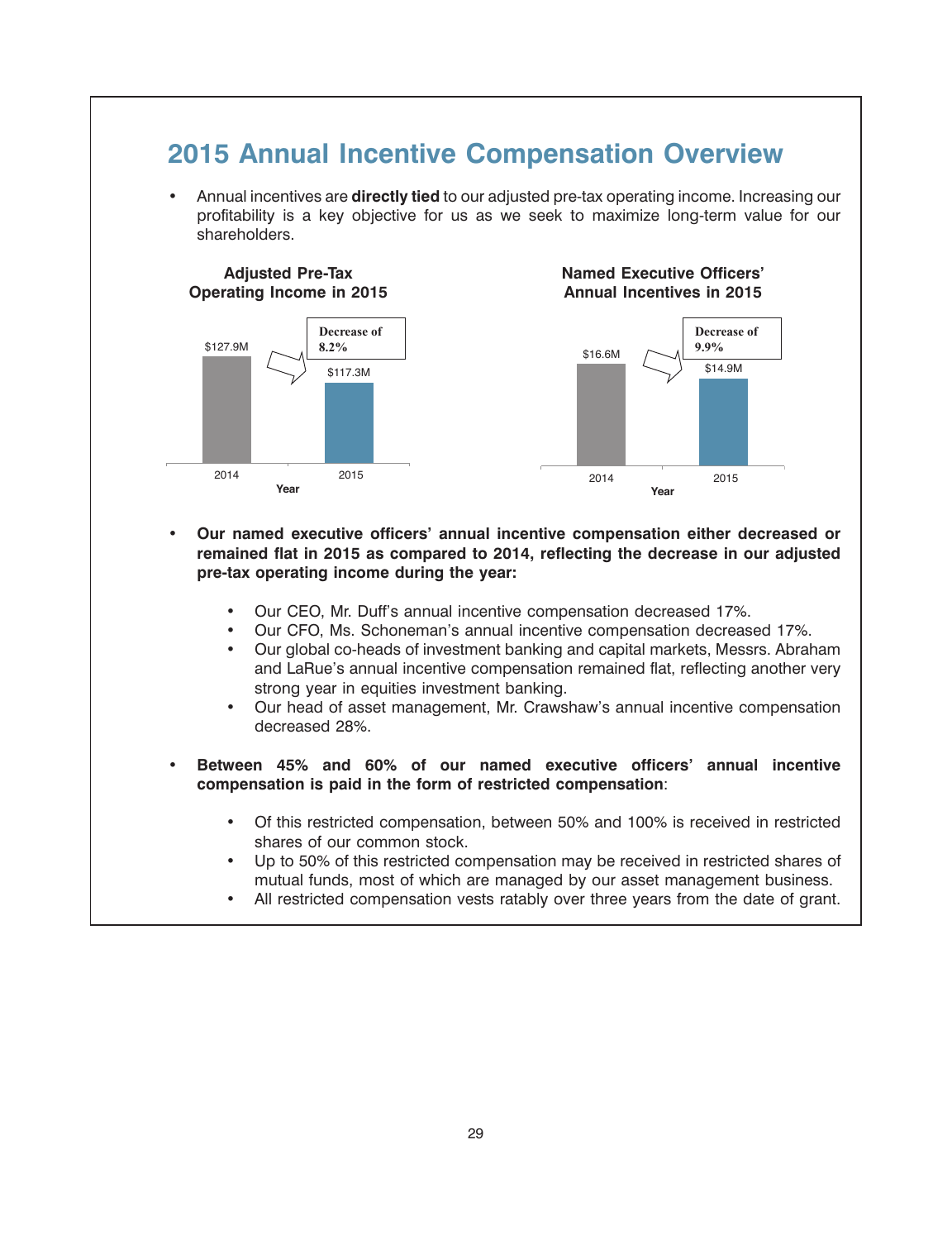### *Calculation of Adjusted Pre-Tax Operating Income*

Adjusted pre-tax operating income for purposes of our annual incentive plan equals our total revenues less our total expenses before income taxes, adjusted to eliminate certain compensation and benefits expenses and certain other expenses, losses, income, or gains that are unusual in nature or infrequent in occurrence. The adjustments to eliminate certain expenses and losses that are unusual or infrequent in nature are established at the beginning of each year prior to granting the qualified performance-based awards, and the exclusion of these items from pre-tax operating income more accurately reflects our operating performance for a given year. For 2015, adjustments included the elimination of: net income attributable to noncontrolling interests; amounts expensed during the year under our annual incentive program for participating executive officers; amortization expense for cash and equity awards granted in connection with acquisitions; restructuring and integration costs; and amounts expensed during the year in connection with the PSUs granted to participating executive officers.

In applying the formula described above, our adjusted pre-tax operating income for 2015 was \$117.3 million, which represented an 8.2% decrease from the corresponding figure from 2014. The adjusted pre-tax operating income for 2015 of \$117.3 million resulted in a maximum amount payable to each award recipient of \$11.7 million, subject to a maximum aggregate payout of \$29.3 million for the group as a whole. Consistent with prior years, the Committee paid less than the maximum amount payable for 2015, paying an aggregate of \$20.1 million, or 17.1% of our adjusted pre-tax operating income for 2015. The table below sets forth a calculation of our adjusted pre-tax operating income for 2015 (in thousands):

| <b>Operating income before taxes</b>                                                                           | \$86,423  |
|----------------------------------------------------------------------------------------------------------------|-----------|
| Removal of net income applicable to noncontrolling interests                                                   | (\$6,407) |
| Expense under our annual incentive program                                                                     | \$20,035  |
| Amortization expense for equity awards (including in the MFRS<br>plan) granted in connection with acquisitions | \$3,280   |
| Amortization expense for cash awards granted in connection with<br>acquisitions                                | \$894     |
| Restructuring and integration costs                                                                            | \$10,652  |
| Expense for PSU grants                                                                                         | \$2,451   |
| Adjusted pre-tax operating income                                                                              | \$117,329 |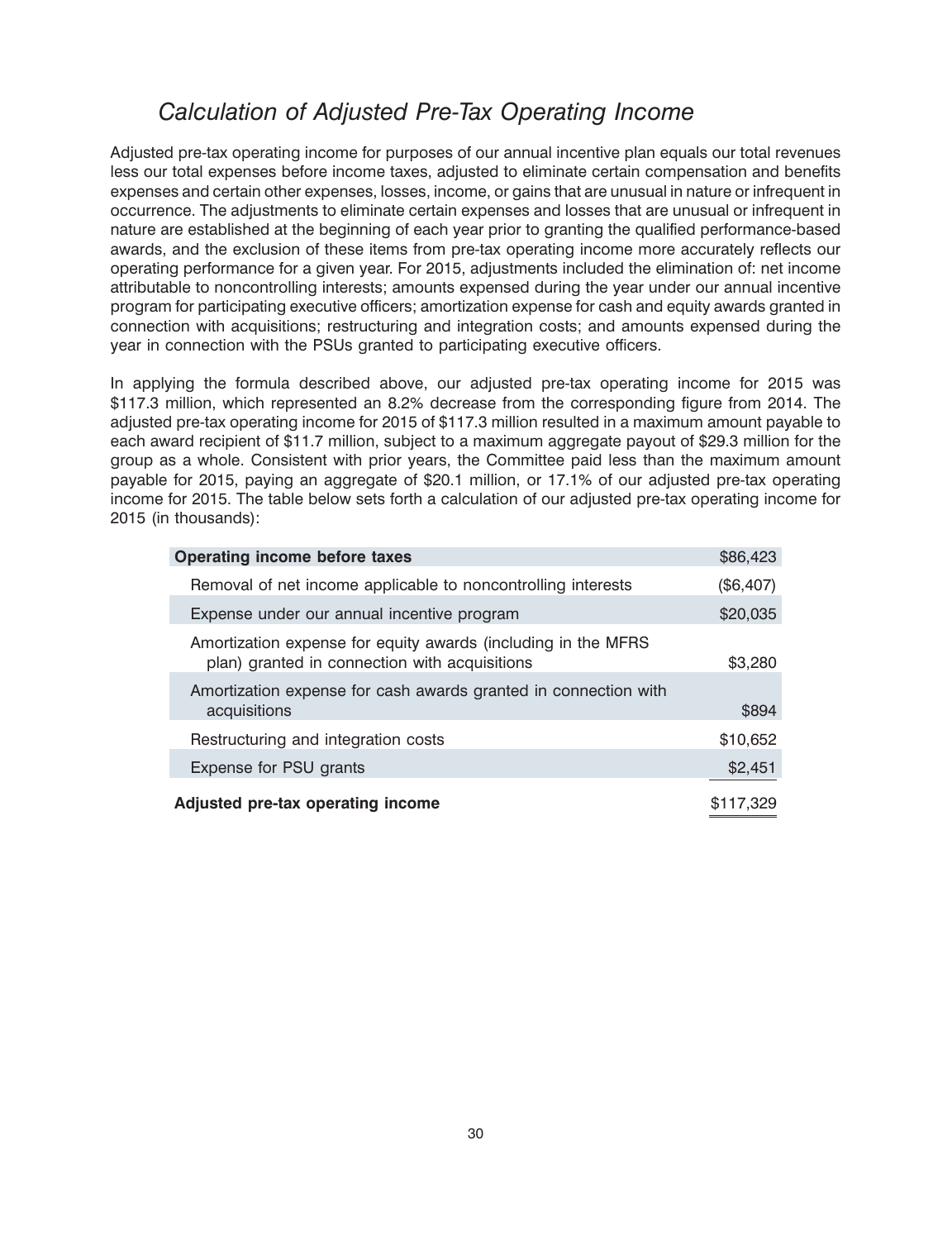#### *Relationship between Performance and Annual Incentive Pay*

The design of our annual incentive program is intended to directly align pay with performance, which we measure in terms of our adjusted pre-tax operating income. Due to this design, the annual incentive compensation earned by our executive officers will vary depending on the company's adjusted pre-tax operating income. The total annual incentives received by our named executive officers for our 2015 performance decreased 9.9%, while our adjusted pre-tax operating income decreased 8.2%, each as compared to the corresponding figure from 2014. The following chart highlights how the annual incentive compensation paid to our CEO over the past three years has been aligned with our performance in terms of our adjusted pre-tax operating income:



(1) Amounts shown correspond to the figures provided in the Supplemental Compensation Table above.

#### *Compensation Determinations and Relevant Factors*

After the Committee reviewed our adjusted pre-tax operating income and followed the processes and considered the factors described above under ''—Setting Compensation,'' the following were the material factors that influenced 2015 annual incentive compensation at an individual level for the named executive officers:

• *Andrew S. Duff, chairman and chief executive officer.* Mr. Duff's 2015 annual incentive compensation was down approximately 17% from 2014, reflecting the 8.2% decrease in our adjusted pre-tax operating income and 17% decrease in net income from 2014. Although down year-over-year, Mr. Duff's annual incentive compensation was positively influenced by our strong operating results, including record net revenues of \$672.9 million, net income of \$52.1 million, record advisory services (i.e., mergers and acquisitions) revenues of \$209.2 million, and equity financing revenues exceeding \$100 million for the second consecutive year. We view our strong annual operating performance in 2015, and our execution against our strategic growth strategy during the year with the expansion of our investment banking business into the energy and financial institutions sectors to be a result of his leadership and strategic direction. With the acquisitions of Simmons, River Branch, and GKST we have continued our path of investing in higher margin businesses, managing our costs, and improving productivity and performance. As a result of Mr. Duff's leadership, in 2015 we were positioned to take advantage of accommodative market conditions for our advisory services and public finance businesses, and pursue strategic opportunities that we believe will provide a significant foundation for further growth in future years.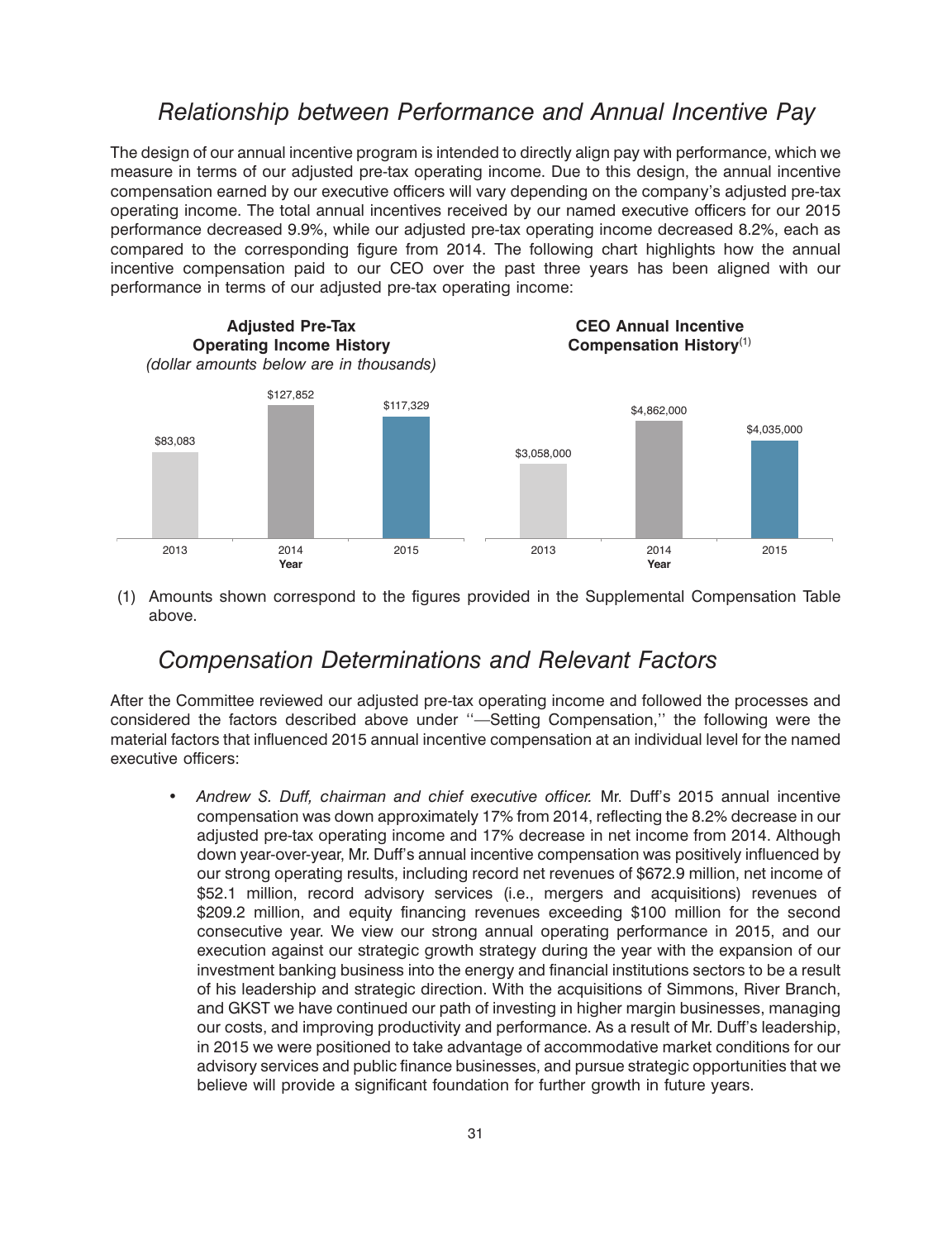- *Debbra L. Schoneman, chief financial officer.* Ms. Schoneman's annual incentive compensation was down approximately 17% from 2014, reflecting the decrease in our adjusted pre-tax operating income in 2015. Although down year-over-year, Ms. Schoneman's annual incentive compensation was positively influenced by her leading role in our strong operating performance in 2015 and execution on our 2015 strategic and financial plan. The Company also benefited from her leadership and her team's performance in the strategic acquisitions of Simmons, River Branch, and GKST that we undertook during the year, her leadership of capital and risk management initiatives, the quality of our financial reporting, and her contributions to our overall financial strength and performance in 2015. These contributions also aided our continued execution on our strategic initiatives of investing in higher margin businesses, managing costs, and optimizing our capital allocation and deployment.
- *Chad R. Abraham and R. Scott LaRue, global co-heads of investment banking and capital markets.* Messrs. Abraham's and LaRue's annual incentive compensation remained flat compared to 2014, which reflects the strong performance of our mergers and acquisitions and capital markets businesses in both 2014 and 2015. For the second consecutive year, we achieved record advisory services revenues, including \$209.2 million in 2015, which is a result of their execution on our strategic efforts over the past few years through investments in our advisory services business and their development, retention, and hiring of senior bankers. In addition, our capital markets business achieved equity financing revenues exceeding \$100 million for the second consecutive year despite more challenging market conditions in the second half of 2015. The company also benefitted from the leadership of Messrs. Abraham and LaRue with respect to several strategic initiatives during 2015 that we believe will significantly contribute to our future growth. This includes the expansion of our investment banking business into the energy and financial institutions sectors through our acquisitions of Simmons and River Branch.
- *Christopher D. Crawshaw, head of asset management.* Mr. Crawshaw's annual incentive compensation was down approximately 28% from 2014, reflecting the 28% decrease in our asset management segment pre-tax operating income from 2014, exclusive of losses on firm investments in our asset management funds. The decline in our asset management results in 2015 was due to challenging market conditions that resulted in asset depreciation, especially in our products impacted by the downturn that the energy sector experienced during the year. Mr. Crawshaw's annual incentive compensation was significantly influenced by his leadership of our asset management segment through challenging market conditions and strategic steps he implemented to position the business for future growth.

Based on the information described above, the Committee evaluated the performance of the chief executive officer and determined his annual incentive compensation. The Committee then assessed relative levels of responsibility and contribution during the year for each of the other named executive officers, and approved 2015 annual incentive compensation.

#### *Equity Awards*

Consistent with our philosophy regarding executive stock ownership, the annual incentive compensation for the named executive officers was paid out in a combination of cash and equity. The equity portion of our annual incentive awards, or ''restricted compensation,'' takes the form of restricted shares of our common stock, subject to the named executive officers' ability to elect to allocate 10 to 50% (or 75% in the case of our head of asset management) of the amount that they would have received in restricted stock in mutual fund restricted shares pursuant to the MFRS Plan. We believe restricted stock awards, as compared to other forms of equity compensation such as stock options, best align the interests of our executive officers with those of shareholders by ensuring that the same fluctuations in our stock that affect our shareholders also directly affect the value of the awards granted to the executive officers.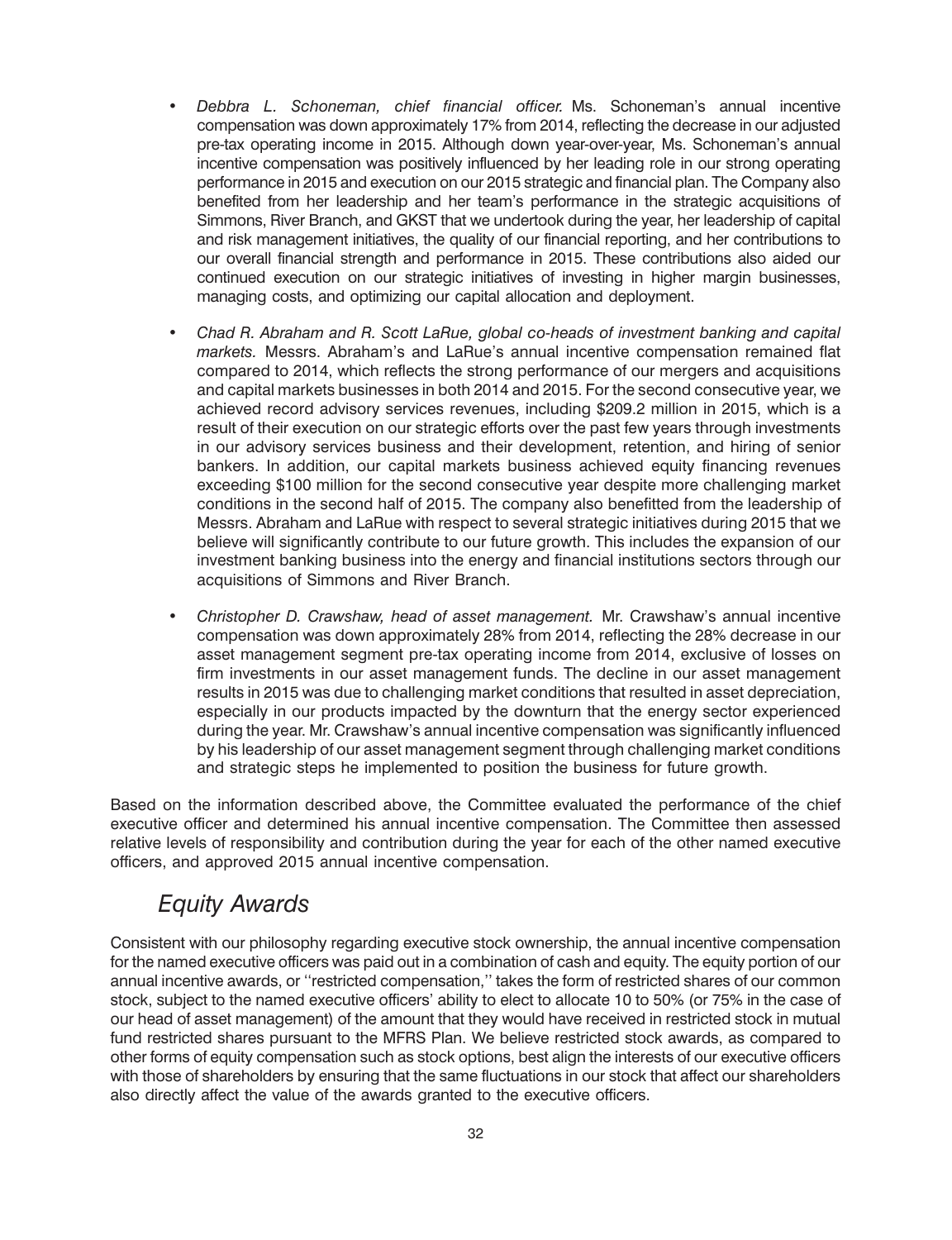The number of shares of restricted stock granted to each officer was determined by dividing the total dollar value designated to be paid out to the officer in restricted stock by the closing price of our common stock on February 16, 2016, adjusted for each named executive officer's election to participate in the MFRS Plan. The restricted stock granted to the named executive officers vests in three equal annual installments.

#### *Mutual Fund Restricted Share Plan*

The Mutual Fund Restricted Share Plan, or MFRS Plan, allows recipients of restricted stock of the company to instead elect to receive a portion of the equity portion of their annual incentive compensation in the form of restricted shares of selected investment funds, three of which are mutual funds managed by our asset management business. In 2015, each named executive officer was permitted to receive 10% to 50% of their restricted compensation in investment fund restricted shares, except that our head of asset management was permitted to receive up to 75% of his restricted compensation in investment fund restricted shares. The mutual fund restricted shares have the same restrictions that would apply to restricted shares of our common stock and vest ratably over three years. We adopted the MFRS Plan to provide our executives an opportunity to diversify the restricted compensation they receive, and believe the plan will help us attract and retain top talent. Historically, the MFRS Plan has included only investment funds managed by our asset management business, but the Committee approved the addition of two non-affiliated funds in 2016 in order to increase the ability of participants to diversify the portion of their restricted compensation in the MFRS Plan, while still providing our employees the opportunity to invest alongside the clients of our asset management business.

# *Long-Term Incentive Compensation*

In May 2015, the Committee awarded the named executive officers a long-term incentive award in the form of PSUs for the fourth consecutive year. The PSUs granted in 2015 will be earned based on our total shareholder return measured over a 36-month performance period that began on May 15, 2015 and ends on May 14, 2018. Half of the awards will be earned based on our total shareholder return (or ''TSR'') compared to our peer group and the other half of the awards will be earned based on our absolute TSR.

#### **17MAR201615373046 17MAR201615373814** • **PSUs are intended to drive long-term shareholder returns, and vest only if certain (1) absolute TSR, and (2) relative TSR metrics are met.** • **Of the PSUs granted in 2012, 94.3% of the PSUs vested in 2015 based on 110.9% absolute TSR and a 69.3% TSR percentile ranking among our peer group. Piper Jaffray Relative TSR THE READY PIPER JAFFRAY Absolute TSR 2015 Performance Measure** Half of the award will be earned based on our absolute TSR. Absolute TSR % of PSUs Earned Below 15% 0% 15% -- 19.9% 12.5% 20% -- 24.9% 25% 25% -- 29.9% 37.5% 30% or greater 50% **Potential 50% of award** Relative TSR % of PSUs Earned **Potential 50% of award 2015 Performance Measure** Half of the award will be earned based on our TSR measured against our peer group, with interpolation between points above the 50th percentile being on a straight-line basis. Below 30th percentile 0% 15% 25% 50% 30th percentile 50th percentile 70th percentile or above **2015 PSU Award Overview**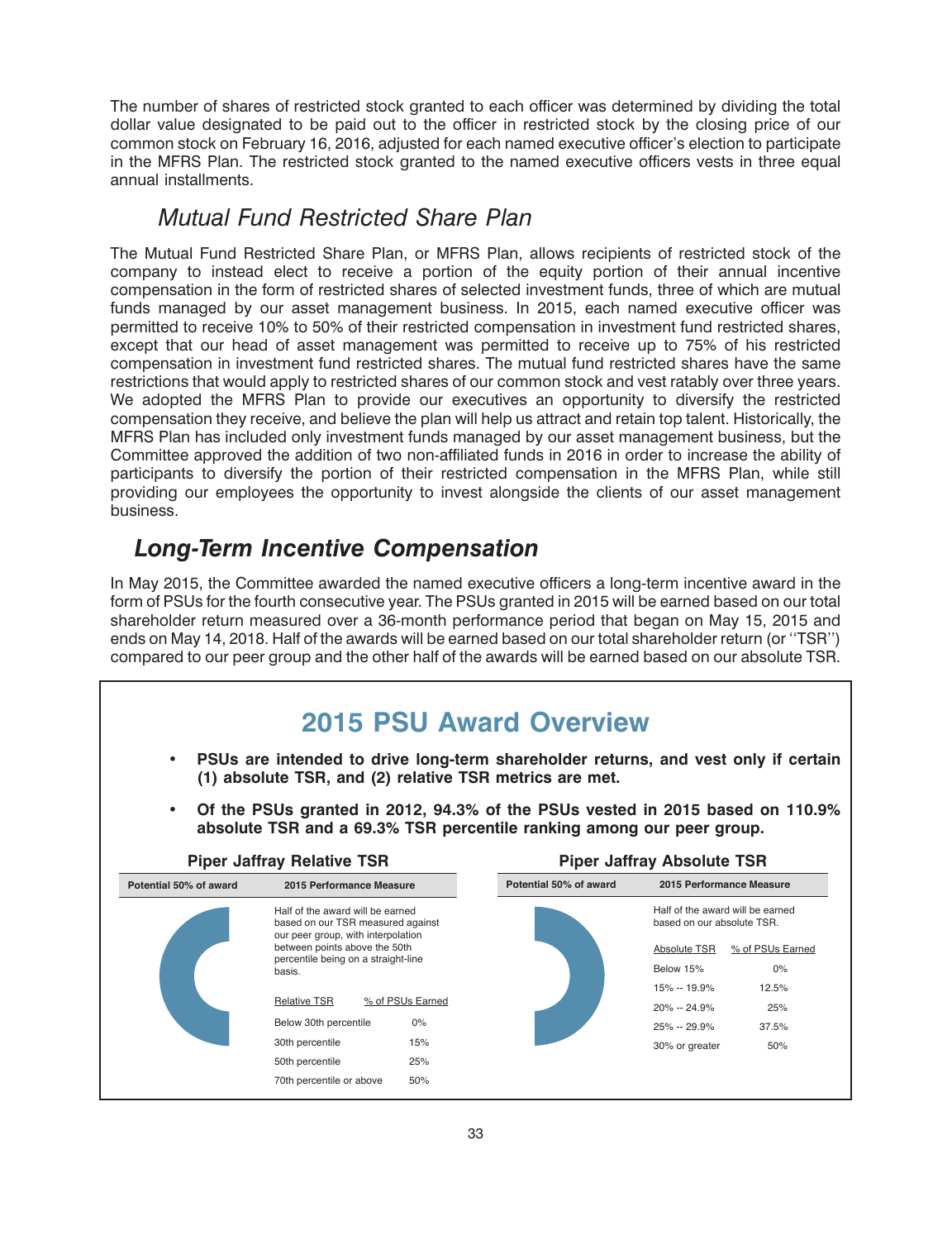The outstanding PSUs awards made in May 2013 and May 2014 use substantially the same peer group as described above under ''—Setting Compensation—Compensation Peer Group.'' Beginning with the May 2015 grant, the PSU awards use the companies comprising the KBW Capital Markets Index as of the date of grant as the peer group for the relative TSR performance measure.

TSR for purposes of the awards is calculated based on the average closing price during the trailing 60 calendar days as of the beginning and the end of the performance period, and takes into account dividends paid during the performance period. The PSUs do not provide the recipient any rights as a shareholder. As a result, the awards do not include the right to vote or receive dividends on any shares subject to the PSUs.

The PSU awards are intended to directly align the interests of our named executive officers with those of our shareholders by directly tying the value of the award to our stock performance. The Committee decided to measure performance both on a relative basis compared to the peer group as well as on an absolute basis to balance the desire to reward relatively superior performance, while recognizing the difficulty of constructing a peer group of comparable middle-market investment banks with material asset management operations and seeking to reward the named executive officers for creating overall shareholder value.

The 36-month performance period is designed to provide management an incentive to focus on our strategic direction and long-term value creation. The Committee established the TSR measurements for earning the PSUs with the intent that the PSUs would only reward recipients for strong long-term performance, with the full number of PSUs being earned only if we significantly outperform our peer group and satisfy certain thresholds of absolute TSR. In connection with 2015's grant, in light of the change to the KBW Capital Markets Index as the peer group for the relative TSR vesting performance for the awards, the Committee lowered the relative performance threshold at which some portion of the PSU's vest from the 50<sup>th</sup> percentile to the 30<sup>th</sup> percentile, and lowered the threshold to receive the vesting of the full portion related to relative TSR from the  $75<sup>th</sup>$  percentile to the  $70<sup>th</sup>$  percentile. The number of PSUs granted to each named executive officer was determined by dividing a dollar value for the executive's award by the fair market value of a PSU, rounded up to the nearest whole PSU. The fair market value of \$21.83 for each PSU granted in 2015 was determined using a Monte Carlo simulation, which assumed a risk-free interest rate of 0.90 percent and expected stock price volatility of 29.8 percent. Because a portion of the award vesting depends on our TSR relative to a peer group, the valuation modeled the performance of the peer group as well as the correlation between our company and the peer group. The expected stock price volatility assumptions were determined using historical volatility as correlation coefficients can only be developed through historical volatility. The risk-free interest rate was determined based on three-year U.S. Treasury bond yields. The value of the PSUs awarded was \$600,019 in the case of Mr. Duff, \$300,010 in the case of Ms. Schoneman, and \$200,006 for the other named executive officers.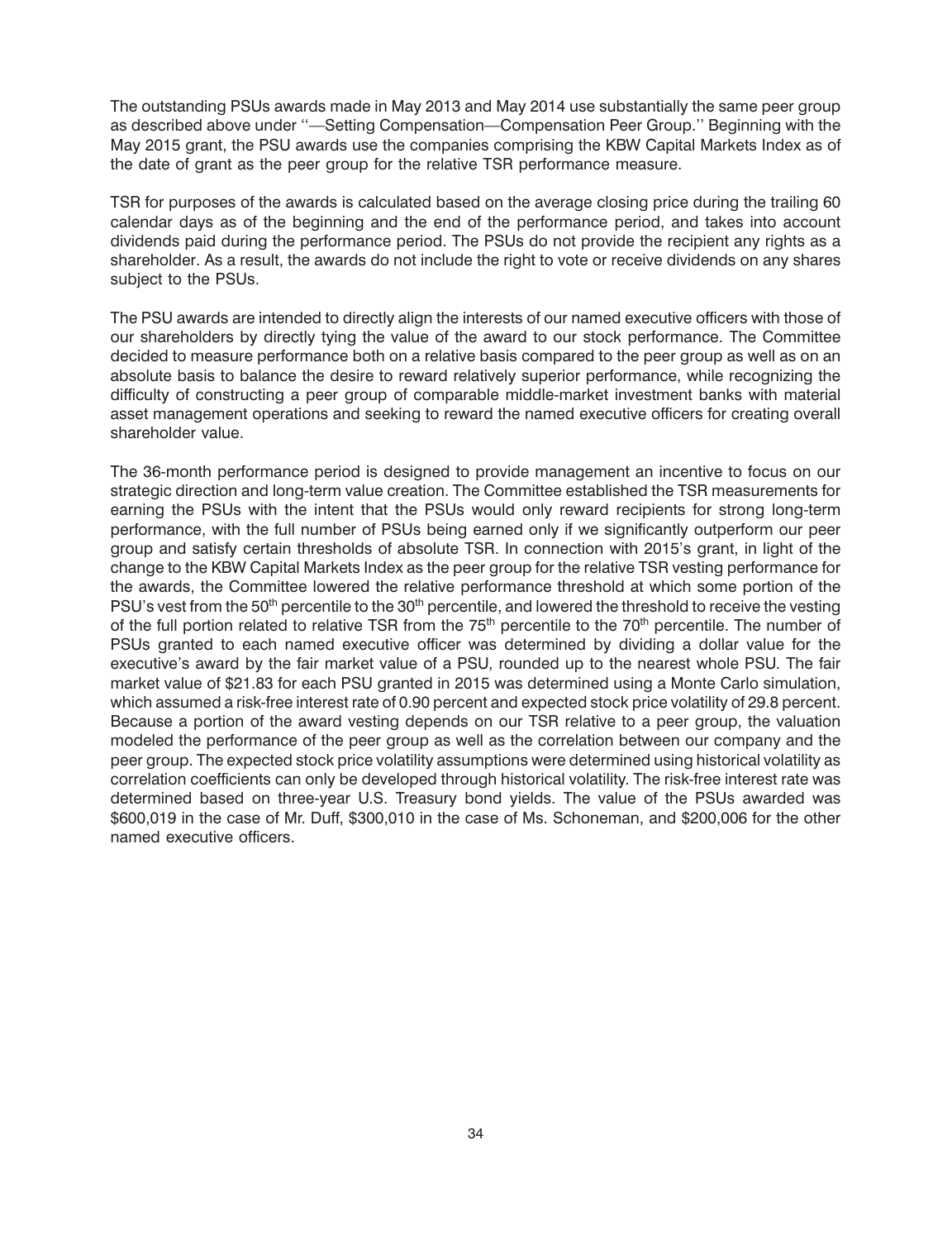#### *Pay Mix*

As illustrated below, the pay mix for all 2015 elements of compensation received by our chief executive officer and by our other named executive officers, as disclosed in the Supplemental Compensation Table above (including the value of the PSU awards granted during the year) was significantly weighted toward performance-based compensation:



We believe the mix of base salary relative to performance-based compensation in the form of annual incentives and PSUs illustrated above appropriately balances our goal of aligning pay for performance without encouraging undue risk taking that can arise from compensation excessively weighted toward performance-based elements. We also believe the relative mix of base salary and performance-based compensation is generally in line with the mix paid by our peer group to similarly situated executive officers. The Committee annually reviews our executive compensation process to determine the allocation of our executive compensation between cash and equity.

Each executive officer receives a significant portion of their performance-based compensation in the form of restricted compensation. This restricted compensation includes both restricted shares of our common stock as well as restricted shares of selected investment funds to the extent the executive officer chooses to participate in the MFRS Plan, which in 2016 was capped at a maximum of 50% of restricted compensation for our named executive officers, with the exception of our head of asset management who was permitted to elect to receive up to 75% of his restricted compensation in the MFRS Plan. With respect to the 2015 annual incentive awards, the portion payable to the named executive officers in restricted compensation was 60% for our chief executive officer, 50% for our chief financial officer, and 45% for each of our co-heads of investment banking and capital markets and head of asset management. This mix of forms of annual incentive compensation was consistent with our practice for 2014.

Our chief executive officer receives a relatively greater portion of his performance-based and overall compensation in the form of restricted compensation due to his greater ability to influence our financial performance as well as to most closely align his interests with those of our shareholders through equity ownership. For the other named executive officers, the mix of cash compensation versus restricted compensation, which includes both restricted stock as well as restricted shares of selected investment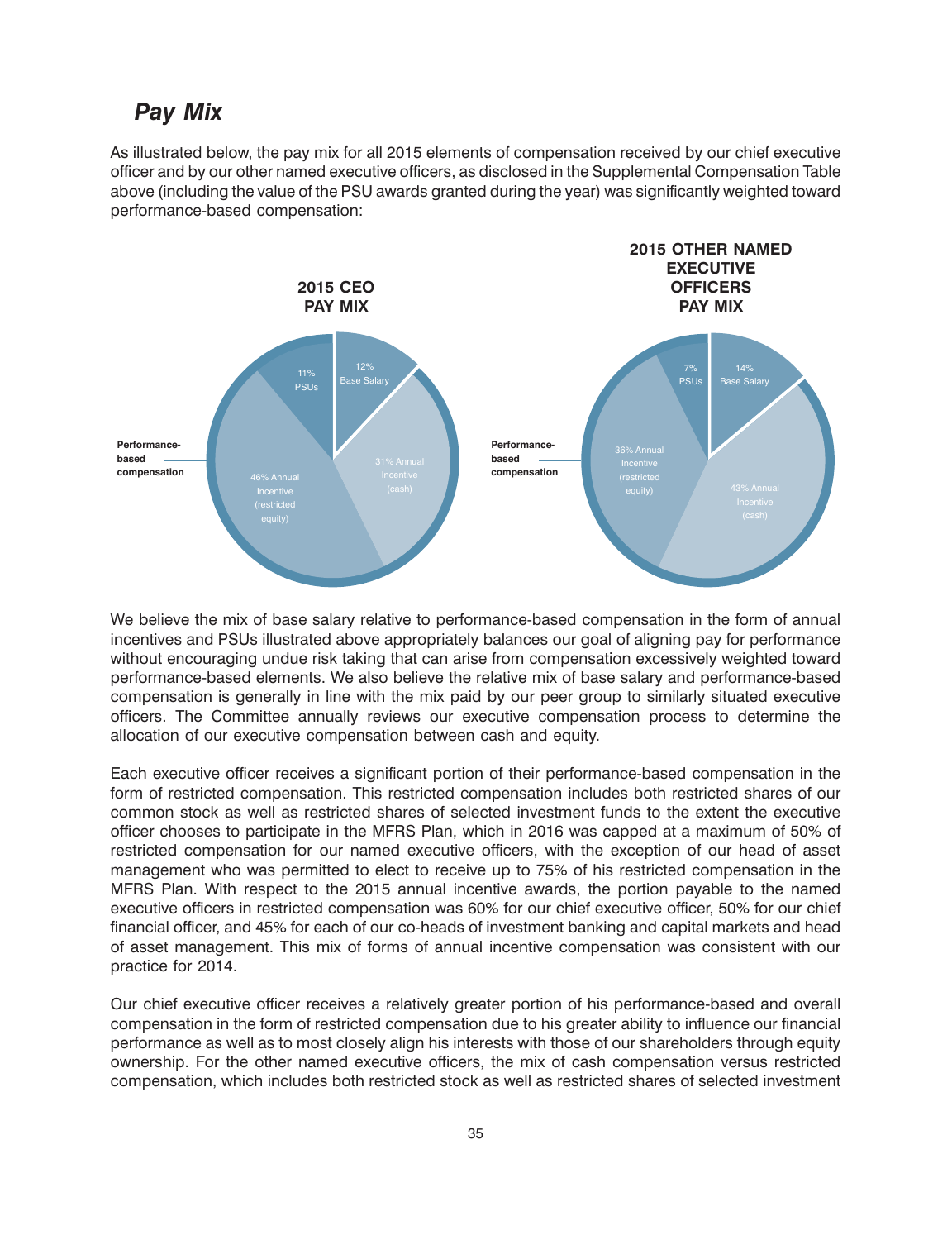funds to the extent the executive officer chooses to participate in the MFRS Plan, is designed to provide an appropriate and competitive amount of incentives for positive performance, while leaving a sufficient level of compensation tied to our stock price to retain executives and encourage them to focus on long-term value creation. The balance of these interests is determined by the Committee in its discretion, considering factors including reference to pay practices at our peer group.

### *Other Compensation*

Our executives receive only limited perquisites. Executive officers receive limited additional compensation in the form of reimbursement of dues for club memberships used for business purposes and certain insurance premiums. The cost of these perquisites is included in the ''All Other Compensation'' column of the Summary Compensation Table.

We also maintain an international assignment policy that provides benefits for employees working on non-permanent assignments outside their home countries. Under the policy, we assume responsibility for any additional U.S. or foreign taxes that employees incur as a direct result of international assignments, and the employees are responsible for the amount of taxes they would have incurred had they continued to live and work exclusively in the United States. We maintain this policy to encourage employees to accept international assignments that our management believes are in the best interests of our company by mitigating potentially adverse tax consequences that otherwise could result from accepting such assignments. All employees are eligible to participate in our international assignment policy. In 2015, we made certain tax equalization payments on behalf of and to Mr. LaRue as a result of a prior assignment in Hong Kong, as well as other payments on behalf of Mr. LaRue for tax consulting and preparation services during the year.

Some of our executive officers also receive payments from time to time related to historical deferred compensation programs, typically structured as investments made by the company on behalf of certain employees. Certain key employees were eligible to participate in these programs, under which participants were granted one or more deferred awards that were deemed invested in certain measuring investments. No new awards have been granted under these programs since 2000, and participation in these programs is frozen. Following a liquidity event for a particular investment, the participant receives a benefit payment based on the deemed return to the participant and payment of the portion of the participant's account that was deemed invested. Participants may continue to receive payments under the plans until a liquidity event has occurred with respect to each measuring investment. Messrs. Abraham and LaRue received the payouts set forth in the Summary Compensation Table in 2015 in connection with their participation in these programs.

Prior to becoming our head of asset management, Mr. Crawshaw participated in a long-term incentive compensation program established for certain key employees of our asset management business. Mr. Crawshaw is no longer eligible to receive new awards under this program, but he does receive payments relating to awards previously made. In 2015, Mr. Crawshaw received the payout set forth in the Summary Compensation Table in connection with his participation in this program.

### *Termination and Change-in-Control Arrangements*

We do not have any separate change-in-control agreements (often referred to as ''golden parachute'' arrangements) that would pay a certain multiple of an executive's compensation (e.g., base salary) upon a change-in-control of the company. In certain instances, award agreements and plans may include provisions regarding the payment of compensation in the event of a termination of employment or a change-in-control of our company, as follows: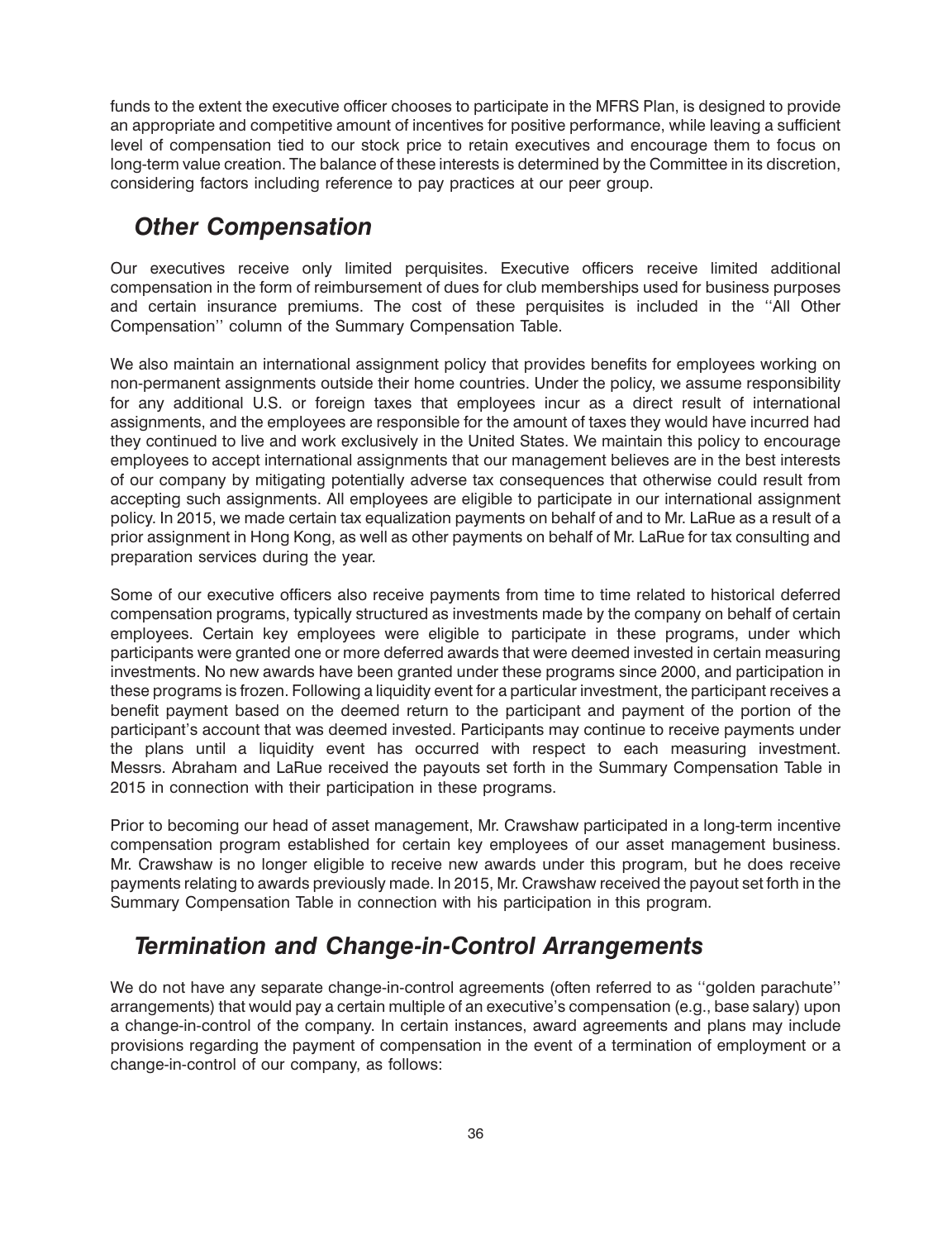- Following a change-in-control, all outstanding restricted stock and mutual fund restricted shares that were granted before May 8, 2013 will vest and all restrictions on the restricted stock and mutual fund restricted shares will lapse. All awards granted under the Incentive Plan on or after May 8, 2013, contain a ''double trigger'' provision that provides that awards that are continued, assumed or replaced in connection with a change-in-control will vest, be deemed earned or have restrictions lapse only if the award recipient's employment is terminated involuntarily (other than for ''cause'') within 24 months of the change-in-control.
- If a change-in-control occurs during the performance period for the PSUs, then each PSU will be converted into a share of restricted stock with time-based vesting, and, if the executive's employment with us or one of our affiliates is terminated after the change-in-control and prior to the end of the performance period by us or one of our affiliates without cause, by the executive for good reason, or in connection with the executive's death, disability or retirement, then all restrictions on such shares of restricted stock will lapse upon such termination.
- Under the Incentive Plan, following a termination of employment (other than as a result of a change-in-control), our restricted stock awards granted as part of our annual incentive program will continue to vest so long as the termination was not for cause and the employee does not violate certain post-termination restrictions for the remaining vesting term of their awards.
- Executive officers who are terminated during the year (other than as a result of a change-in-control) will receive cash and equity compensation for that year under our annual incentive program in the discretion of the Committee.
- Our annual performance awards, including the annual qualified performance-based awards under the annual incentive program, will be considered to be earned and payable in full upon a change-in-control, and the awards will be settled in cash or shares, as determined by the Committee, as promptly as practicable. Because annual incentive award payouts are based on adjusted pre-tax operating income, which varies from year to year, and because the Committee historically has needed to reduce the size of some awards to comply with the limits on the aggregate amount of incentive compensation that may be paid under the annual incentive program, the specific amounts that would be payable in the event of a change-in-control are indeterminable.

### **Compensation Policies**

#### *Executive Stock Ownership and Prohibition on Hedging*

We have adopted stock retention guidelines to ensure that our executives maintain a meaningful equity stake in the company, which aligns management's interests with those of our shareholders. The guidelines also help to drive long-term performance and strengthen retention. Our stock retention guidelines provide that our executives should retain at least 50% of the equity awarded to them as executive officers through our Incentive Plan, or acquired upon exercise of stock options, net of taxes and exercise costs. The guidelines apply upon becoming an executive officer and remain in effect while the individual serves as an executive officer. Furthermore, all of our executive officers, including our named executive officers, are prohibited from hedging any shares of Piper Jaffray Companies common stock, even shares they can freely sell.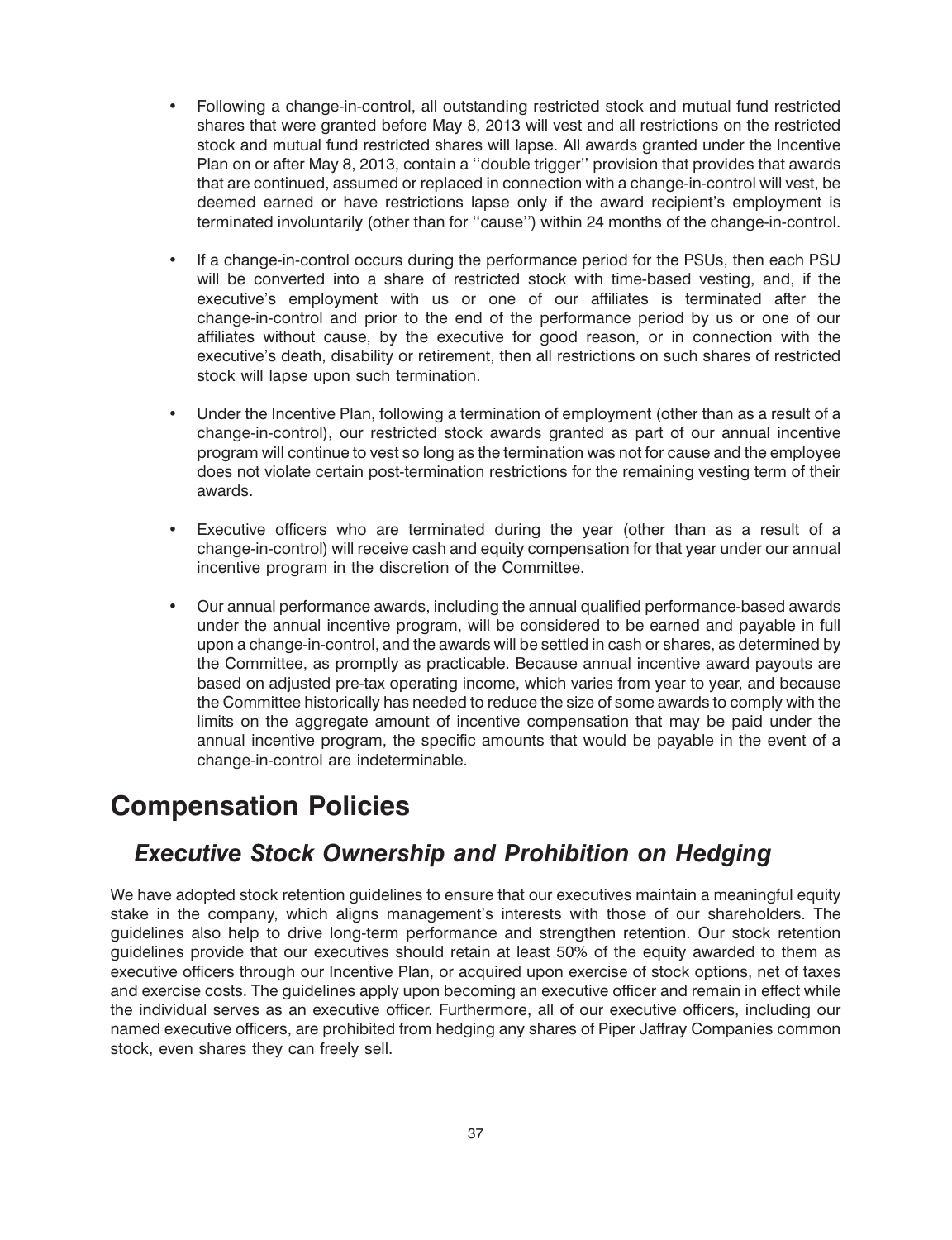### <span id="page-40-0"></span>*Equity Grant Timing Policy*

In 2006, we established a policy pursuant to which equity grants to employees will be made only once each quarter, on the 15<sup>th</sup> calendar day of the month following the public release of earnings for the preceding quarter (or, if the 15<sup>th</sup> calendar day falls on a weekend or holiday, on the first business day thereafter). This policy covers grants made by the Committee as well as grants made by our chief executive officer to employees other than executive officers pursuant to authority delegated to him by the Committee. We established this policy to provide a regular, fixed schedule for equity grants that eliminates the exercise of discretion with respect to the grant date of employee equity awards.

#### *Policy on Qualifying Compensation for Deductibility*

Section 162(m) of the Internal Revenue Code limits deductions for non-performance-based annual compensation in excess of \$1 million paid to our named executive officers who served as executive officers at the end of the preceding fiscal year. Our policy is to maximize the tax deductibility of compensation paid to these officers when it is consistent with our compensation philosophy. The Incentive Plan and the awards we grant thereunder, including our annual incentive awards, are generally designed and administered to qualify compensation as ''performance-based'' to ensure that the tax deduction is available to the company. From time to time the Committee may authorize payments to the named executive officers that may not be deductible, if they believe such payments are in the interests of shareholders to satisfy our primary objective of attracting and retaining top talent.

# **Compensation Committee Report**

The Committee has reviewed and discussed the Compensation Discussion and Analysis with management and has recommended to the Board of Directors the inclusion of the Compensation Discussion and Analysis in the company's 2015 year-end disclosure documents.

#### **Compensation Committee of the Board of Directors of Piper Jaffray Companies**

Michele Volpi, *Chairperson* William R. Fitzgerald Scott C. Taylor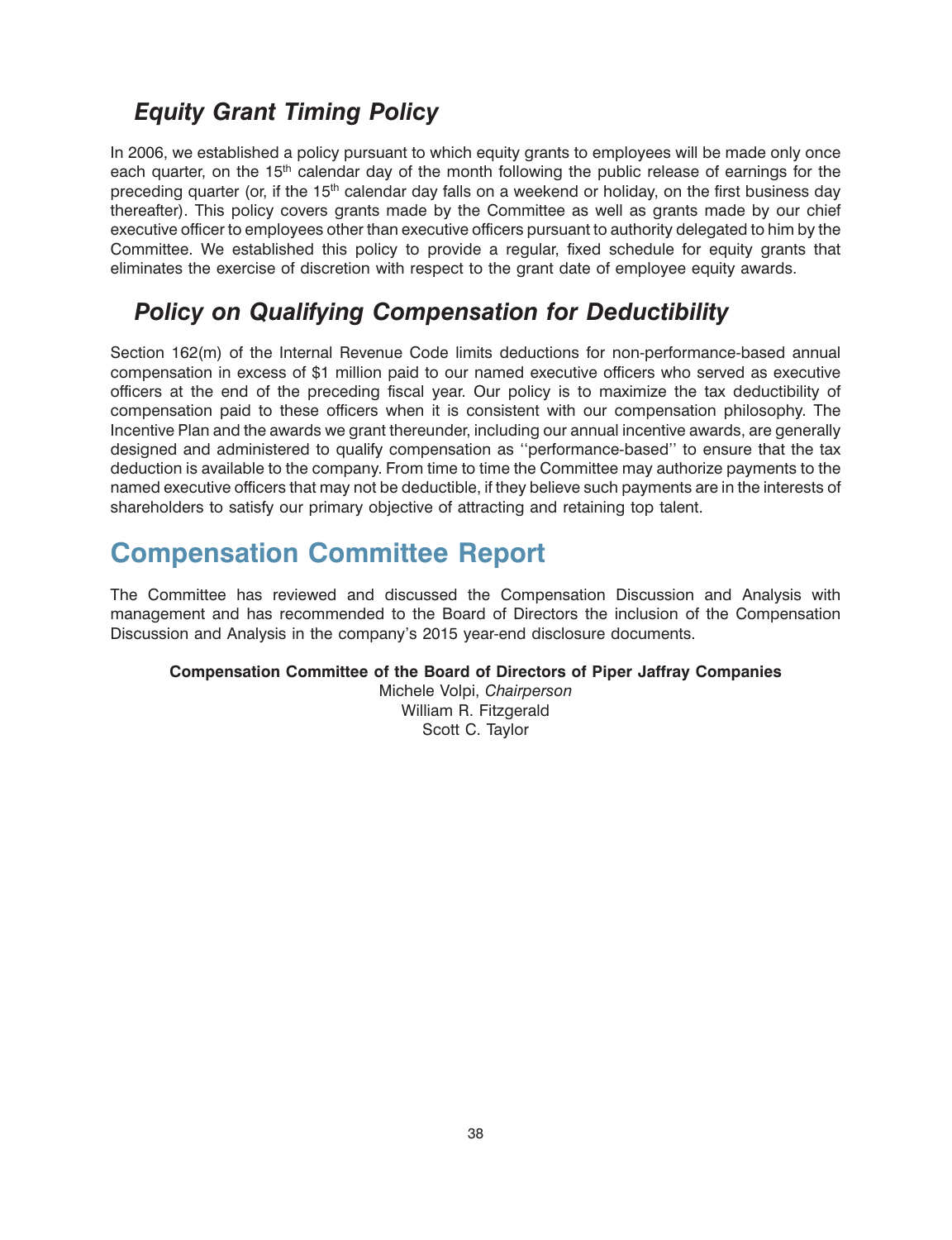#### **Summary Compensation Table**

<span id="page-41-0"></span>The following table contains compensation information for our chief executive officer, our chief financial officer, and our three other most highly compensated executive officers.

| <b>Name &amp; Principal Position</b>                                                     | Year                 | Salary<br>$($ \$)             | <b>Stock</b><br>Awards <sup>(1)</sup><br>$($ \$) | <b>Non-Equity</b><br><b>Incentive Plan</b><br>Compensation $(2)$<br>$($ \$) | All Other<br>Compensation <sup>(3)</sup><br>$($ \$ | Total<br>$($ \$)                    |
|------------------------------------------------------------------------------------------|----------------------|-------------------------------|--------------------------------------------------|-----------------------------------------------------------------------------|----------------------------------------------------|-------------------------------------|
| Andrew S. Duff<br>Chairman and<br><b>CEO</b>                                             | 2015<br>2014<br>2013 | 650,000<br>650,000<br>650,000 | 2,058,662<br>1.700.913<br>1,444,528              | 2,098,200<br>3.403.400<br>1,957,120                                         | 194,599<br>312,136<br>99,858                       | 5,001,461<br>6,066,449<br>4,151,506 |
| Debbra L. Schoneman<br><b>Chief Financial Officer</b>                                    | 2015<br>2014<br>2013 | 500,000<br>500,000<br>500,000 | 712,029<br>490,020<br>498,052                    | 1,027,500<br>1,236,000<br>570.000                                           | 59,724<br>34,028<br>17,381                         | 2,299,253<br>2,260,048<br>1,585,433 |
| Chad R. Abraham<br>Global Co-Head of<br><b>Investment Banking</b><br>and Capital Markets | 2015<br>2014<br>2013 | 425,000<br>425,000<br>425,000 | 1.116.936<br>948,165<br>520,660                  | 3,158,125<br>3,158,125<br>1,626,875                                         | 192.473<br>340,003<br>131,182                      | 4,892,534<br>4,871,293<br>2,703,717 |
| Christopher D. Crawshaw<br>Head of Asset Management <sup>(4)</sup>                       | 2015                 | 550,000                       | 630.481                                          | 1,061,750                                                                   | 280.997                                            | 2,523,228                           |
| R. Scott LaRue<br>Global Co-Head of Investment<br><b>Banking and Capital Markets</b>     | 2015<br>2014<br>2013 | 425,000<br>425,000<br>425,000 | 1,116,936<br>734,406<br>531,897                  | 3,158,125<br>3,158,125<br>1.840.625                                         | 270.341<br>238,942<br>343.787                      | 4,970,402<br>4,556,473<br>3.141.309 |

- (1) The entries in the ''Stock Awards'' column reflect the aggregate grant date value of the restricted stock awards and PSUs granted during the year computed in accordance with FASB ASC Topic 718. SEC rules do not permit inclusion in a given year of stock awards attributable to a particular year's performance, as is the case for salary and non-equity incentive plan amounts. See Note 22 to our consolidated financial statements for the year ended December 31, 2015 for the assumptions used in the valuation of the awards granted during 2015 in accordance with FASB ASC Topic 718.
- (2) The amounts in this column include for the applicable year (1) the cash compensation earned under our annual incentive program and (2) the portion of the annual incentive plan earned during the year and paid in investment fund restricted shares under our MFRS plan rather than restricted shares of common stock. The named executive officers elected to have the following amounts earned in 2015 paid to them in the form mutual fund restricted shares: Mr. Duff: \$484,200; Ms. Schoneman: \$342,500; Mr. Abraham: \$916,875; Mr. Crawshaw: \$308,250; and Mr. LaRue: \$916,875. The mutual fund restricted shares vest in three equal annual installments.
- (3) All other compensation for 2015 consists of the following:

| Form of All Other Compensation (\$)    | Andrew S.<br><b>Duff</b> | Debbra L.<br>Schoneman | Chad R.<br>Abraham | Christopher D.<br>Crawshaw | R. Scott<br>LaRue |
|----------------------------------------|--------------------------|------------------------|--------------------|----------------------------|-------------------|
| Club membership dues                   | 4,494                    |                        |                    | 5,343                      |                   |
| 401(k) matching contributions          | 7.110                    | 7.110                  | 7,110              | 7.110                      | 7,110             |
| Life and long-term disability          |                          |                        |                    |                            |                   |
| insurance premiums                     | 1.212                    | 708                    | 708                | 708                        | 1,212             |
| Dividends from Mutual Fund             |                          |                        |                    |                            |                   |
| <b>Restricted Share Program</b>        | 181,083                  | 50,164                 | 122.655            | 48.777                     | 149,367           |
| <b>Employer Health Savings Account</b> |                          |                        |                    |                            |                   |
| Contribution                           | 700                      | 950                    | 950                | 950                        | 950               |
| Other                                  |                          | 792                    | 61.050             | 217.149                    | 111.701           |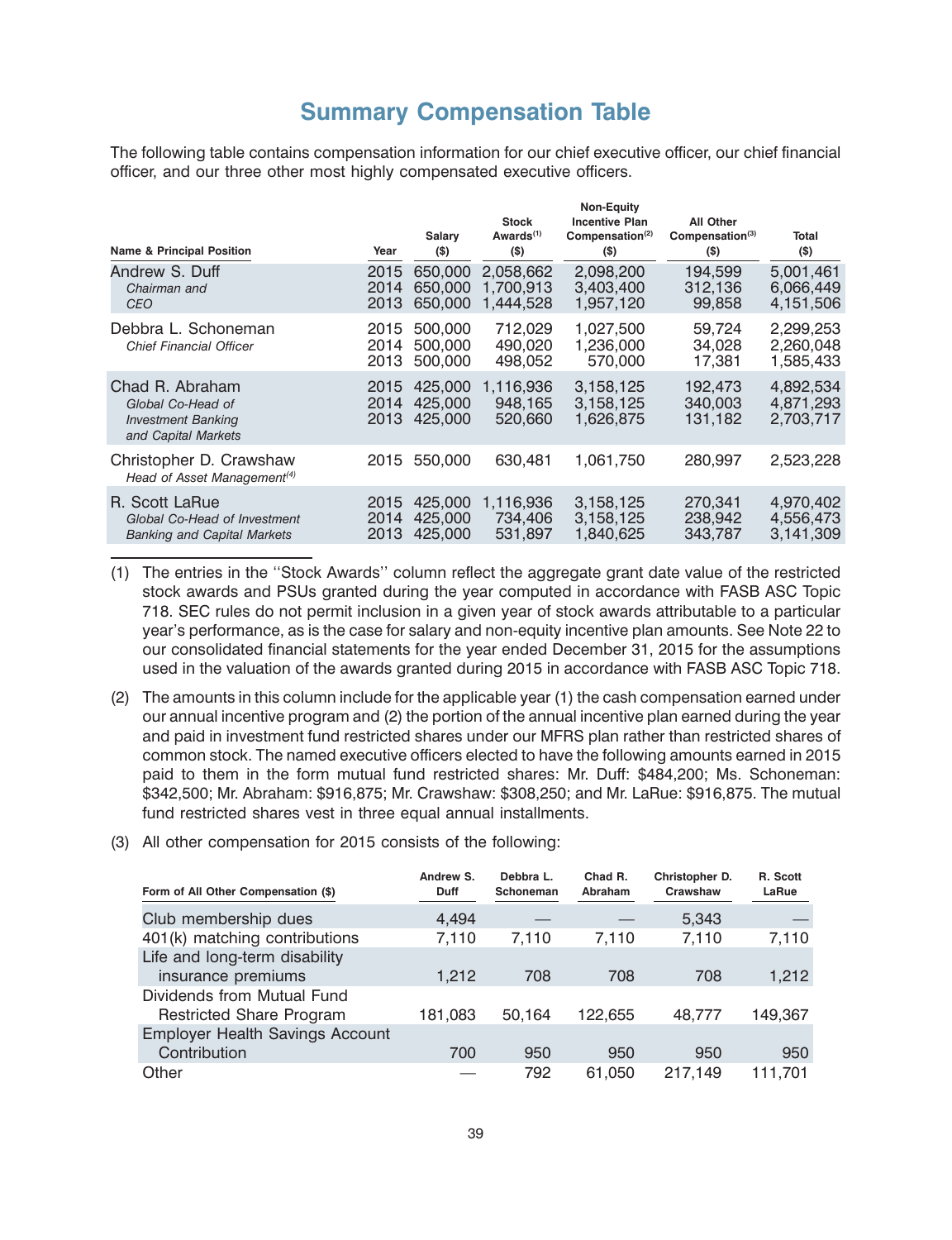<span id="page-42-0"></span>The ''Other'' amounts identified in the table above reflect (i) the cost of airfare for Ms. Schoneman's spouse to attend a company retreat held during 2015; (ii) a payment of \$51,515 to Mr. Abraham from his proportionate share of a venture capital fund carried interest held by the company as part of a compensation program implemented prior to our spin-off from U.S. Bancorp on December 31, 2003; (iii) a payment of \$9,535 to Mr. Abraham and \$2,711 to Mr. LaRue related to a legacy deferred compensation program adopted prior to our spin-off from U.S. Bancorp, and described above in ''Compensation Discussion and Analysis—Compensation Program and Payouts—Other Compensation''; (iv) a payment of \$217,149 to Mr. Crawshaw from his participation in an incentive plan for our asset management employees prior to the time he became an executive officer, and described above in ''Compensation Discussion and Analysis—Compensation Program and Payouts—Other Compensation''; and (v) a \$108,990 benefit to Mr. LaRue, of which \$31,040 was related to tax equalization payments made by us related to his international assignment to Hong Kong in prior years for work on our behalf, and \$77,950 was related to additional tax consulting and preparation services we provided on Mr. LaRue's behalf during the year.

(4) Mr. Crawshaw was not a named executive officer for 2013 or 2014. Accordingly, the table above includes the compensation of Mr. Crawshaw only for the year in which he was one of our named executive officers.

#### **Grants of Plan-Based Awards**

The following table provides information regarding the grants of plan-based awards made to the named executive officers during the year ended December 31, 2015.

| Name                    | <b>Grant Date</b>      | Compensation<br><b>Committee</b><br><b>Approval Date</b> | <b>Estimated</b><br><b>Possible</b><br><b>Payouts</b><br><b>Under</b><br><b>Incentive</b><br><b>Plan Awards</b><br><b>Maximum</b><br>$(5)^{(1)}$ | <b>Estimated</b><br><b>Future</b><br><b>Payouts</b><br>Under<br>Equity<br>Incentive<br>Plan<br>Awards<br>$(4)$ <sup>(2)</sup> | All Other<br><b>Stock</b><br>Awards:<br>Number of<br>Shares of<br><b>Stock</b><br>or Units<br>$(4)$ <sup>(3)</sup> | <b>Grant Date</b><br><b>Fair Value of</b><br><b>Stock</b><br>Awards<br>$($ \$) <sup>(4)</sup> |
|-------------------------|------------------------|----------------------------------------------------------|--------------------------------------------------------------------------------------------------------------------------------------------------|-------------------------------------------------------------------------------------------------------------------------------|--------------------------------------------------------------------------------------------------------------------|-----------------------------------------------------------------------------------------------|
| Andrew S. Duff          | 5/15/2015<br>2/17/2015 | 5/13/2015<br>2/3/2015                                    | 11,732,924                                                                                                                                       | 27,486                                                                                                                        | 26,396                                                                                                             | 600,019<br>1,458,643                                                                          |
| Debbra L. Schoneman     | 5/15/2015<br>2/17/2015 | 5/13/2015<br>2/3/2015                                    | 11,732,924                                                                                                                                       | 13,743                                                                                                                        | 7,456                                                                                                              | 300,010<br>412,019                                                                            |
| Chad R. Abraham         | 5/15/2015<br>2/17/2015 | 5/13/2015<br>2/3/2015                                    | 11,732,924                                                                                                                                       | 9,162                                                                                                                         | 16,593                                                                                                             | 200,006<br>916,930                                                                            |
| Christopher D. Crawshaw | 5/15/2015<br>2/17/2015 | 5/13/2015<br>2/3/2015                                    | 11,732,924                                                                                                                                       | 9,162                                                                                                                         | 7,790                                                                                                              | 200,006<br>430,476                                                                            |
| R. Scott LaRue          | 5/15/2015<br>2/17/2015 | 5/13/2015<br>2/3/2015                                    | 11.732.924                                                                                                                                       | 9,162                                                                                                                         | 16,593                                                                                                             | 200,006<br>916.930                                                                            |

<sup>(1)</sup> The amounts in this column reflect an estimate of the maximum combined value of the cash and restricted compensation that would have been payable to the named executive officers under qualified performance-based awards granted to the named executive officers for 2015 performance under the annual incentive program, calculated using our actual 2015 performance. Because the potential amounts payable under the qualified performance-based awards are stated in the annual incentive program as a percentage of adjusted pre-tax operating income that can only be decreased, and not increased, from that maximum level, and because actual amounts paid below this maximum level are within the full discretion of the Committee, there are no identifiable threshold or target amounts under the awards, and the maximum amounts actually payable to the named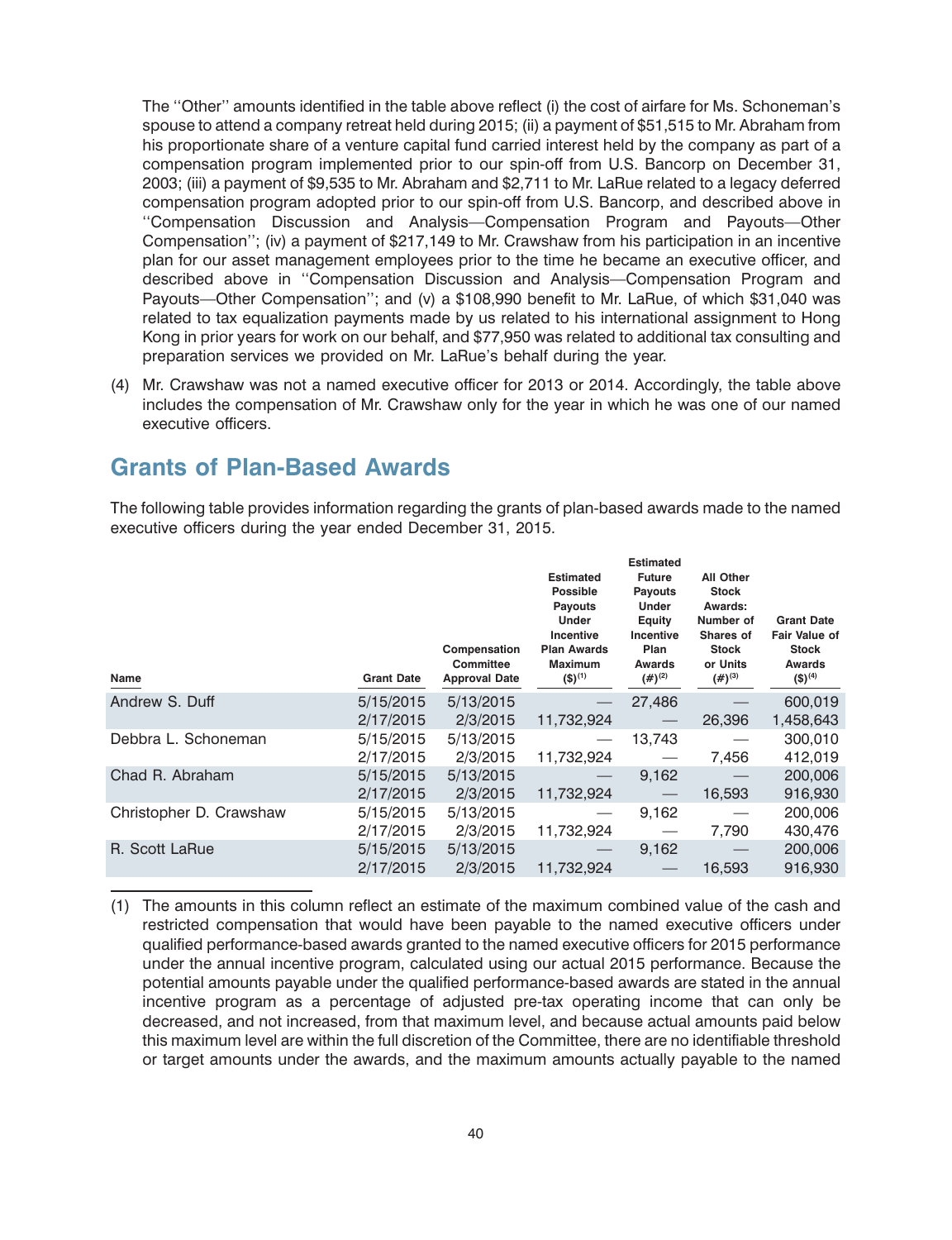executive officers pursuant to the awards for 2015 performance were indeterminable at the time the awards were granted.

- (2) The amounts in this column reflect the number of PSUs granted to the named executive officers in May 2015, which will be earned and vest based on our total shareholder return measured on an absolute and relative basis compared to our peer group over a 36-month performance period. The number of PSUs granted to each named executive officer was determined by dividing a dollar value for the executive's award by the fair market value of a PSU, rounded up to the nearest whole PSU. The fair market value of \$21.83 for each PSU granted in 2015 was determined using a Monte Carlo simulation, which assumed a risk-free interest rate of 0.90 percent and expected stock price volatility of 29.8 percent. The number of PSUs reflected in the table above represents the maximum number of shares that may be issued pursuant to the PSU awards. The PSUs do not provide any voting rights or rights to receive dividends until the PSUs are earned and vested. For a more complete description of the PSUs, see ''Compensation Discussion and Analysis—Long-Term Incentive Compensation.''
- (3) The amounts in this column reflect equity compensation paid to the named executive officers in 2015 pursuant to annual qualified performance-based awards granted to these officers in 2014 under our annual incentive program. The shares of restricted stock were granted to these officers on February 17, 2015 following the Compensation Committee's certification of the attainment of 2014 annual financial performance goals established by the Committee under the annual incentive program. All of the restricted stock was granted under the Incentive Plan and will vest in three equal installments on February 17 of each of 2016, 2017 and 2018, assuming the award recipient complies with the terms and conditions of the applicable award agreement. The restricted stock awards are subject to forfeiture prior to vesting following certain terminations of employment or in the event the award recipient is terminated for cause, misappropriates confidential company information, participates in or is employed by a talent competitor of Piper Jaffray, or solicits employees, customers or clients of Piper Jaffray, all as set forth in more detail in the applicable award agreement. Recipients have the right to vote all shares of Piper Jaffray restricted stock they hold and to receive dividends (if any) on the restricted stock at the same rate paid to our other shareholders. The number of shares of restricted stock awarded to each named executive officer for the 2014 qualified performance-based awards was determined by dividing specified dollar amounts representing a percentage of the individual's total annual incentive compensation for 2014 by \$55.26, the closing price of our common stock on the February 17, 2015 grant date.
- (4) The grant date fair value is generally the amount the company would expense in its financial statements over the award's service period under FASB ASC Topic 718.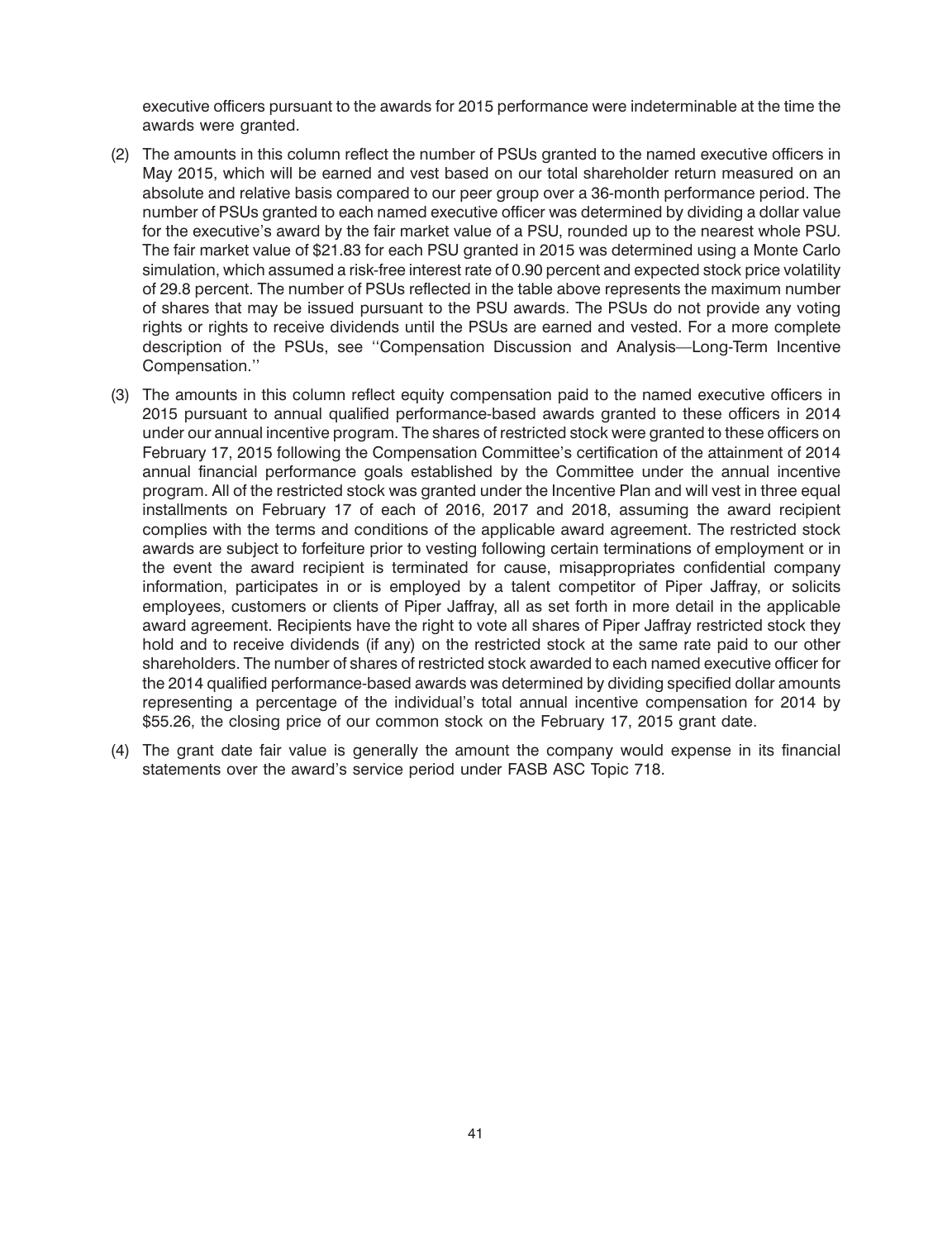#### <span id="page-44-0"></span>**Outstanding Equity Awards at Fiscal Year End**

The following table sets forth certain information concerning equity awards held by the named executive officers that were outstanding as of December 31, 2015.

|                         | <b>Option Awards</b>                                                                                              |                                                                                                              |                                               |                                     | <b>Stock Awards</b>                                                                                      |                                                                                                                 |                                                                                                                                                                       |                                                                                                                                                                                                           |
|-------------------------|-------------------------------------------------------------------------------------------------------------------|--------------------------------------------------------------------------------------------------------------|-----------------------------------------------|-------------------------------------|----------------------------------------------------------------------------------------------------------|-----------------------------------------------------------------------------------------------------------------|-----------------------------------------------------------------------------------------------------------------------------------------------------------------------|-----------------------------------------------------------------------------------------------------------------------------------------------------------------------------------------------------------|
| Name                    | Number of<br><b>Securities</b><br><b>Underlying</b><br><b>Unexercised</b><br><b>Options</b><br>(#)<br>Exercisable | Number of<br><b>Securities</b><br>Underlying<br><b>Unexercised</b><br><b>Options</b><br>(#)<br>Unexercisable | Option<br><b>Exercise</b><br>Price<br>$($ \$) | Option<br><b>Expiration</b><br>Date | Number of<br><b>Shares of</b><br><b>Stock</b><br>That<br><b>Have Not</b><br>Vested <sup>(1)</sup><br>(#) | <b>Market Value</b><br>of Shares of<br><b>Stock That</b><br><b>Have Not</b><br>Vested <sup>(2)</sup><br>$($ \$) | <b>Equity Incentive</b><br>Plan Awards:<br>Number of<br>Unearned<br>Shares.<br><b>Units or Other</b><br><b>Rights That Have</b><br>Not Vested<br>$(4)$ <sup>(3)</sup> | <b>Equity Incentive</b><br><b>Plan Awards:</b><br><b>Market or Payout</b><br><b>Value of Unearned</b><br>Shares, Units or<br><b>Other Rights That</b><br><b>Have Not Vested</b><br>$($ \$) <sup>(2)</sup> |
| Andrew S. Duff          | 6,098                                                                                                             |                                                                                                              | 47.85                                         | 2/21/2016                           | 51,555                                                                                                   | 2,082,822                                                                                                       | 81,249                                                                                                                                                                | 3,282,460                                                                                                                                                                                                 |
|                         | 9,641                                                                                                             |                                                                                                              | 70.13                                         | 2/15/2017                           |                                                                                                          |                                                                                                                 |                                                                                                                                                                       |                                                                                                                                                                                                           |
|                         | 32,149                                                                                                            |                                                                                                              | 41.09                                         | 2/15/2018                           |                                                                                                          |                                                                                                                 |                                                                                                                                                                       |                                                                                                                                                                                                           |
| Debbra L. Schoneman     |                                                                                                                   |                                                                                                              |                                               |                                     | 12,225                                                                                                   | 493,890                                                                                                         | 40,625                                                                                                                                                                | 1,641,250                                                                                                                                                                                                 |
| Chad R. Abraham         |                                                                                                                   |                                                                                                              |                                               |                                     | 31,632                                                                                                   | 1,277,933                                                                                                       | 27,083                                                                                                                                                                | 1,094,154                                                                                                                                                                                                 |
| Christopher D. Crawshaw |                                                                                                                   |                                                                                                              |                                               |                                     | 7.790                                                                                                    | 314.716                                                                                                         | 17,702                                                                                                                                                                | 715,161                                                                                                                                                                                                   |
| R. Scott LaRue          |                                                                                                                   |                                                                                                              |                                               |                                     | 28.172                                                                                                   | 1.138.149                                                                                                       | 27,083                                                                                                                                                                | 1.094.154                                                                                                                                                                                                 |

(1) The shares of restricted stock vest on the dates and in the amounts set forth in the table below, so long as the award recipient complies with the terms and conditions of the applicable award agreement.

| <b>Vesting Date</b> | <b>Andrew S. Duff</b> | Debbra L. Schoneman | Chad R. Abraham | Christopher D. Crawshaw | R. Scott LaRue |
|---------------------|-----------------------|---------------------|-----------------|-------------------------|----------------|
| February 15, 2016   | 6,865                 | 1.611               | 2,607           |                         | 2,699          |
| February 17, 2016   | 8.798                 | 2.485               | 5.531           | 2.596                   | 5.531          |
| February 18, 2016   | 9.147                 | 1.579               | 6,216           |                         | 4,440          |
| February 17, 2017   | 8.799                 | 2.485               | 5.531           | 2.597                   | 5.531          |
| February 18, 2017   | 9.147                 | 1.579               | 6,216           |                         | 4.440          |
| February 17, 2018   | 8.799                 | 2.486               | 5,531           | 2.597                   | 5.531          |

- (2) The values in this column are based on the \$40.40 closing sale price of our common stock on the New York Stock Exchange on December 31, 2015.
- (3) The numbers in this column reflect the number of PSUs awarded in May of 2013, 2014, and 2015 that will vest on May 14 of 2016, 2017, and 2018, respectively, to the extent earned in accordance with the total shareholder return requirements established for the three-year performance period.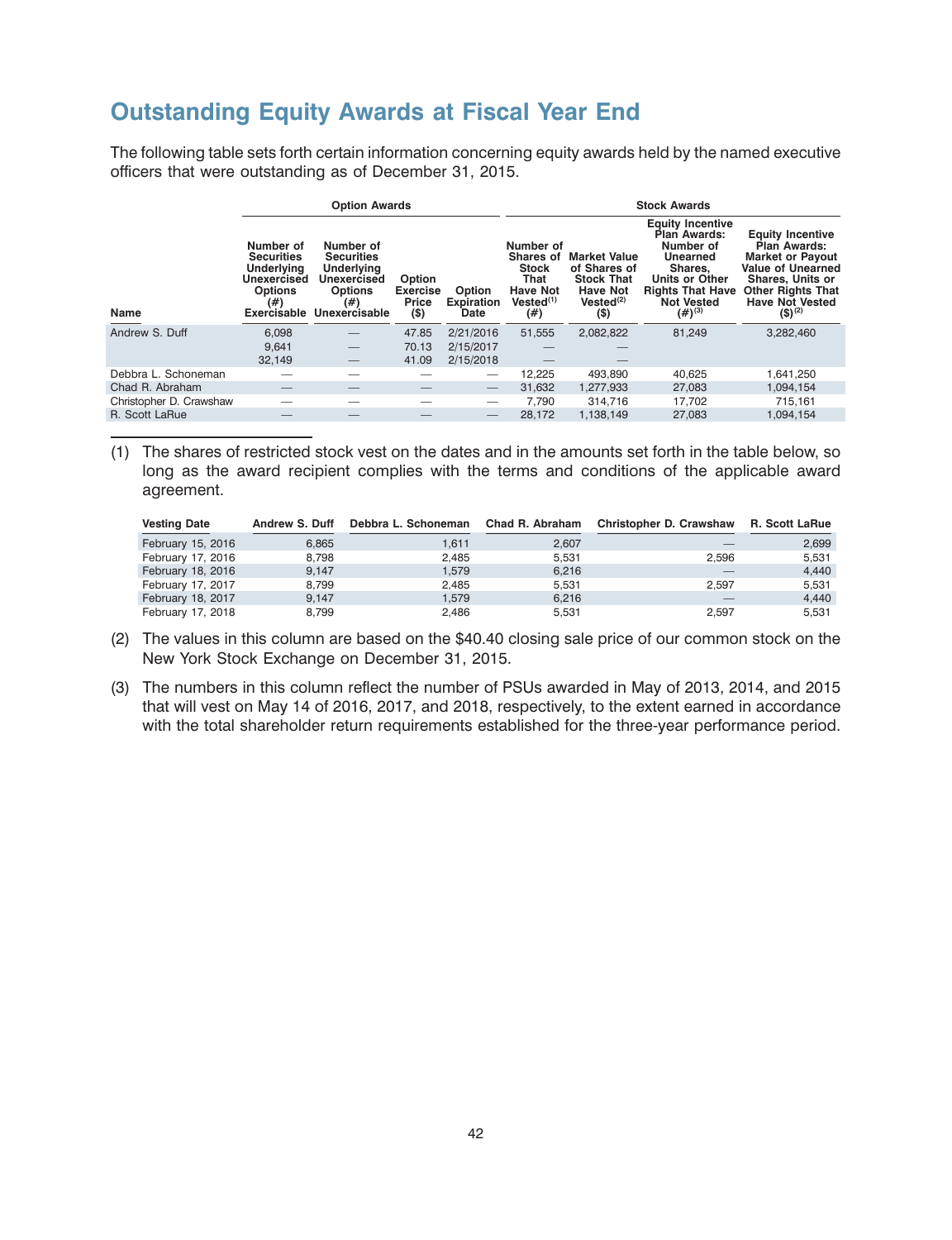#### <span id="page-45-0"></span>**Option Exercises and Stock Vested**

The following table sets forth certain information concerning stock options exercised and restricted stock awards vested during the year ended December 31, 2015.

|                         |                                | <b>Option Exercises</b>                                                     | <b>Stock Awards</b>                 |                                                                           |  |
|-------------------------|--------------------------------|-----------------------------------------------------------------------------|-------------------------------------|---------------------------------------------------------------------------|--|
| Name                    | <b>Number of Shares</b><br>(#) | Value<br>Acquired on Exercise Realized on Exercise <sup>(1)</sup><br>$($ \$ | <b>Number of Shares</b><br>$^{(#)}$ | Value<br>Acquired on Vesting Realized on Vesting <sup>(2)</sup><br>$($ \$ |  |
| Andrew S. Duff          |                                |                                                                             | 52,203                              | 2,632,069                                                                 |  |
| Debbra L. Schoneman     |                                |                                                                             | 19,183                              | 924,956                                                                   |  |
| Chad R. Abraham         |                                |                                                                             | 24,384                              | 1,223,529                                                                 |  |
| Christopher D. Crawshaw |                                |                                                                             |                                     |                                                                           |  |
| R. Scott LaRue          |                                |                                                                             | 24,758                              | 1,242,635                                                                 |  |

(1) The value realized upon exercise of the stock options reflects the difference between the market price of Piper Jaffray Companies common stock at the time of exercise on the exercise date and the exercise price of the option.

(2) The value realized upon vesting of the stock awards is based on the \$54.56 and \$55.26 closing sale price of our common stock on February 17 and 18, 2015, the two dates on which restricted stock awards granted in previous years vested. In addition, 94.3% of the PSUs that were granted to our executive officers in May 2012 vested following the certification by our Compensation Committee that certain total shareholder return metrics were met, and each PSU that vested was settled in a share of our common stock. The value realized upon settlement of the PSUs is based on the \$47.41 closing sale price of our common stock on June 1, 2015.

#### **Non-Qualified Deferred Compensation Plans**

In June 2013, we adopted the Piper Jaffray Companies Deferred Compensation Plan (the ''Deferred Compensation Plan''). The Deferred Compensation Plan is intended to be an ''unfunded'' plan, and, subject to the terms and conditions set forth in the Deferred Compensation Plan, each eligible participant may elect to defer a maximum of 50% of their salary or 90% of the cash award they receive under the annual incentive program. Deferrals under the Deferred Compensation Plan are fully vested at all times, and are credited to a deferral account maintained for each participant. Each participant has the opportunity to select from notional investment options determined by the plan administrator, and the amounts credited to their deferral accounts are adjusted periodically to reflect earnings and losses calculated based on the market return of the notional investment options selected by the participant. The notional investment options available under the Deferred Compensation Plan are similar to those offered under the company's 401(k) plan, except that the the self-directed brokerage feature is not available. Participants may make investment changes at any time. With certain exceptions, deferral accounts are paid or commence payment upon a fixed payment date, as elected by the participant, or upon the participant's retirement. Participants generally may elect that payments be made in a single lump sum or in annual installments over a period of between two and ten years, however, payment will be made in a lump sum upon the termination of a participant's employment for any reason other than retirement.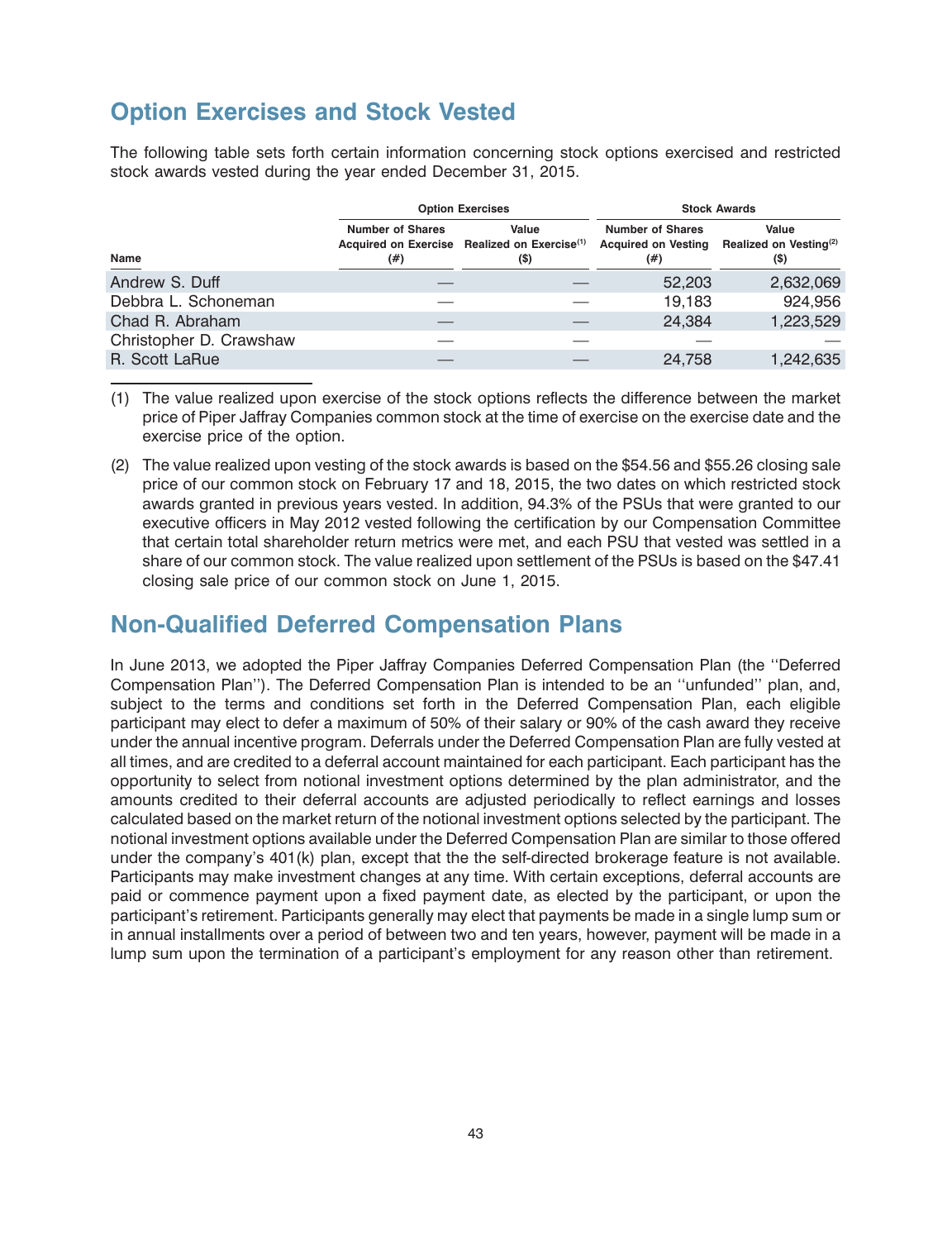The following table summarizes information with respect to the participation of the named executive officers in the Piper Jaffray Companies Deferred Compensation Plan for the year ended December 31, 2015.

| <b>Executive</b><br><b>Contributions in</b><br><b>Last Fiscal Year</b><br>$($ \$) <sup>(1)</sup> | <b>Aggregate Earnings in</b><br><b>Last Fiscal Year</b><br>$($ \$) <sup>(2)</sup> | Aggregate Balance at<br><b>Last Fiscal Year End</b><br>$($ \$) <sup>(3)</sup> |
|--------------------------------------------------------------------------------------------------|-----------------------------------------------------------------------------------|-------------------------------------------------------------------------------|
|                                                                                                  |                                                                                   |                                                                               |
| \$468,000                                                                                        | (\$60,937)                                                                        | \$575,606                                                                     |
| \$745,625                                                                                        | (\$26,836)                                                                        | \$1,289,192                                                                   |
|                                                                                                  |                                                                                   |                                                                               |
| \$1,793,000                                                                                      | (\$228,643)                                                                       | \$2,673,878                                                                   |
|                                                                                                  |                                                                                   |                                                                               |

<sup>(1)</sup> The amounts reported in this column are reported as ''Non-Equity Incentive Compensation'' for 2014 in the Summary Compensation Table above to the extent that the named executive officer's 2014 compensation was required to be disclosed.

- (2) The amounts reported in this column were not reported in the Summary Compensation Table as part of each named executive officer's compensation for year the ended December 31, 2015 because the company does not pay guaranteed, above-market or preferential earnings on deferred compensation.
- (3) The amounts reported in this column for each named executive officer include amounts deferred from non-equity annual incentive compensation earned in February 2015 for 2014 performance, and reflect the returns of each named executive officer on those amounts deferred based on the performance of their notional investment selections.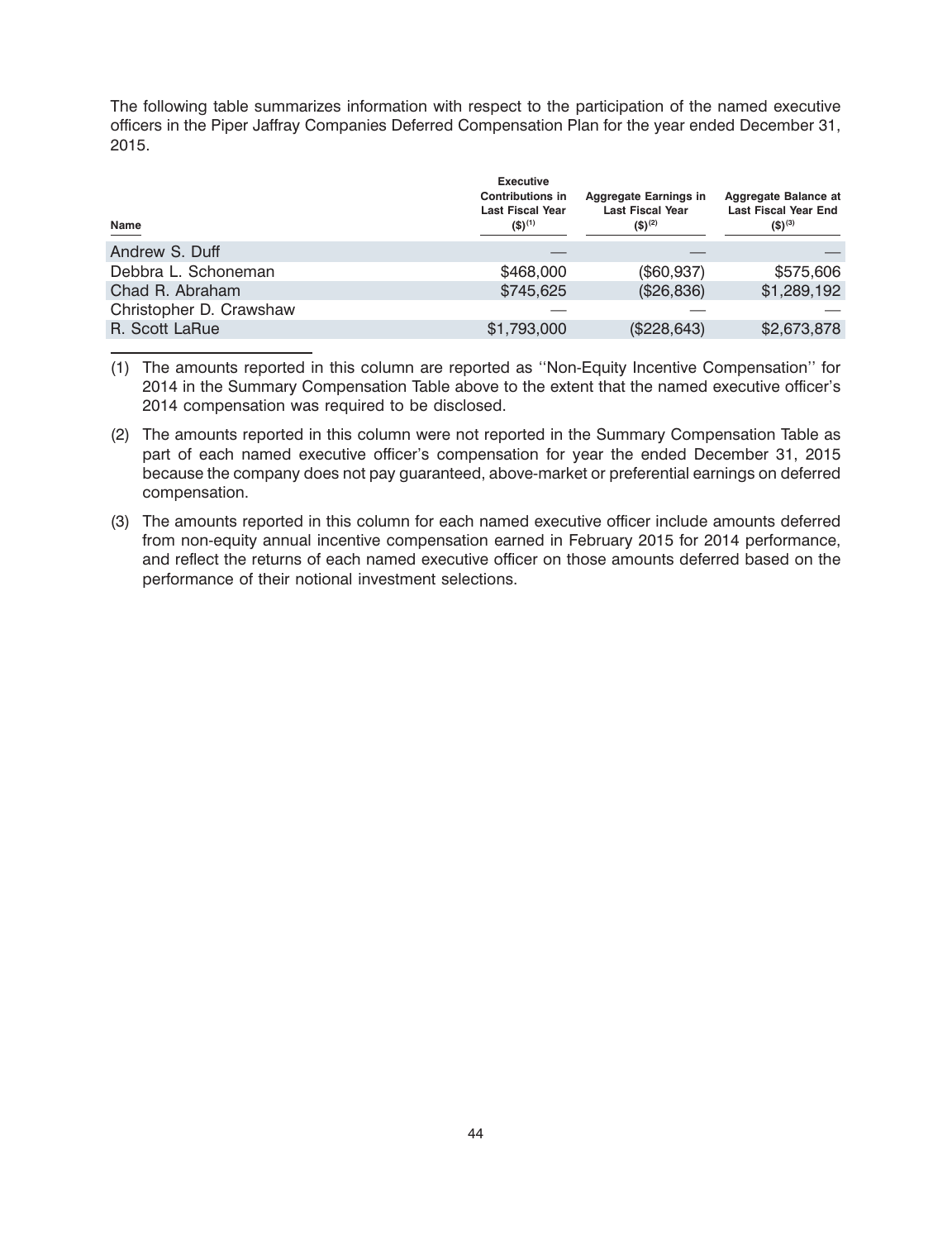#### <span id="page-47-0"></span>**Potential Payments Upon Termination or Change-in-Control**

The following table sets forth quantitative information with respect to potential payments to be made to each of the named executive officers or their beneficiaries upon termination in various circumstances, assuming termination on December 31, 2015. In the following table, unless indicated otherwise, all equity is listed at its dollar value as of December 31, 2015.

|                                                                                                                                                                  |                                                                                 |                                                                                                  |                                 | <b>Type of Termination</b>                                      |                                                         |                               |                                                |
|------------------------------------------------------------------------------------------------------------------------------------------------------------------|---------------------------------------------------------------------------------|--------------------------------------------------------------------------------------------------|---------------------------------|-----------------------------------------------------------------|---------------------------------------------------------|-------------------------------|------------------------------------------------|
| Name                                                                                                                                                             | <b>Change-in-Control</b><br>Not Followed by<br>Employment<br><b>Termination</b> | Involuntary<br><b>Termination</b><br>Within 24 Months<br>Following a<br><b>Change-in-Control</b> | Voluntary<br><b>Termination</b> | Involuntary<br><b>Termination</b><br>Under<br>Severance<br>Plan | Other<br>Involuntary<br>Termination<br>Not for<br>Cause | Death or<br><b>Disability</b> | Involuntary<br><b>Termination for</b><br>Cause |
| <b>Andrew S. Duff</b><br>Severance <sup>(1)</sup><br>Restricted Compensation <sup>(2)(3)</sup><br>PSUS <sup>(4)</sup><br>Annual Incentive Award <sup>(5)</sup>   | \$277,346<br>\$3,282,460<br>Indeterminable                                      | \$2,082,822<br>\$3,282,460                                                                       | \$2,082,822                     | \$325,000<br>\$2,082,822<br>Indeterminable                      | \$2,082,822                                             | \$2,082,822<br>Indeterminable |                                                |
| Debbra L. Schoneman<br>Severance <sup>(1)</sup><br>Restricted Compensation <sup>(2)(3)</sup><br>PSUs <sup>(4)</sup><br>Annual Incentive Award <sup>(5)</sup>     | \$65,085<br>\$1,641,250<br>Indeterminable                                       | \$493.890<br>\$1,641,250                                                                         | \$493,890                       | \$250,000<br>\$493.890<br>Indeterminable                        | \$493,890                                               | \$493.890<br>Indeterminable   |                                                |
| Chad R. Abraham<br>Severance <sup>(1)</sup><br>Restricted Compensation <sup>(2)(3)</sup><br>PSUs <sup>(4)</sup><br>Annual Incentive Award <sup>(5)</sup>         | \$105,323<br>\$1.094.154<br>Indeterminable                                      | \$1,277,933<br>\$1,094,154                                                                       | \$1,277,933                     | \$212,500<br>\$1,277,933<br>Indeterminable                      | \$1,277,933                                             | \$1,277,933<br>Indeterminable |                                                |
| Christopher D. Crawshaw<br>Severance <sup>(1)</sup><br>Restricted Compensation <sup>(2)(3)</sup><br>PSUs <sup>(4)</sup><br>Annual Incentive Award <sup>(5)</sup> | \$715,161<br>Indeterminable                                                     | \$314,716<br>\$715,161                                                                           | \$314,716                       | \$275,000<br>\$314,716<br>Indeterminable                        | \$314,716                                               | \$314,716<br>Indeterminable   |                                                |
| <b>R. Scott LaRue</b><br>Severance <sup>(1)</sup><br>Restricted Compensation <sup>(2)(3)</sup><br>PSUs <sup>(4)</sup><br>Annual Incentive Award <sup>(5)</sup>   | \$109,040<br>\$1,094,154<br>Indeterminable                                      | \$1,138,149<br>\$1,094,154                                                                       | \$1,138,149                     | \$196,154<br>\$1,138,149<br>Indeterminable                      | \$1,138,149                                             | \$1,138,149<br>Indeterminable |                                                |

- (1) Under our Severance Plan, employees may be eligible for severance payments in the event of employment termination by us due to a facility closure, permanent work-force reduction, organizational change that eliminates the employee's position, or similar event as determined by the company. The named executive officers participate in the Severance Plan on the same basis as all other employees. The amount in the table reflects salary continuation payments calculated in accordance with the provisions of the plan. Also under this plan, the named executive officers would be entitled to continue to participate in our health and welfare benefits programs at employee rates during the severance period.
- (2) Under the Incentive Plan, in the event of a change-in-control of Piper Jaffray, regardless of whether an employee's employment is terminated, all outstanding restricted stock and mutual fund restricted shares that were granted prior to May 8, 2013 will vest and all restrictions on the restricted stock and mutual fund restricted shares will lapse. All awards granted under the Incentive Plan on or after May 8, 2013 that are continued, assumed or replaced in connection with a change-in-control will vest, be deemed earned or have restrictions lapse only if the recipient's employment is terminated involuntarily (other than for cause) within 24 months of the change-in-control.
- (3) Under the applicable award agreements, all of the restricted stock awards and mutual fund restricted shares will continue to vest following a termination of employment so long as the termination was not for cause and the employee does not violate certain post-termination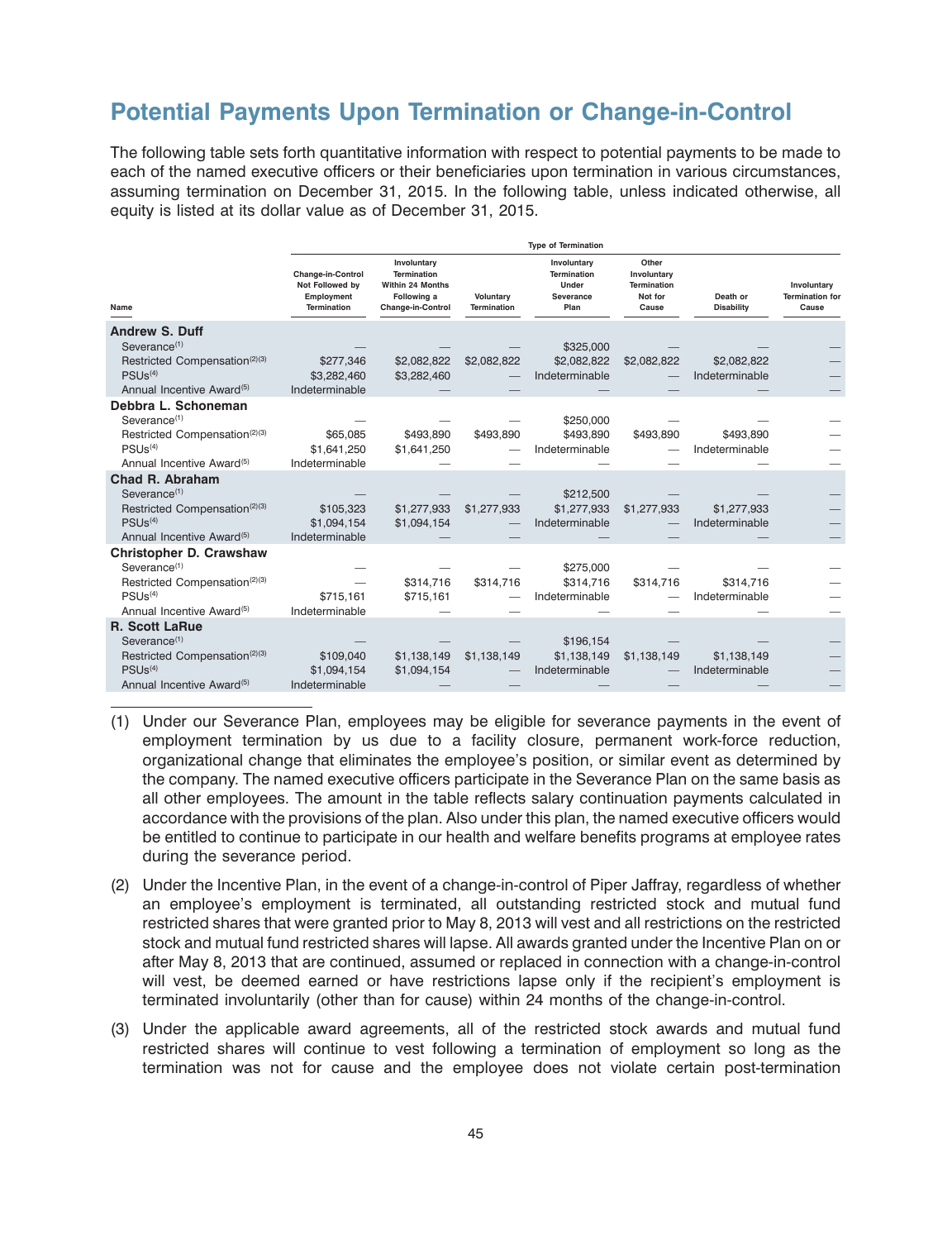<span id="page-48-0"></span>restrictions. Also, vesting is accelerated upon a company-determined severance event. The amounts in the table reflect these terms and conditions and assume compliance with any post-termination vesting requirements that are within the named executive officers' control.

- (4) Under the applicable award agreements, each PSU automatically will become one share of restricted stock on the closing date of a change-in-control, and each resulting share of restricted stock will remain restricted until the end of the applicable 36-month performance period. If the named executive officer remains continuously employed by us after the closing of the change-in-control through the end of the 36-month performance period, all shares of restricted stock arising from the PSUs will vest on the last day of the performance period. The amounts in the table reflect these terms and conditions and assume the named executive officer remains continuously employed by us throughout the 36-month performance period. If the named executive officer's employment is terminated after the closing of the change-in-control and prior to the end of the performance period (i) by us without cause, (ii) by the named executive officer for good reason, (iii) in connection with the named executive officer's death or disability or (iv) under such circumstances determined to constitute retirement by the Compensation Committee in its sole discretion, all unvested shares of restricted stock arising from the PSUs will vest on the date of termination of the named executive officer's employment with us. If the named executive officer's employment with us terminates because of a company-determined severance event or the named executive officer's retirement (as determined by the Compensation Committee), death, or disability prior to a change-in-control, then the named executive officer will earn a number of PSUs equal to (i) the number of PSUs that would otherwise be earned pursuant to the award agreement but for the named executive officer's termination multiplied by (ii) a fraction, (1) the numerator of which is the number of days during the performance period up to and including the date of termination of the named executive officer's employment with us and (2) the denominator of which is the total number of days in the performance period. The 36-month performance period for the PSUs awarded in 2013, 2014, and 2015 ends on May 14 of 2016, 2017, and 2018, respectively, and therefore any PSUs that might vest in connection with a named executive officer's termination as a result of a company-determined severance event, or his or her retirement, death or disability is not determinable at this time.
- (5) Qualified performance-based awards granted under the annual incentive program are payable in the discretion of the Compensation Committee, and are therefore indeterminable.

#### **Risk Assessment of Compensation Policies and Practices**

In early 2016, our management prepared a company-wide inventory and review of our compensation policies and practices for both executive officers and for employees generally, which management discussed with the Compensation Committee. In connection with this review and discussion, we determined that our compensation policies and practices are not reasonably likely to have a material adverse effect on our company.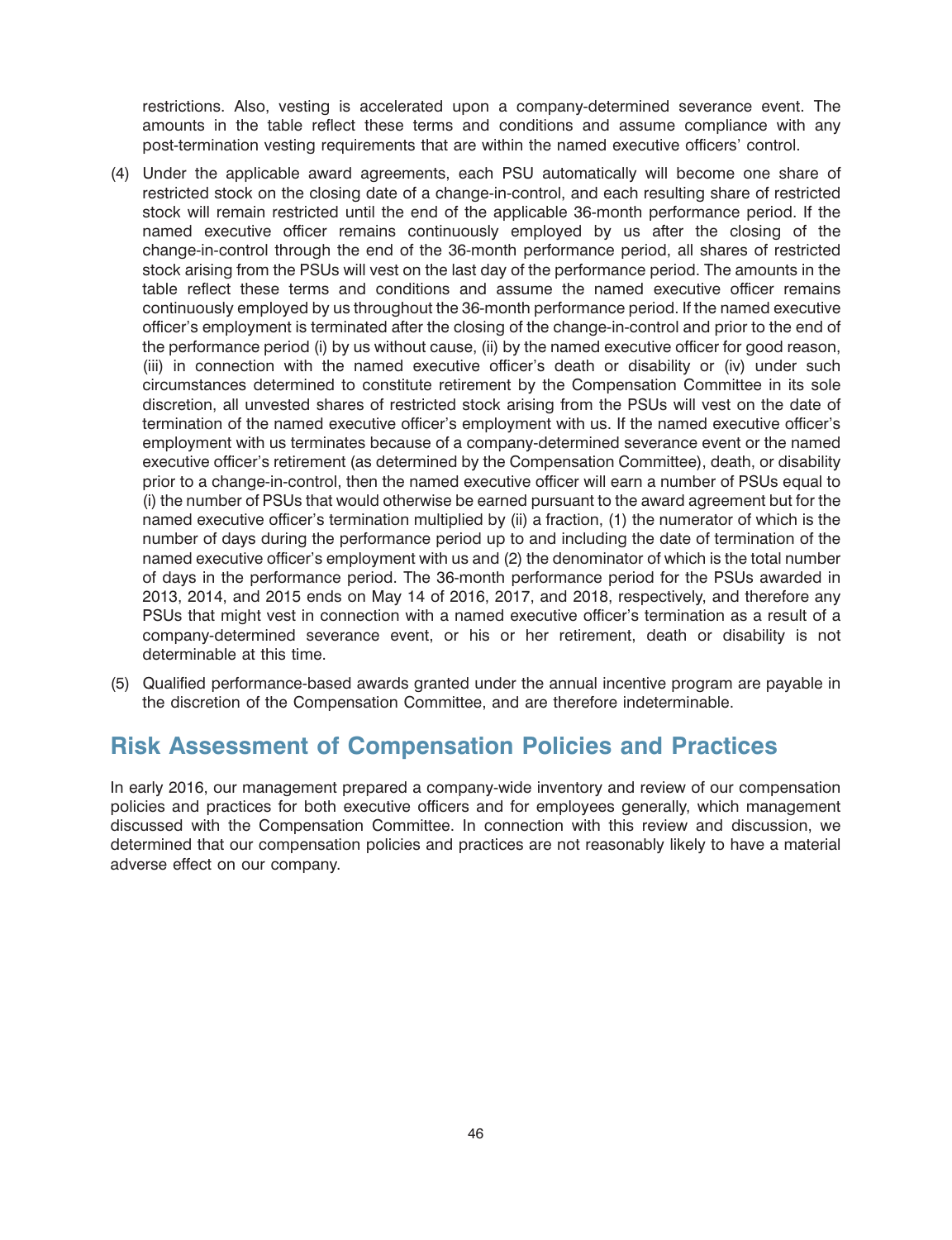### <span id="page-49-0"></span>**Outstanding Equity Awards**

The following table summarizes, as of December 31, 2015, the number of shares of our common stock to be issued upon exercise of outstanding options granted under our equity plans as of December 31, 2015. The table also includes the weighted-average exercise price of options and the number of shares remaining available for future issuance under the plans for all awards.

| <b>Plan Category</b>                                                        | Number of shares to be<br>issued upon exercise of<br>outstanding options,<br>warrants and rights | Weighted-average exercise<br>price of outstanding<br>options, warrants and rights | Number of shares remaining available for<br>future issuance under equity compensation<br>plans (excluding shares in first column) |
|-----------------------------------------------------------------------------|--------------------------------------------------------------------------------------------------|-----------------------------------------------------------------------------------|-----------------------------------------------------------------------------------------------------------------------------------|
| Equity compensation<br>plans approved by<br>shareholders                    | 157,201                                                                                          | \$50.35                                                                           | $1,629,229^{(1)}$                                                                                                                 |
| Equity compensation<br>plans not approved<br>by shareholders <sup>(2)</sup> |                                                                                                  | n/a                                                                               | 400,000                                                                                                                           |
| Total                                                                       | 157.201                                                                                          | \$50.35                                                                           | 2.029.229                                                                                                                         |

- (1) Based on the 8,200,000 shares currently authorized for issuance under the plan. In addition to the 157,201 shares to be issued upon the exercise of outstanding options to purchase our common stock, 1,287,915 shares of restricted stock and 356,242 performance-based restricted share units were issued and outstanding as of December 31, 2015. All of the shares available for future issuance under the plan as of December 31, 2015 may be granted in the form of restricted stock, restricted stock units, options or another equity-based award authorized under the plan.
- (2) In 2015, we established the Piper Jaffray Companies 2016 Employment Inducement Award Plan (''Inducement Plan'') in anticipation of the acquisition of Simmons & Company International (''Simmons''). The New York Stock Exchange permits the adoption of an equity compensation plan without shareholder approval if awards under the plan are to be a material inducement to prospective employees to accept employment. Accordingly, we adopted the Inducement Plan to induce employees of Simmons to accept employment with the company in connection with the acquisition. The aggregate number of shares that may be issued under the Inducement Plan is 400,000. On May 15, 2016, approximately \$11.6 million of restricted shares will be issued to 24 employees who had been associated with Simmons, with the number of shares determined based upon the closing price of our common stock on that date. These shares vest three years from the date of grant. The Inducement Plan is administered by the Compensation Committee, which has the authority to designate participants, determine whether and to what extent any type of award is to be granted, determine the number of shares to be covered by each award, determine the terms of any award, amend the terms of any award, accelerate the vesting and/or exercisability of any award and interpret and administer the Inducement Plan and any related instruments or agreements. The types of awards that may be granted under the Inducement Plan are stock options, stock appreciation rights, restricted stock, restricted stock units, dividend equivalents, other stock grants and other stock-based awards. Awards under the Inducement Plan generally are not transferable. In the event of a change-in-control, awards that are continued, assumed or replaced in connection with a change-in-control will vest, be deemed earned or have restrictions lapse only if the award recipient's employment is terminated involuntarily (other than for ''cause'') within 24 months of the change-in-control. The Board may amend, alter, suspend, discontinue or terminate the Inducement Plan at any time, but the Inducement Plan will terminate no later than November 15, 2025. The foregoing is only a summary of the material terms of the Inducement Plan and is qualified in its entirety by reference to the Inducement Plan, a copy of which has been filed with the SEC.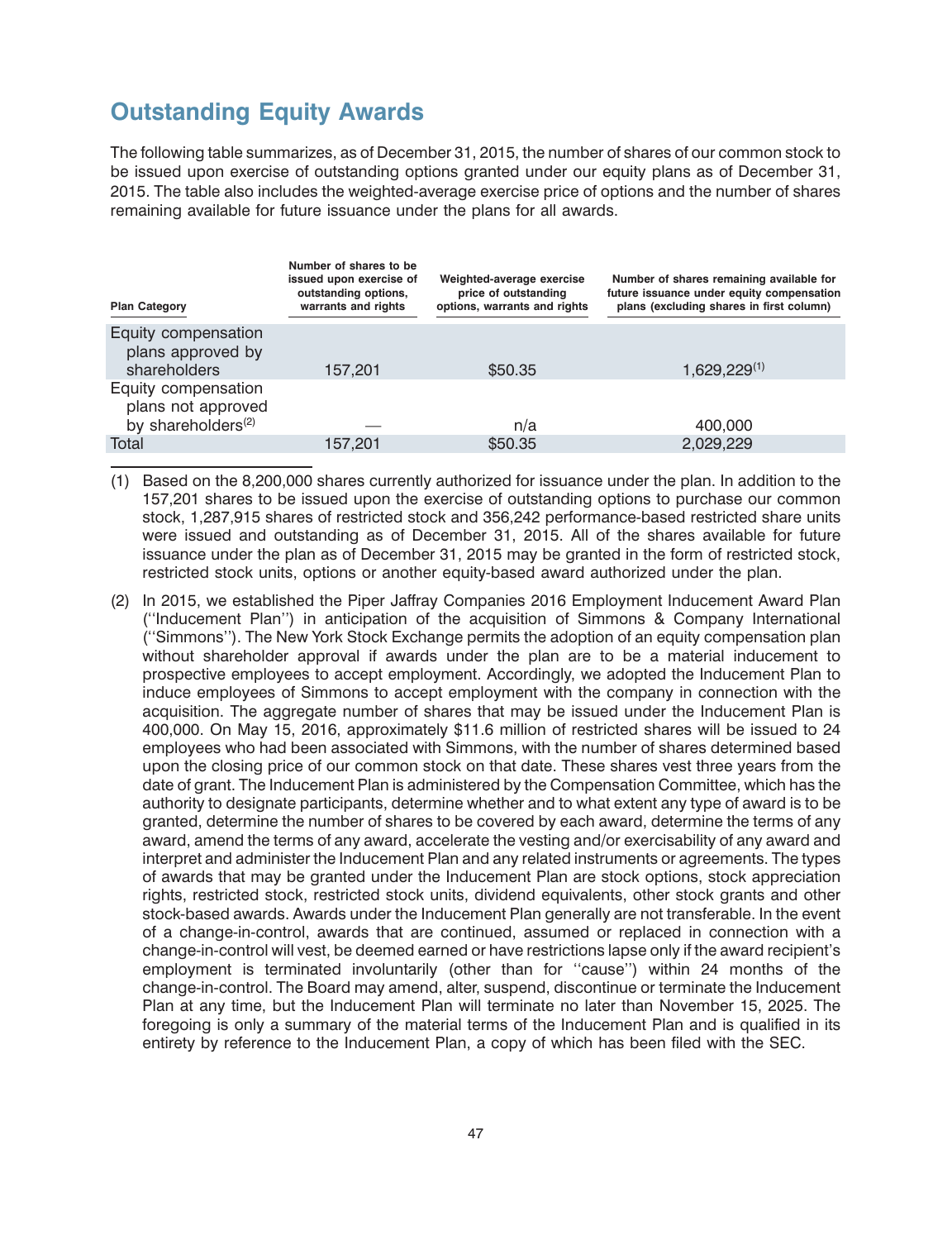# **SECURITY OWNERSHIP**

#### <span id="page-50-0"></span>**Stock Ownership Guidelines**

We believe it is important for our directors and executive officers to maintain a meaningful equity interest in our company, to ensure that their interests are aligned with the interests of our shareholders. Our Compensation Committee has adopted stock retention guidelines to establish expectations for our executive officers and non-employee directors with respect to their equity stake in the company. Non-employee directors are expected to retain 50% of the shares awarded to them through our incentive plan, or acquired upon exercise of stock options. The guideline for non-employee directors applies irrespective of taxes paid for shares awarded, but is net of exercise costs for stock options. The stock retention guidelines applicable to our executive officers are described above in ''Compensation Discussion and Analysis—Compensation Policies—Executive Stock Ownership and Prohibition on Hedging.''

#### **Beneficial Ownership of Directors, Nominees and Executive Officers**

The following table shows how many shares of our common stock were beneficially owned as of March 9, 2016 by each of our directors and executive officers named in the Summary Compensation Table contained in this proxy statement, and by all of our directors and executive officers as a group. The table also includes the number of shares of phantom stock that were deemed owned as of this date by each of our non-employee directors. Unless otherwise noted, the shareholders listed in the table have sole voting and investment power with respect to the shares owned by them.

| Name of Beneficial Owner                                     | Shares of<br><b>Piper Jaffray</b><br>Common Stock* | <b>Phantom Shares**</b> |
|--------------------------------------------------------------|----------------------------------------------------|-------------------------|
| Chad R. Abraham                                              | 79,701(1)                                          |                         |
| Christopher D. Crawshaw                                      | 78,388(2)                                          |                         |
| Andrew S. Duff                                               | $276,017^{(3)}$                                    |                         |
| William R. Fitzgerald                                        |                                                    | 7,176                   |
| Michael E. Frazier                                           | $160,481^{(4)}$                                    |                         |
| B. Kristine Johnson                                          | $18,077^{(5)}$                                     | 1,743                   |
| R. Scott LaRue                                               | $99,653^{(6)}$                                     |                         |
| Addison L. Piper                                             | $21,680^{(7)}$                                     | 3,495                   |
| Lisa K. Polsky                                               | $1,925^{(8)}$                                      | 25,723                  |
| Debbra L. Schoneman                                          | $38,586^{(9)}$                                     |                         |
| Philip E. Soran                                              | $2,834^{(10)}$                                     | 3,232                   |
| Sherry M. Smith                                              |                                                    | 1,780                   |
| Scott C. Taylor                                              | $4,413^{(11)}$                                     |                         |
| Michele Volpi                                                | $9,546^{(12)}$                                     |                         |
| All directors and executive officers as a group (20 persons) | 995,804(13)                                        | 43.149                  |

<sup>\*</sup> None of the individuals identified in this table owns more than 1% of Piper Jaffray common stock outstanding with the exception of Mr. Duff with 1.71%. As a group, our directors and executive officers hold 6.17% of Piper Jaffray common stock. (These percentages are calculated using our outstanding shares as of March 9, 2016 plus 46,248 shares of common stock covered by options that are currently exercisable for the group.) The holders of restricted stock identified in the footnotes below have no investment power with respect to the restricted stock.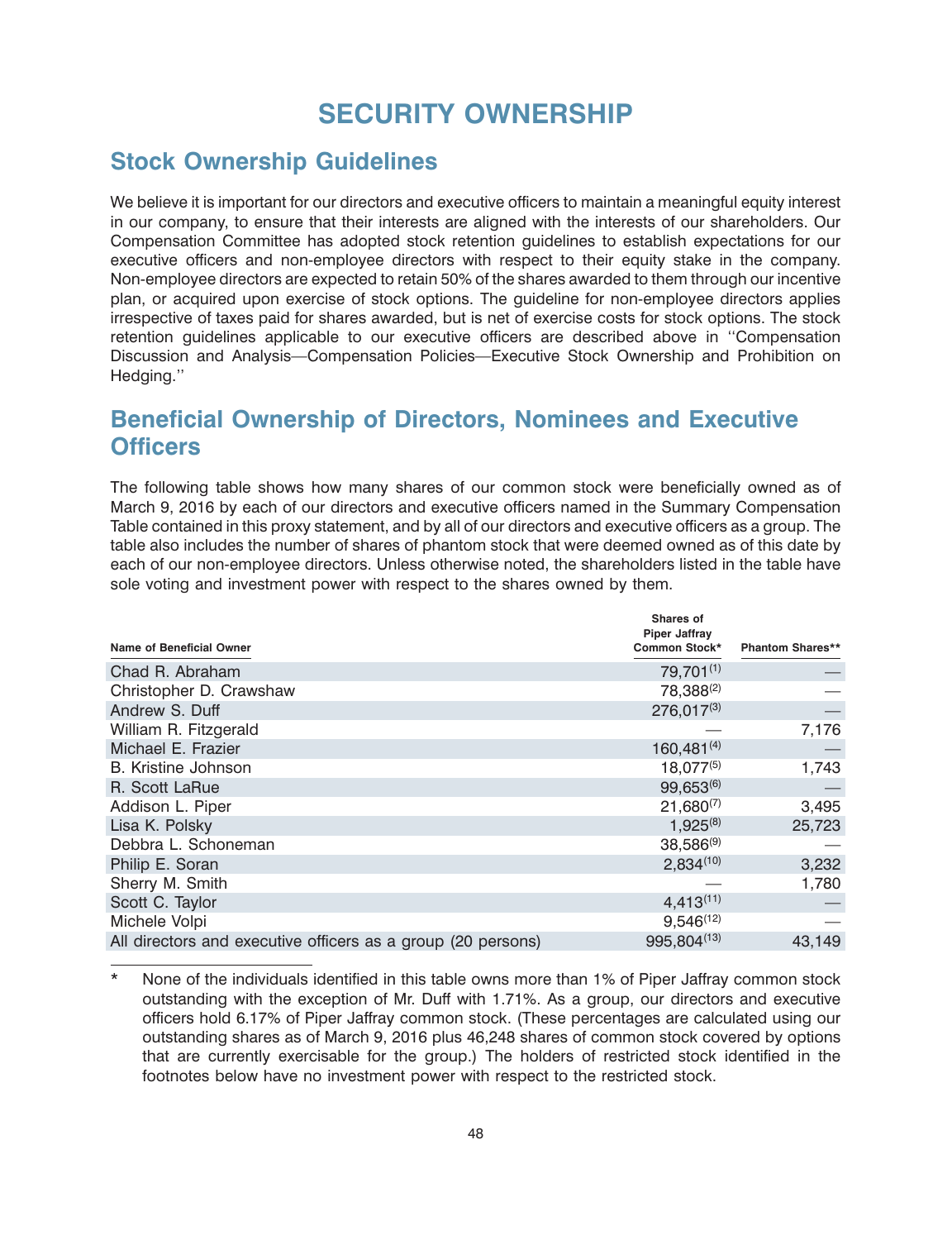- \*\* The directors have no voting or investment power with respect to the shares of phantom stock. All shares of phantom stock have been deferred pursuant to the Deferred Compensation Plan for Non-Employee Directors, as described above under ''Compensation Program for Non-Employee Directors.''
- (1) Includes 6,216 shares of restricted stock that will vest on February 18, 2017, 11,062 shares of restricted stock that will vest in equal installments on February 17, 2017-18, 22,051 shares of restricted stock that will vest in equal installments on February 16, 2017-19, and 40,372 shares of common stock held directly.
- (2) Includes 5,194 shares of restricted stock that will vest in equal installments on February 17, 2017-18, 7,414 shares of restricted stock that will vest in equal installments on February 16, 2017-19, and 65,780 shares of common stock held directly.
- (3) Includes 9,148 shares of restricted stock that will vest on February 18, 2017, 17,598 shares of restricted stock that will vest in equal installments on February 17, 2017-18, 46,581 shares of restricted stock that will vest in equal installments on February 16, 2017-19, 160,890 shares of common stock held directly, 10 shares of common stock held by his two children, and 41,790 shares of common stock covered by options that are currently exercisable.
- (4) All shares beneficially owned by Mr. Frazier are restricted stock that will vest on February 26, 2019.
- (5) Includes 10,585 shares of common stock held directly, 1,200 shares of common stock held in an individual retirement account, 4,330 shares of common stock held in a family trust, and 1,962 shares of common stock covered by options that are currently exercisable.
- (6) Includes 4,440 shares of restricted stock that will vest on February 18, 2017, 11,062 shares of restricted stock that will vest in equal installments on February 17, 2017-18, 22,051 shares of restricted stock that will vest in equal installments on February 16, 2017-19, and 62,100 shares of common stock held directly.
- (7) Includes 20,630 shares of common stock held directly, and 1,000 shares of common stock held in an individual retirement account. The amount for Mr. Piper also includes 50 shares of common stock held by Mr. Piper's spouse, as to which he disclaims beneficial ownership because he does not have voting or dispositive power over the shares.
- (8) All shares beneficially owned by Ms. Polsky are held directly.
- (9) Includes 1,580 shares of restricted stock that will vest on February 18, 2017, 4,971 shares of restricted stock that will vest in equal installments on February 17, 2017-18, 8,238 shares of restricted stock that will vest in equal installments on February 16, 2017-19, and 23,797 shares of common stock held directly.
- (10) All shares beneficially owned by Mr. Soran are held directly.
- (11) All shares beneficially owned by Mr. Taylor are held directly.
- (12) All shares beneficially owned by Mr. Volpi are held directly.
- (13) Includes 28,737 shares of restricted stock that will vest on February 18, 2017, 66,086 shares of restricted stock that will vest in equal installments on February 17, 2017-18, 155,328 shares of restricted stock that will vest in equal installments on February 16, 2017-19, 699,405 shares of common stock held directly, by family members, by family trusts or by an individual retirement account, and 46,248 shares covered by options that are currently exercisable.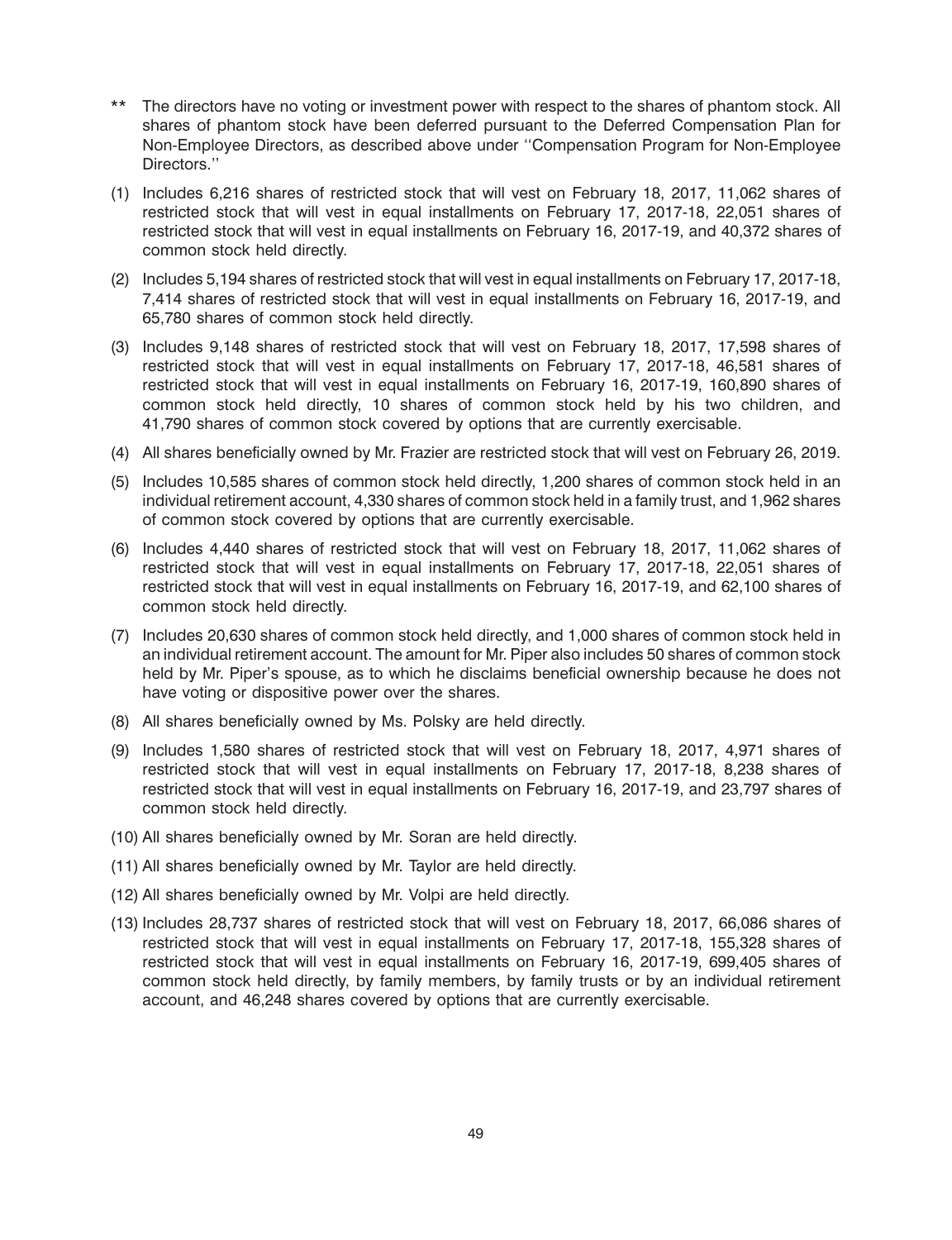#### <span id="page-52-0"></span>**Beneficial Owners of More than Five Percent of Our Common Stock**

Based on filings made under Section 13(g) of the Securities Exchange Act of 1934, the persons known by us to be beneficial owners of more than 5% of our common stock, as of March 9, 2016, were as follows:

| Name of Beneficial Owner                                                              | Shares of<br><b>Piper Jaffray</b><br><b>Common Stock</b> | <b>Percent of Class</b> |
|---------------------------------------------------------------------------------------|----------------------------------------------------------|-------------------------|
| BlackRock, Inc.<br>55 East 52nd Street<br>New York, NY 10055                          | $1,598,615^{(1)}$                                        | 9.9%                    |
| The Vanguard Group, Inc.<br>100 Vanguard Blvd.<br>Malvern, PA 19355                   | $1,175,415^{(2)}$                                        | 7.3%                    |
| Dimensional Fund Advisors LP.<br>6300 Bee Cave Road, Building One<br>Austin, TX 78746 | $804,851^{(3)}$                                          | $5.0\%$                 |

(1) This information is based on a Schedule 13G/A filed with the Securities and Exchange Commission on January 8, 2016, by BlackRock, Inc. BlackRock reported sole voting power as to 1,546,263 shares and sole dispositive power as to 1,598,615 shares.

- (2) This information is based on a Schedule 13G/A filed with the Securities and Exchange Commission on February 10, 2016, by The Vanguard Group, Inc. Vanguard reported that it has sole voting power as to 19,818 shares, sole dispositive power as to 1,154,397 shares, and shared dispositive power as to 21,018 shares.
- (3) This information is based on a Schedule 13G/A filed with the Securities and Exchange Commission on February 9, 2016, by Dimensional Fund Advisors LP. Dimensional reported sole voting power as to 799,615 shares and sole dispositive power as to 804,851 shares. According to the Schedule 13G/ A, Dimensional, an investment adviser registered under Section 203 of the Investment Advisors Act of 1940, furnishes investment advice to four investment companies registered under the Investment Company Act of 1940, and serves as investment manager or sub-adviser to certain other commingled funds, group trusts and separate accounts (such investment companies, trusts and accounts, collectively referred to as the ''Funds''). In certain cases, subsidiaries of Dimensional may act as an adviser or sub-adviser to certain Funds. In its role as investment advisor, sub-adviser and/or manager, Dimensional may possess voting and/or investment power over the securities of the issuer that are owned by the Funds, and may be deemed to be the beneficial owner of the shares of the issuer held by the Funds. However, all securities reported in the Schedule 13G/A are owned by the Funds. Dimensional disclaims beneficial ownership of such securities.

### **SECTION 16(a) BENEFICIAL OWNERSHIP REPORTING COMPLIANCE**

Section 16(a) of the Securities Exchange Act of 1934 requires our executive officers and directors to file initial reports of ownership of our securities and reports of changes in ownership with the Securities and Exchange Commission. Based on our knowledge and on written representations from our executive officers and directors, we believe that all Section 16(a) filing and disclosure requirements applicable to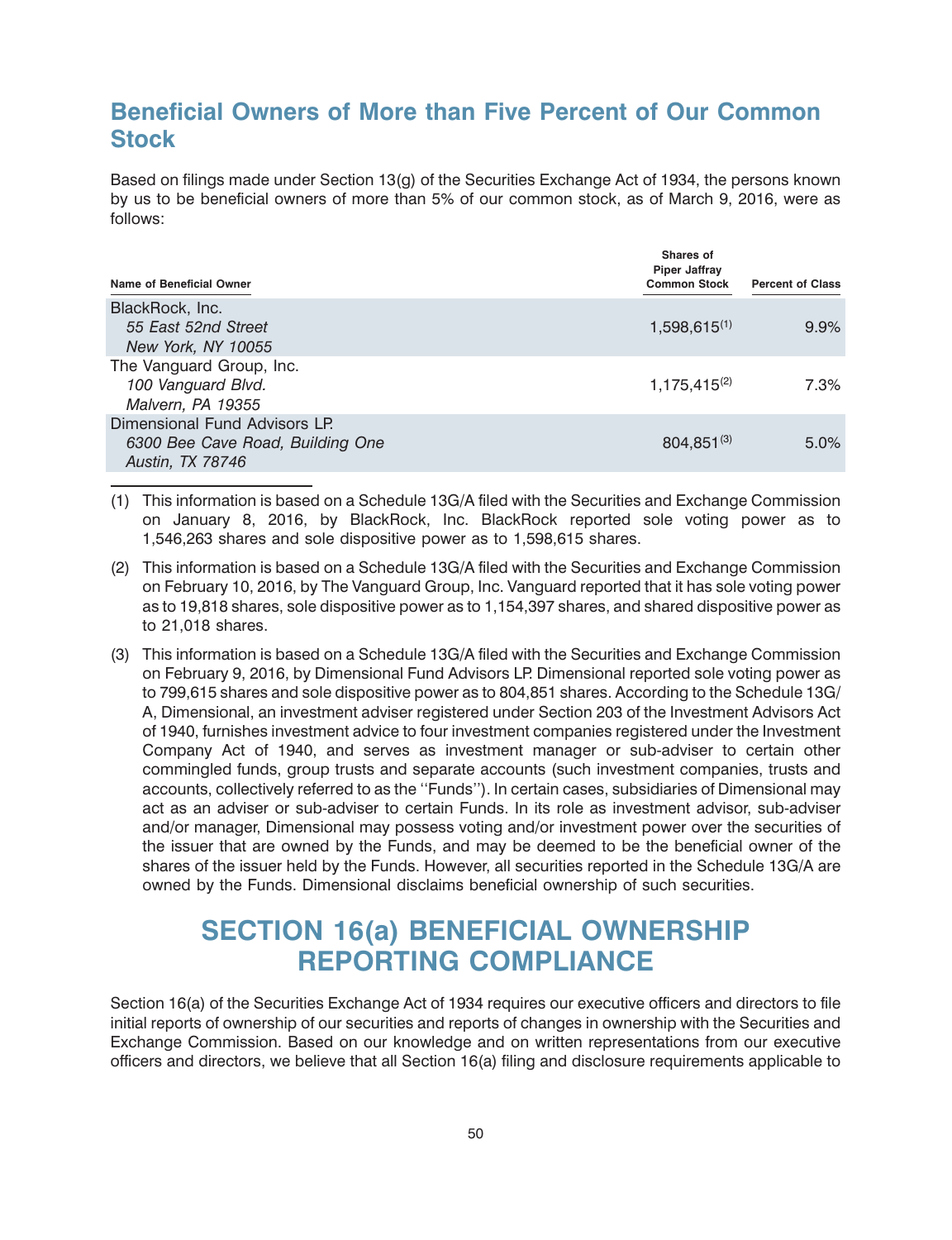<span id="page-53-0"></span>our executive officers and directors for 2015 have been satisfied, with the exception of one report filed late by Christopher D. Crawshaw as a result of an administrative oversight which caused his filing in connection with the annual incentive grant to be delayed.

### **CERTAIN RELATIONSHIPS AND RELATED TRANSACTIONS**

#### **Compensation Committee Interlocks and Insider Participation**

The Compensation Committee, comprised entirely of independent, non-employee directors, is responsible for establishing and administering our policies involving the compensation of our executive officers. No employee of the company serves on the Compensation Committee. The Committee members have no interlocking relationships as defined by the Securities and Exchange Commission.

#### **Transactions with Related Persons**

From time to time in the ordinary course of business, Piper Jaffray, through our subsidiaries, engages in transactions with other corporations or entities whose executive officers or directors also are directors or executive officers of Piper Jaffray or have an affiliation with our directors or executive officers. Such transactions are conducted on an arm's-length basis and may not come to the attention of our directors or executive officers or those of the other corporations or entities involved. In addition, from time to time our executive officers and directors and their affiliates may engage in transactions in the ordinary course of business involving goods and services provided by Piper Jaffray, such as brokerage, asset management and financial advisory services. Such transactions are made on substantially the same terms and conditions as other similarly-situated clients who are neither directors nor employees.

We engage in ordinary course trading, brokerage and similar transactions with BlackRock, Dimensional Fund Advisors, and The Vanguard Group, all of whom are 5% or greater shareholders of the company. The transactions we conduct with these firms are negotiated on an arms-length basis and contain customary terms and conditions.

From time to time, we permit our employees, including executive officers, and directors who are accredited investors to personally invest in private funds managed by Piper Jaffray or our asset management subsidiaries to support marketing efforts for these funds. To encourage employee participation in these private funds, they may be offered to employees, including executive officers, on a reduced or no management fee basis. No distributions, consisting of profits and other income and/or return of amounts initially invested, exceeded \$120,000 from funds managed by Piper Jaffray or our asset management subsidiaries were made to our executive officers or directors during 2015. With respect to registered funds advised or sub-advised by our asset management subsidiaries, executive officers and directors may invest their personal funds in these funds on substantially the same terms and conditions as other similarly-situated investors in these funds who are neither directors nor employees.

In connection with our acquisition of Simmons & Company International, as consideration for his equity interests in Simmons, Mr. Frazier was issued 160,481 restricted shares of common stock and is anticipated to receive approximately \$16 million in cash, a portion of which is being held in escrow to secure indemnification obligations of Simmons, Simmons shareholders, and other related parties. In addition, our wholly-owned subsidiary, Piper Jaffray & Co., entered into a consulting agreement with Mr. Frazier pursuant to which Mr. Frazier will provide certain consulting services exclusively to Piper Jaffray & Co. for an initial term through February 26, 2017, which may be extended with mutual written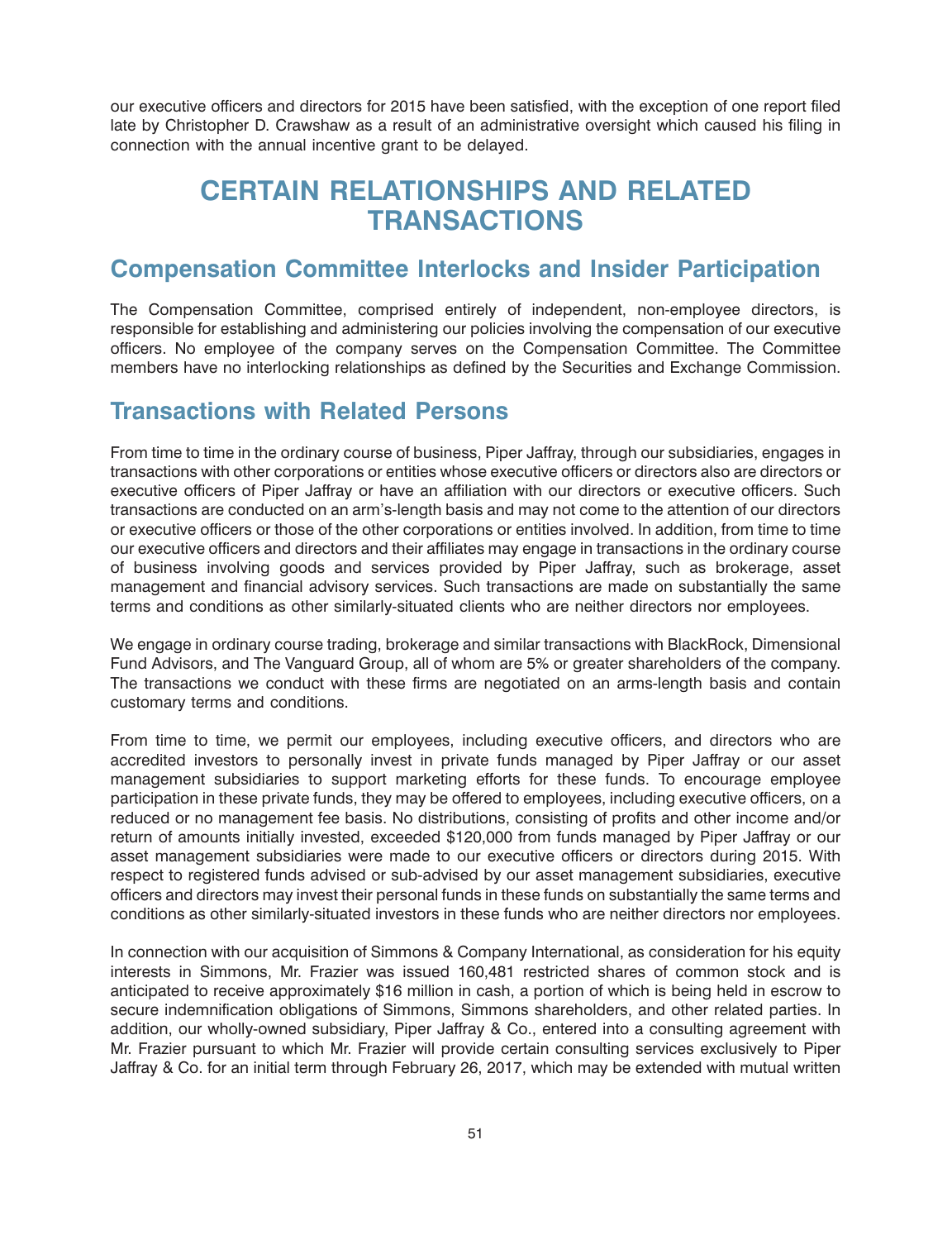<span id="page-54-0"></span>consent of the parties or earlier terminated by either party with at least 30 days' written notice. The consulting agreement provides that Mr. Frazier will receive a consulting fee in the amount of \$100,000 per month (i.e., \$1,200,000 in the aggregate if the term is completed) and reimbursement of travel and other reasonable expenses he incurs in connection with performing the consulting services. If the consulting agreement is terminated during its initial term by Piper Jaffray & Co. other than as a result of certain material breaches by Mr. Frazier or by Mr. Frazier as a result of certain material breaches by Piper Jaffray & Co., then Piper Jaffray & Co. will remain obligated to pay the consulting fees until the end of the initial term.

#### **Review and Approval of Transactions with Related Persons**

To minimize actual and perceived conflicts of interests, our Board of Directors has adopted a written policy governing our company's transactions where the aggregate amount involved is reasonably expected to exceed \$120,000 and any of the following persons has or may have a direct or indirect interest: (a) our executive officers or directors (including nominees), (b) shareholders who own more than 5% of our common stock, (c) immediate family members of any executive officer or director, and (d) the primary business affiliation of any person described in (a), (b) or (c). Unless exempted from the policy, related person transactions must be submitted for review by our Nominating and Governance Committee. The Nominating and Governance Committee considers the available, relevant facts and circumstances and will approve or ratify only those related person transactions that it determines are in, or are not inconsistent with, the best interests of our company and its shareholders. The chairperson of the Nominating and Governance Committee may approve and ratify transactions if it is not practicable to wait until the next committee meeting, but the chairperson is required to report to the committee at its next meeting any approval or ratification pursuant to this delegated authority. The Board of Directors also may exercise the powers and duties of the Nominating and Governance Committee under our policy governing related person transactions. Certain transactions that would not be required to be disclosed under applicable rules and regulations of the Securities and Exchange Commission are exempted from the definition of related person transactions under our policy.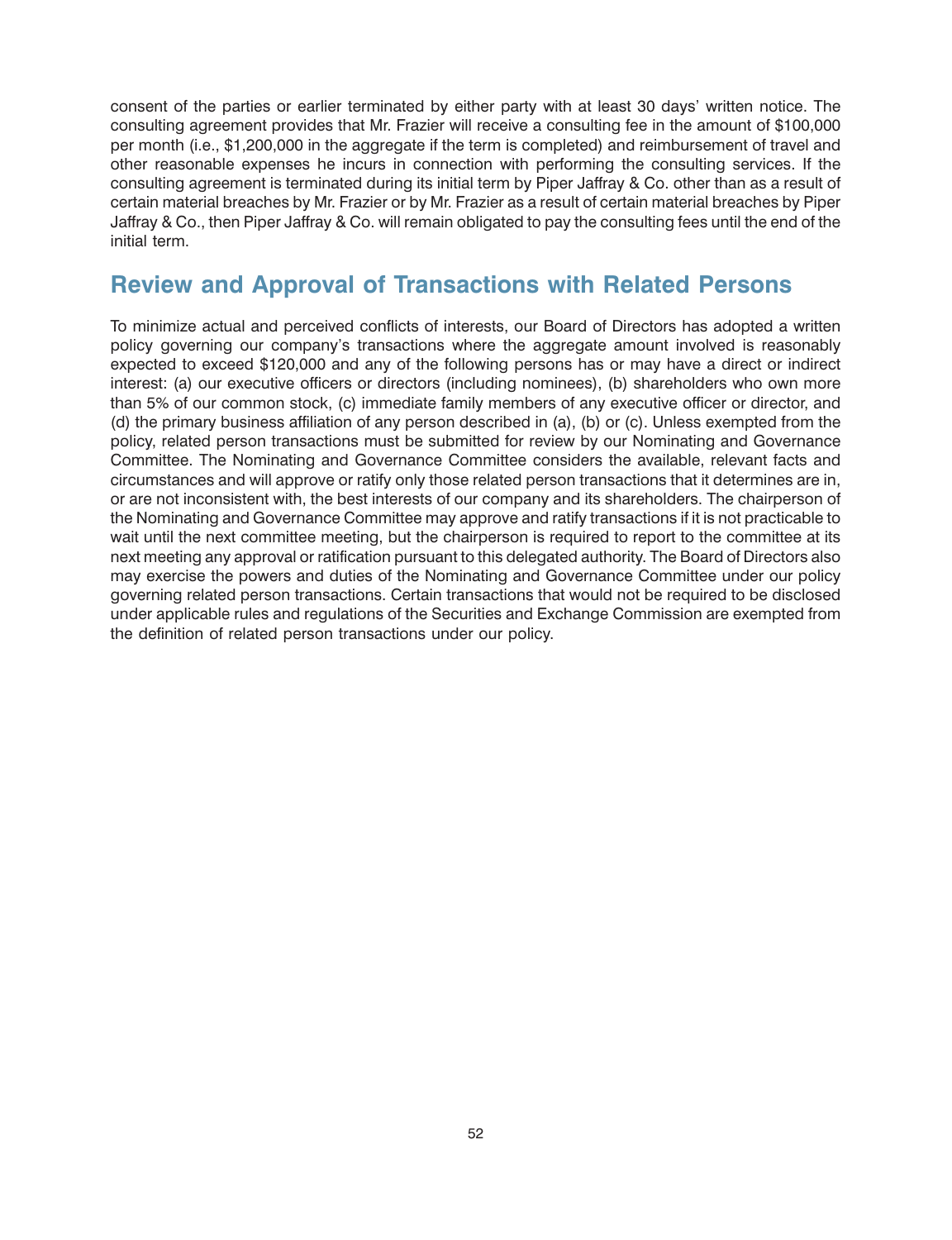# <span id="page-55-0"></span>**AUDIT COMMITTEE REPORT AND PAYMENT OF FEES TO OUR INDEPENDENT AUDITOR**

#### **Audit Committee Report**

The primary function of our Audit Committee is oversight of our financial reporting process, publicly filed financial reports, internal accounting and financial controls, and the independent audit of the consolidated financial statements. The consolidated financial statements of Piper Jaffray Companies for the year ended December 31, 2015 were audited by Ernst & Young LLP, independent auditor for the company.

As part of its activities, the Committee has:

- 1. Reviewed and discussed with management and the independent auditor the company's audited financial statements;
- 2. Discussed with the independent auditor the matters required to be communicated under applicable Public Company Accounting Oversight Board standards; and
- 3. Received the written disclosures and letter from the independent auditor required by the Public Company Accounting Oversight Board requirements regarding the independent auditor's communications with the Audit Committee concerning independence, and has discussed with the independent auditor the independent auditor's independence.

Management is responsible for the company's system of internal controls and financial reporting process. Ernst & Young LLP is responsible for performing an independent audit of the consolidated financial statements in accordance with the standards of the Public Company Accounting Oversight Board and for issuing a report thereon. Our Committee's responsibility is to monitor and oversee these processes. Based on the foregoing review and discussions and a review of the report of Ernst & Young LLP with respect to the consolidated financial statements, and relying thereon, we have recommended to the Board of Directors of Piper Jaffray Companies the inclusion of the audited consolidated financial statements in Piper Jaffray's Annual Report on Form 10-K for the year ended December 31, 2015, for filing with the Securities and Exchange Commission.

#### **Audit Committee of the Board of Directors of Piper Jaffray Companies**

Lisa K. Polsky, *Chairperson* Philip E. Soran Scott C. Taylor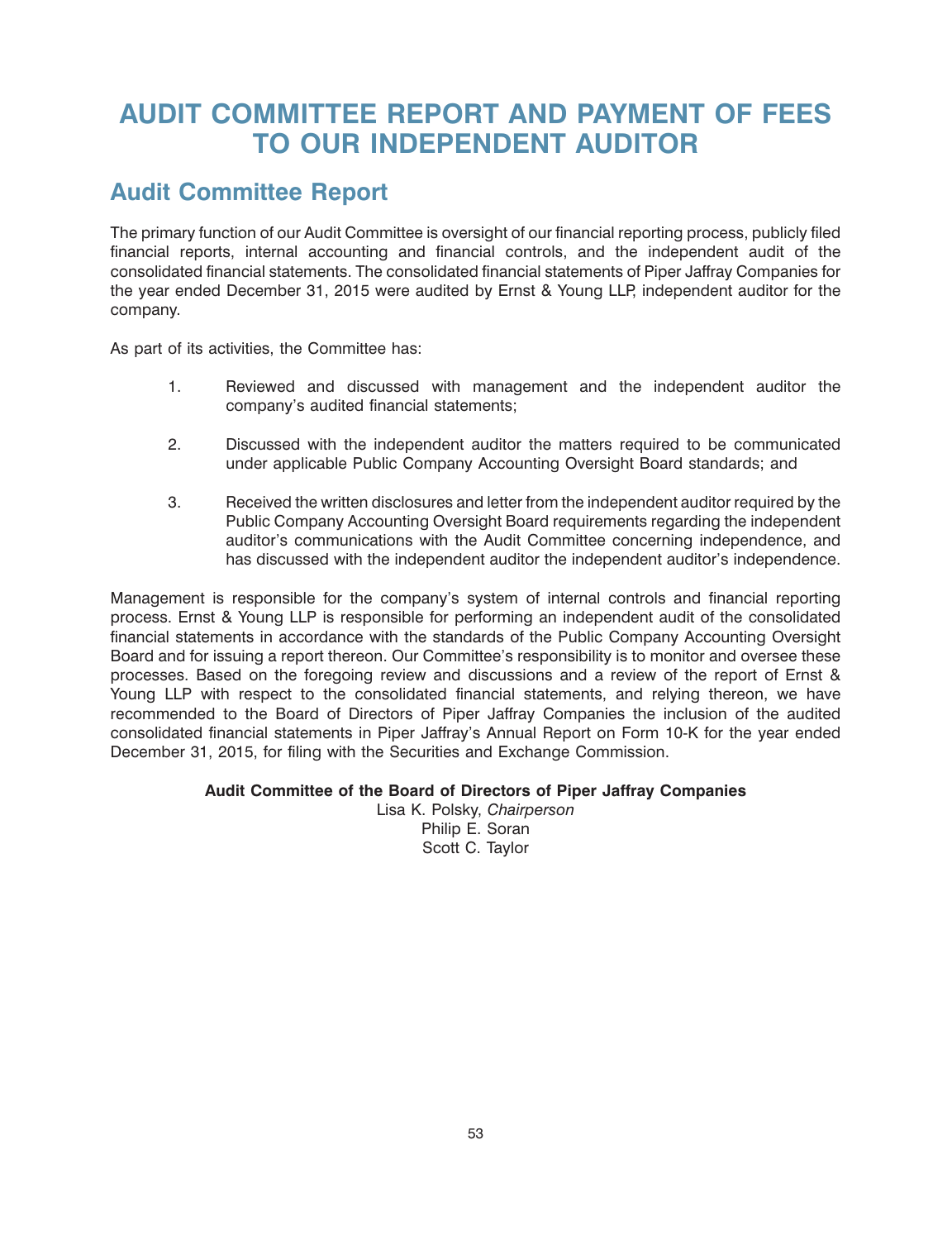#### <span id="page-56-0"></span>**Auditor Fees**

Ernst & Young LLP served as our independent auditor for 2015 and 2014. The following table presents fees for professional audit services for the audit of our annual consolidated financial statements for 2015 and 2014, as well as fees for the review of our interim consolidated financial statements for each quarter in 2015 and 2014 and for all other services performed for 2015 and 2014 by Ernst & Young LLP.

|                                   | 2015        | 2014        |
|-----------------------------------|-------------|-------------|
| Audit Fees                        | \$1,169,000 | \$1.174.300 |
| Audit-Related Fees <sup>(1)</sup> | \$354,250   | \$292,000   |
| Tax Fees                          | \$0         | \$0         |
| All Other Fees <sup>(2)</sup>     | \$31,272    | \$1,995     |
| Total                             | \$1,554,552 | \$1,468,295 |

- (1) Audit-related services are assurance and related services that are reasonably related to the performance of the audit or review of our financial statements. Specifically, the services provided for 2015 and 2014 included services relating to IRA Keogh agreed-upon procedures, employee benefit plan audits, security custody surprise audit count and the issuance of an independent auditor's report on controls placed in operation and tests of operating effectiveness. The services provided also include audit services provided to (i) consolidated investment funds of our alternative asset management business, (ii) private investment funds of Advisory Research, our primary asset management business, and certain of our merchant banking funds. All of the audit services fees provided to the private investment funds of Advisory Research are paid for by the funds.
- (2) In 2015, we engaged Ernst & Young LLP to provide consulting services in support of our development of a risk assessment and management program. The services provided by Ernst & Young LLP included educational and training support related to the development of risk assessment methodologies. We paid approximately \$29,317 for these services. This amount and the services provided were pre-approved by our Audit Committee in accordance with our pre-approval policy (described below) that applies to any permissible non-audit services that Ernst & Young LLP is engaged to provide. Lastly, \$1,955 of this amount relates to a subscription fee for online research provided by Ernst & Young LLP.

#### **Auditor Services Pre-Approval Policy**

The Audit Committee has adopted an auditor services pre-approval policy applicable to services performed for us by our independent auditor. In accordance with this policy, the Audit Committee's practice is to approve annually all audit, audit-related and permissible non-audit services to be provided by the independent auditor during the year. If a service to be provided is not pre-approved as part of the annual process or if it may exceed pre-approved fee levels, the service must receive a specific and separate pre-approval by the Audit Committee, which has delegated authority to grant such pre-approvals during the year to the chairperson of the Audit Committee. Any pre-approvals granted pursuant to this delegated authority are reported to the Audit Committee at its next regular meeting.

Our Audit Committee has determined that the provision of the non-audit services described in the table above was compatible with maintaining the independence of our independent auditor. The Audit Committee reviews each non-audit service to be provided and assesses the impact of the service on the auditor's independence. On February 20, 2015, the Audit Committee pre-approved certain services to be provided by our independent auditor relating to engagements occurring on or after that date, and on May 12, 2015, it pre-approved the consulting services described above related to our risk assessment and management program.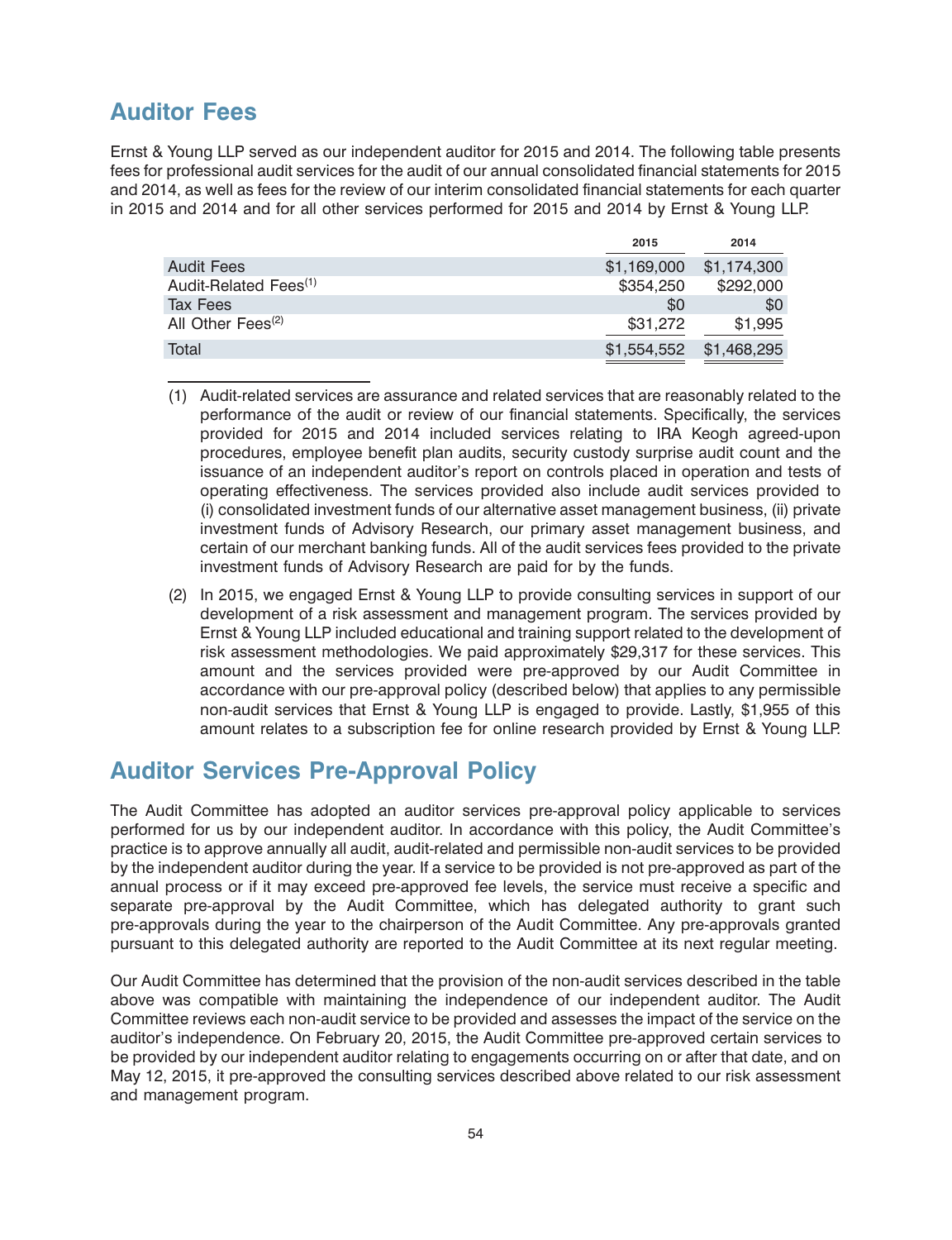# <span id="page-57-0"></span>**ITEM 2—RATIFICATION OF SELECTION OF INDEPENDENT AUDITOR**

The Audit Committee of our Board of Directors has selected Ernst & Young LLP to serve as our independent auditor for the year ending December 31, 2016. While it is not required to do so, our Board of Directors is submitting the selection of Ernst & Young LLP for ratification in order to ascertain the views of our shareholders with respect to the choice of audit firm. If the selection is not ratified, the Audit Committee will reconsider its selection. Representatives of Ernst & Young LLP are expected to be present at the annual meeting, will be available to answer shareholder questions and will have the opportunity to make a statement if they desire to do so.

**The Board of Directors recommends that you vote FOR ratification of the selection of Ernst & Young LLP as the independent auditor of Piper Jaffray Companies and our subsidiaries for the year ending December 31, 2016. Proxies will be voted FOR ratification of this selection unless otherwise specified.**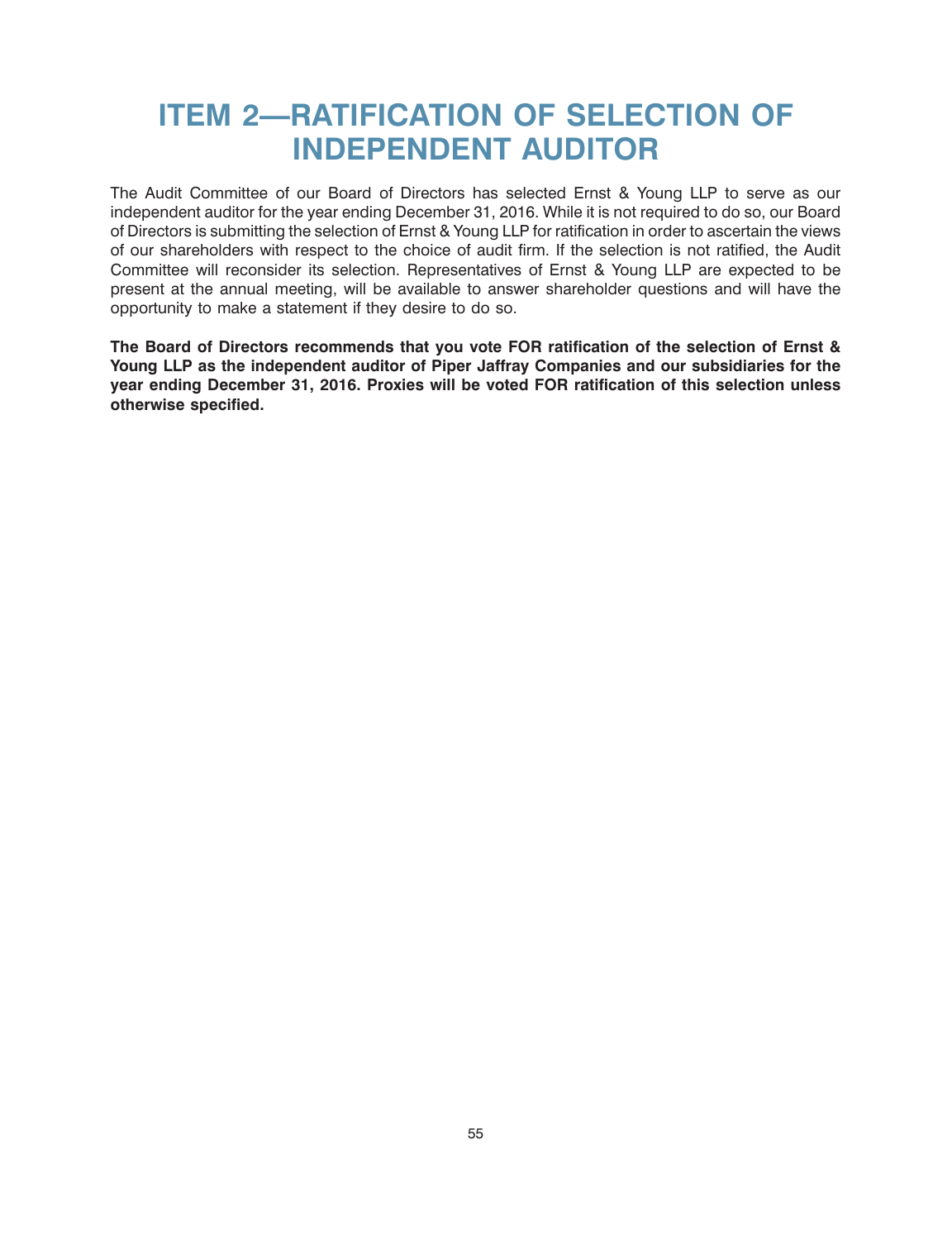# <span id="page-58-0"></span>**ITEM 3—ADVISORY VOTE (NON-BINDING) ON EXECUTIVE COMPENSATION**

We are asking our shareholders to provide advisory approval of the compensation of the officers included in this proxy statement, as we have described it in the *''Executive Compensation''* section. While this vote is advisory and not binding on our company, the Compensation Committee of the Board of Directors will consider the outcome of the vote when making future compensation decisions for our executive officers.

We achieved record net revenues and strong operating results overall in 2015. The strength of our results, led primarily by record revenues in our advisory services and public finance businesses, demonstrates the significant strategic progress that we have made over the past few years through investments in these higher margin businesses, as well as our continued focus on internal development, selective hiring, cost discipline, productivity, and market share gains.

# **2015 Operating Performance Highlights**

- Our 2015 net revenues of \$672.9 million were a record for our company, more than 46% greater than our net revenues in 2011, the year before we began our current strategic focus on internal development, selective hiring, cost discipline, and investments in our higher margin businesses.
- Advisory services revenues were \$209.2 million in 2015, setting a record for a second consecutive year.
- Our public finance group was ranked  $2<sup>nd</sup>$  nationally in 2015 for the number of municipal negotiated issuances.
- Our equity financing revenues exceeded \$100 million for the second consecutive year.
- We generated earnings per share of \$3.34 as we successfully navigated more challenging market conditions for our equity capital raising and asset management businesses, and made significant investments during the year for future growth.

**Our named executive officers' compensation for 2015 reflects the strong operating results we achieved during the year, while accounting for a decline from the earnings we achieved in 2014. The following are some of the key highlights of our 2015 executive compensation program:**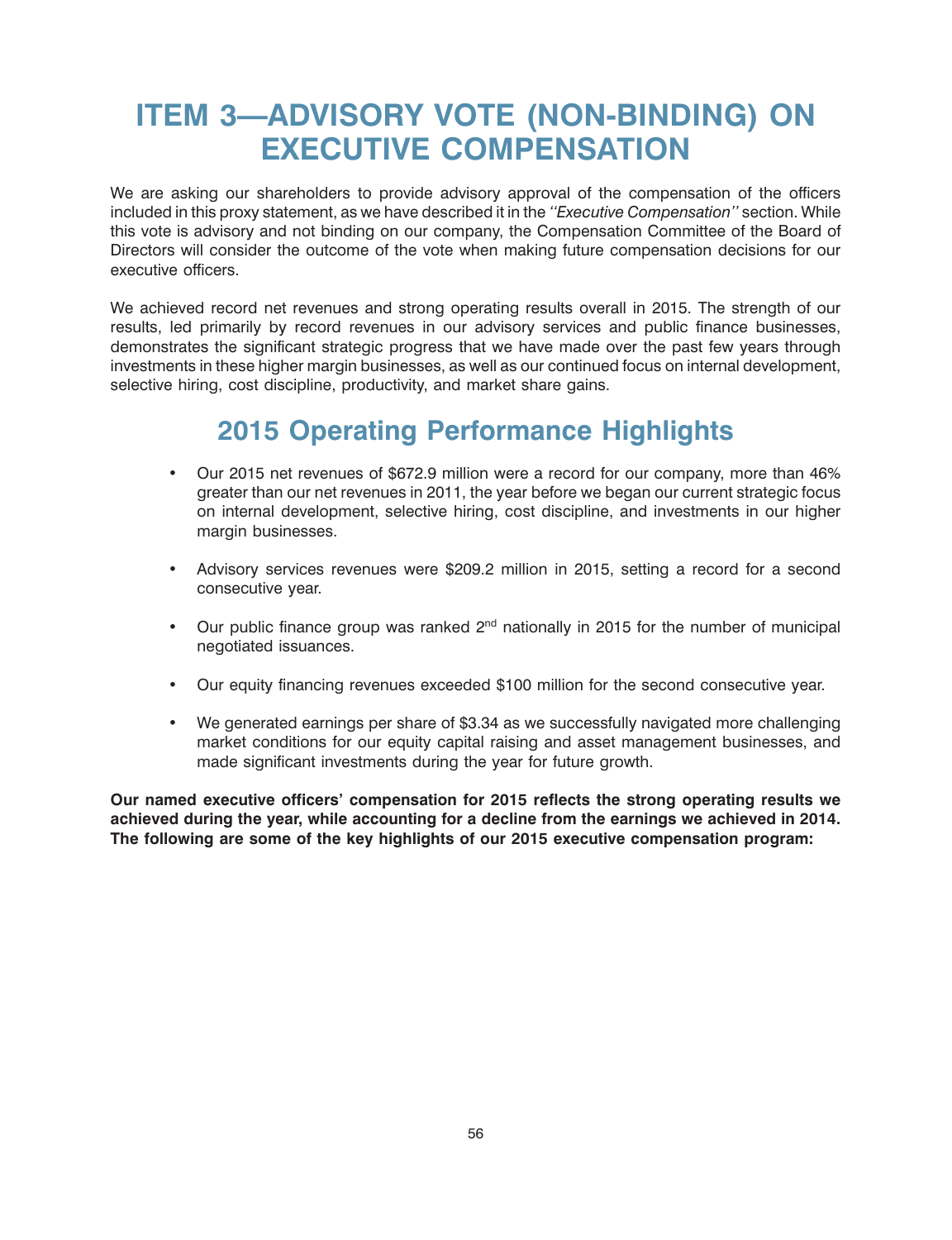

At our 2011 annual meeting, the shareholders of the company recommended one year as the frequency of advisory votes on the compensation of our named executive officers (the ''Say-on-Pay Vote''). We have had annual Say-on-Pay Votes since our 2011 annual meeting. The next Say-on-Pay Vote will be held at the 2017 annual meeting.

The Board of Directors recommends that shareholders approve the following advisory resolution:

RESOLVED, that the compensation paid to the individuals identified in the Summary Compensation Table, as disclosed in this proxy statement pursuant to the compensation disclosure rules of the SEC (which disclosure includes the Compensation Discussion and Analysis section, the compensation tables and the accompanying footnotes and narratives within the Executive Compensation section of this proxy statement), is hereby approved.

**The Board of Directors recommends that you vote FOR the advisory (non-binding) resolution. Proxies will be voted FOR this resolution unless otherwise specified.**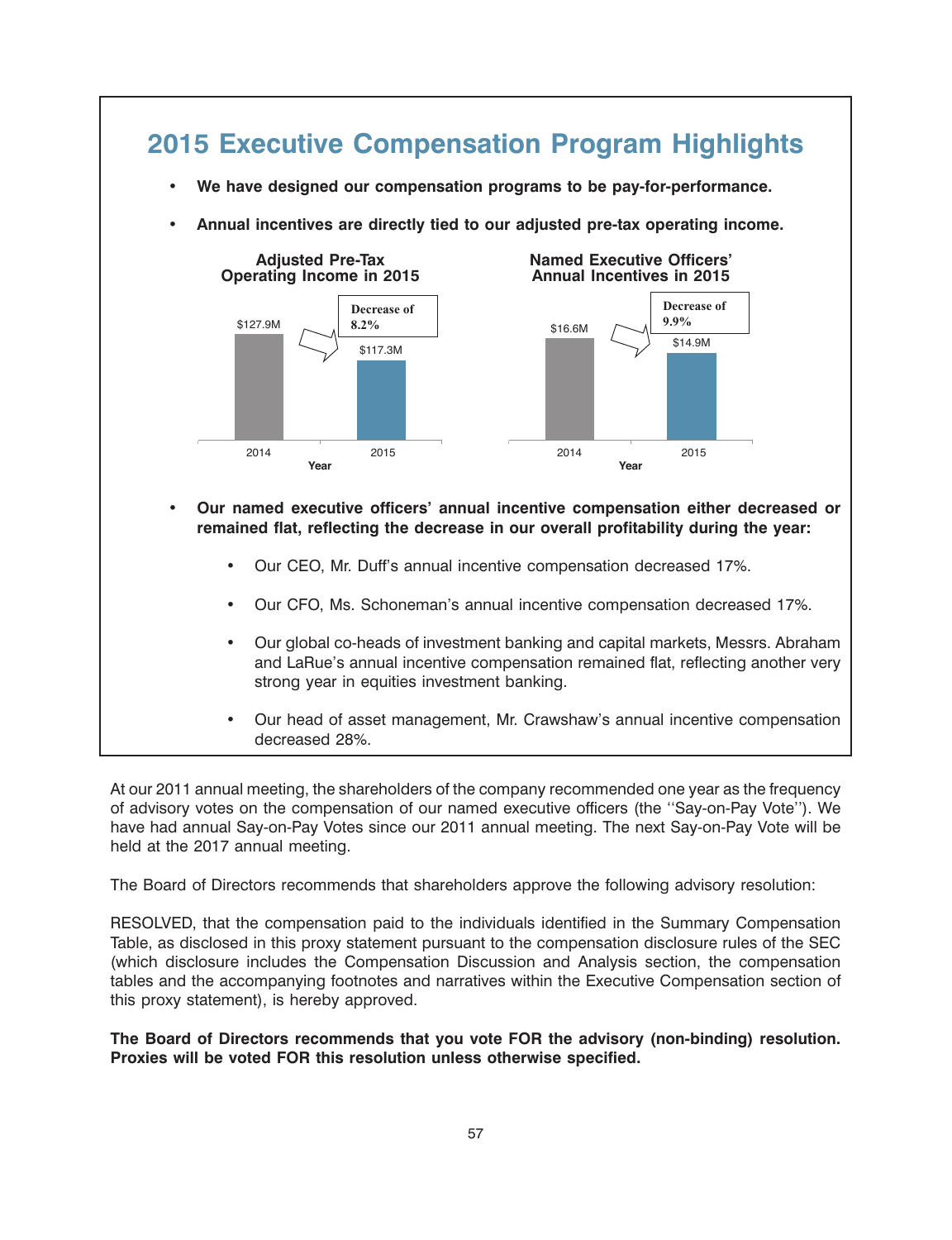# <span id="page-60-0"></span>**QUESTIONS AND ANSWERS ABOUT THE ANNUAL MEETING AND VOTING**

#### *Who is entitled to vote at the meeting?*

The Board has set March 9, 2016 as the record date for the annual meeting. If you were a shareholder of record at the close of business on March 9, 2016, you are entitled to vote at the meeting. As of the record date, 16,094,453, shares of common stock, representing all of our voting stock, were issued and outstanding and, therefore, eligible to vote at the meeting.

#### *What are my voting rights?*

Holders of our common stock are entitled to one vote per share. Therefore, a total of 16,094,453 votes are entitled to be cast at the meeting. There is no cumulative voting.

#### *How many shares must be present to hold the meeting?*

In accordance with our bylaws, shares equal to a majority of the voting power of the outstanding shares of common stock entitled to vote generally in the election of directors as of the record date must be present at the annual meeting in order to hold the meeting and conduct business. This is called a quorum. Shares are counted as present at the meeting if:

- you are present and vote in person at the meeting; or
- you have properly and timely submitted your proxy as described below under ''How do I submit my proxy?''

#### *What is a proxy?*

It is your designation of another person to vote stock you own. That other person is called a proxy. If you designate someone as your proxy in a written document, that document also is called a proxy or a proxy card. When you designate a proxy, you also may direct the proxy how to vote your shares. We refer to this as your ''proxy vote.'' Two executive officers have been designated as proxies for our 2016 annual meeting of shareholders. These executive officers are John W. Geelan and Debbra L. Schoneman.

#### *If I received a one-page Notice of Internet Availability of Proxy Materials, how can I receive a full set of printed proxy materials?*

As permitted by Securities and Exchange Commission rules, we have elected to provide access to our proxy materials over the Internet to record owners and any beneficial owners of our stock who have not previously requested printed proxy materials, which reduces our costs and the environmental impact of our annual meeting. The Notice of Availability contains instructions on how to request a printed set of proxy materials, which we will provide to shareholders upon request at no cost to the requesting shareholder within three business days after receiving the request.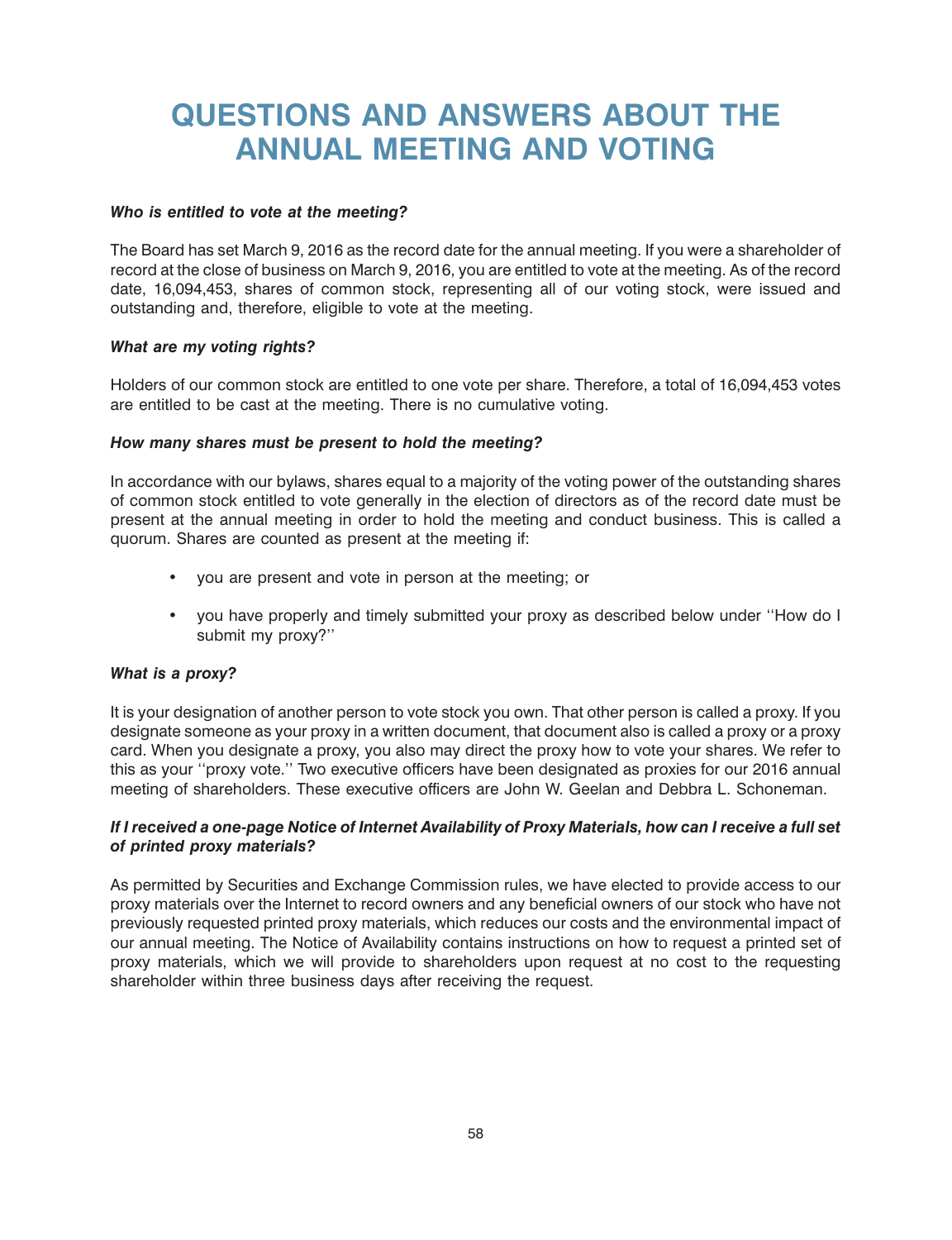#### *How can I get electronic access to the proxy materials if I don't already receive them via e-mail?*

To get electronic access to the proxy materials, you will need your control number, which was provided to you in the Notice of Internet Availability of Proxy Materials or the proxy card included in your printed set of proxy materials. Once you have your control number, you may either go to *www.proxyvote.com* and enter your control number when prompted, or send an e-mail requesting electronic delivery of the materials to *sendmaterial@proxyvote.com*.

#### *What is the difference between a shareholder of record and a ''street name'' holder?*

If your shares are registered directly in your name, you are considered the shareholder of record with respect to those shares. If your shares are held in a stock brokerage account or by a bank, trust or other nominee, then the broker, bank, trust or other nominee is considered to be the shareholder of record with respect to those shares, while you are considered the beneficial owner of those shares. In that case, your shares are said to be held in ''street name.'' Street name holders generally cannot vote their shares directly and must instead instruct the broker, bank, trust or other nominee how to vote their shares using the method described below under ''How do I submit my proxy?''

#### *How do I submit my proxy?*

If you are a shareholder of record, you can submit a proxy to be voted at the meeting in any of the following ways:

- through the Internet using *www.proxyvote.com;*
- if you request a full set of the proxy materials, you may vote over the telephone by calling a toll-free number; or
- if you receive a paper copy of the proxy card after requesting the proxy materials by mail, you may sign, date and mail the proxy card.

To vote by Internet or telephone, you will need to use a control number that was provided to you by our vote tabulator, Broadridge Financial Solutions, and then follow the additional steps when prompted. The steps have been designed to authenticate your identity, allow you to give voting instructions, and confirm that those instructions have been recorded properly. If you hold your shares in street name, you must vote your shares in the manner prescribed by your broker, bank, trust or other nominee, which is similar to the voting procedures for shareholders of record. However, if you request the proxy materials by mail after receiving a Notice of Internet Availability of Proxy Materials from your broker, bank, trust or other nominee, you will receive a voting instruction form (not a proxy card) to use in directing the broker, bank, trust or other nominee how to vote your shares.

#### *What does it mean if I receive more than one Notice of Internet Availability of Proxy Materials or printed set of proxy materials?*

If you receive more than one Notice of Internet Availability of Proxy Materials or printed set of proxy materials, it means that you hold shares registered in more than one account. To ensure that all of your shares are voted, vote once for each control number you receive as described above under ''How do I submit my proxy?''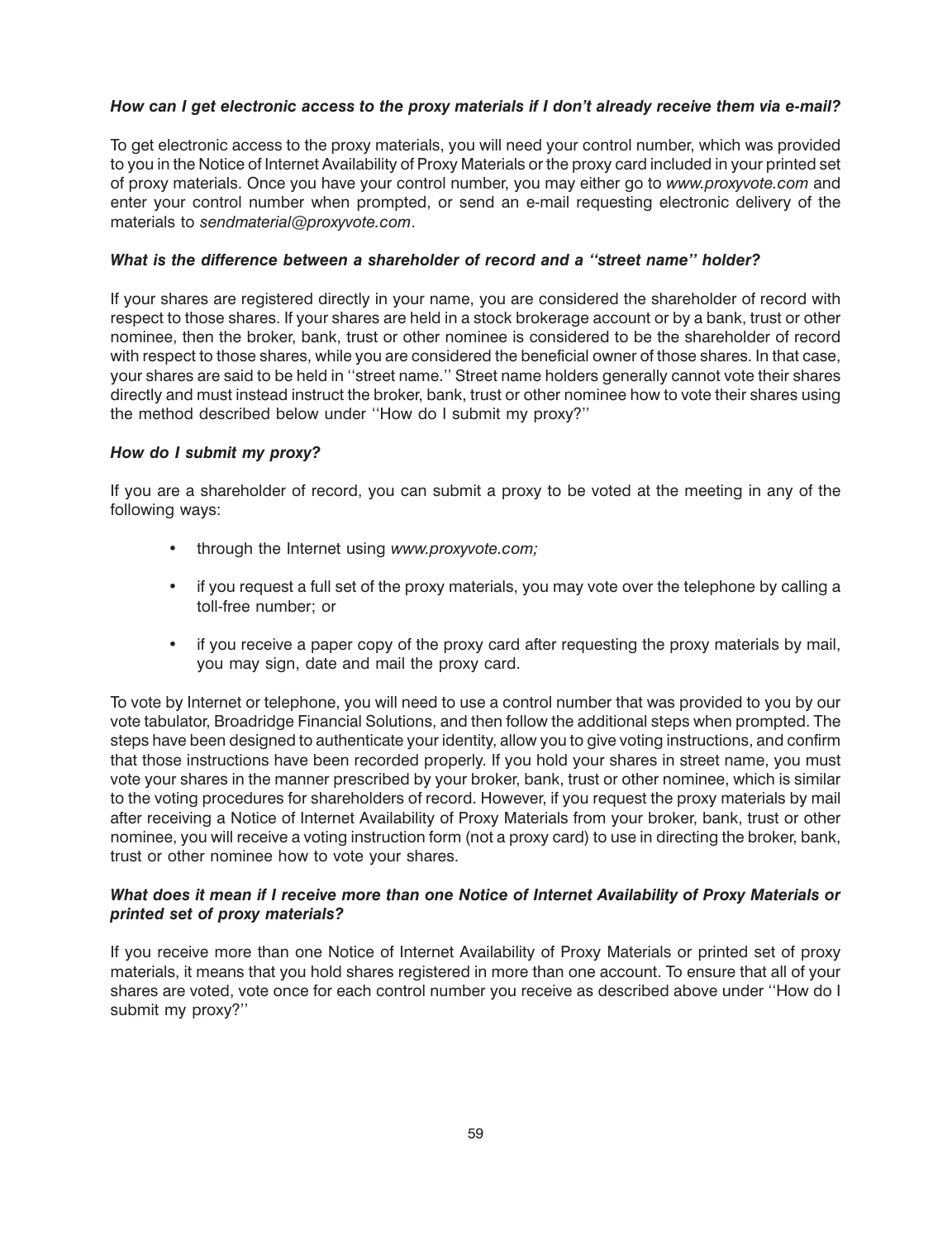#### *Can I vote my shares in person at the meeting?*

If you are a shareholder of record, you may vote your shares in person at the meeting by completing a ballot at the meeting. Even if you currently plan to attend the meeting, we recommend that you submit your proxy as described above so your vote will be counted if you later decide not to attend the meeting. If you submit your vote by proxy and later decide to vote in person at the annual meeting, the vote you submit at the meeting will override your proxy vote.

If you are a street name holder, you may vote your shares in person at the meeting only if you obtain and bring to the meeting a signed letter or other form of proxy from your broker, bank, trust or other nominee giving you the right to vote the shares at the meeting.

#### *What if I do not specify how I want my shares voted?*

If you are a shareholder of record and submit a signed proxy card or submit your proxy by Internet or telephone but do not specify how you want to vote your shares on a particular matter, we will vote your shares in accordance with the recommendations of the Board of Directors as follows:

- **FOR** all nine of the nominees for director;
- **FOR** the ratification of the selection of Ernst & Young LLP as the independent auditor of Piper Jaffray Companies for the year ending December 31, 2016; and
- **FOR** the advisory (non-binding) approval of the compensation of our officers included in this proxy statement.

**Your vote is important. We urge you to vote, or to instruct your broker, bank, trust or other nominee how to vote, on all matters before the annual meeting.** If you are a street name holder and fail to instruct the shareholder of record how you want to vote your shares on a particular matter, those shares are considered to be ''uninstructed.'' New York Stock Exchange rules determine the circumstances under which member brokers of the New York Stock Exchange may exercise discretion to vote ''uninstructed'' shares held by them on behalf of their clients who are street name holders. Other than the ratification of the selection of Ernst & Young LLP as our independent auditor for the year ending December 31, 2016, the rules do *not* permit member brokers to exercise voting discretion as to the uninstructed shares on any matter included in the notice of meeting. With respect to the ratification of the selection of Ernst & Young LLP as our independent auditor for the year ending December 31, 2016, the rules permit member brokers (other than our broker-dealer subsidiary, Piper Jaffray & Co.) to exercise voting discretion as to the uninstructed shares. For matters with respect to which the broker, bank or other nominee does not have voting discretion or has, but does not exercise, voting discretion, the uninstructed shares will be referred to as a ''broker non-vote.'' For more information regarding the effect of broker non-votes on the outcome of the vote, see below under ''How are votes counted?''

Our broker-dealer subsidiary, Piper Jaffray & Co., is a member broker of the New York Stock Exchange and may be a shareholder of record with respect to shares of our common stock held in street name on behalf of Piper Jaffray & Co. clients. Because Piper Jaffray & Co. is our affiliate, New York Stock Exchange rules prohibit Piper Jaffray & Co. from voting uninstructed shares even on routine matters. Instead, Piper Jaffray & Co. may vote uninstructed shares on such matters only in the same proportion as the shares represented by the votes cast by all shareholders of record with respect to such matters.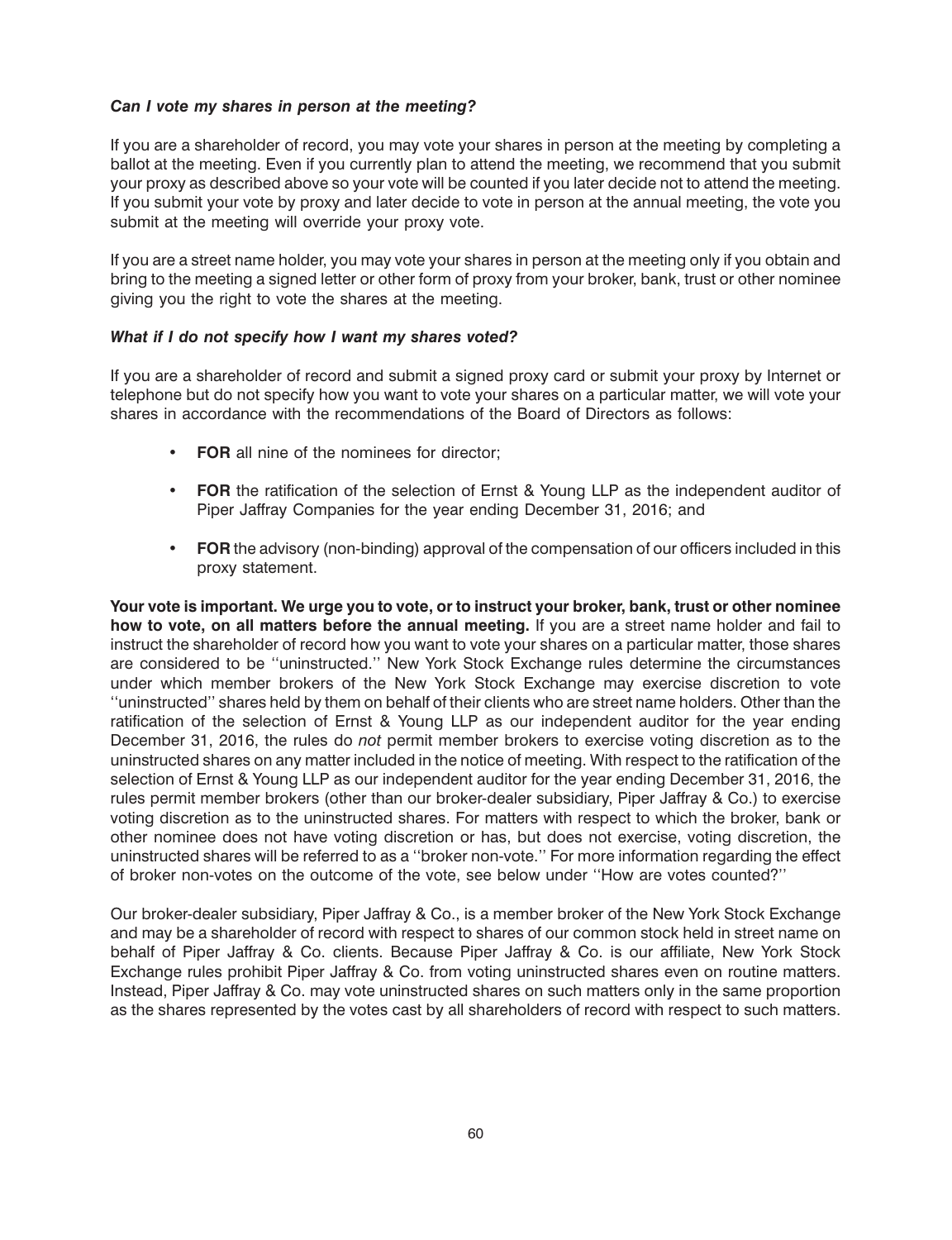#### *Can I change my vote after submitting my proxy?*

Yes. You may revoke your proxy and change your vote at any time before your proxy is voted at the annual meeting, in any of the following ways:

- by submitting a later-dated proxy by Internet or telephone before 11:59 p.m. Eastern Daylight Time on Tuesday, May 3, 2016;
- by submitting a later-dated proxy to the corporate secretary of Piper Jaffray Companies, which must be received by us before the time of the annual meeting;
- by sending a written notice of revocation to the corporate secretary of Piper Jaffray Companies, which must be received by us before the time of the annual meeting; or
- by voting in person at the meeting.

#### *What vote is required to approve each item of business included in the notice of meeting?*

- The nine director nominees who receive the most votes cast at the meeting in person or by proxy will be elected.
- The affirmative vote of the holders of a majority of the outstanding shares of common stock present in person or represented by proxy and entitled to vote at the annual meeting is required to ratify the selection of our independent auditor.
- If the advisory vote on the compensation of our officers included in this proxy statement receives more votes ''for'' than ''against,'' then it will be deemed to be approved.

The advisory vote on the compensation of our executives is not binding on us or the Board, but we will consider the shareholders' advisory input on this matter when establishing compensation for our executive officers in future years.

#### *How are votes counted?*

You may either vote ''FOR'' or ''WITHHOLD'' authority to vote for each director nominee. You may vote "FOR," "AGAINST" or "ABSTAIN" on the other proposals. If you properly submit your proxy but withhold authority to vote for one or more director nominees or abstain from voting on the other proposals, your shares will be counted as present at the meeting for the purpose of determining a quorum and for the purpose of calculating the vote on the particular matter(s) with respect to which you abstained from voting or withheld authority to vote. If you do not submit your proxy or voting instructions and also do not vote by ballot at the annual meeting, your shares will not be counted as present at the meeting for the purpose of determining a quorum unless you hold your shares in street name and the broker, bank, trust or other nominee has discretion to vote your shares and does so. For more information regarding discretionary voting, see the information above under ''What if I do not specify how I want my shares voted?''

If you withhold authority to vote for one or more of the director nominees or you do not vote your shares on this matter (whether by broker non-vote or otherwise), this will have no effect on the outcome of the vote. With respect to the proposal to ratify the selection of Ernst & Young LLP as our independent auditor, if you abstain from voting, doing so will have the same effect as a vote against the proposal, but if you do not vote your shares (or, for shares held in street name, if you do not submit voting instructions and your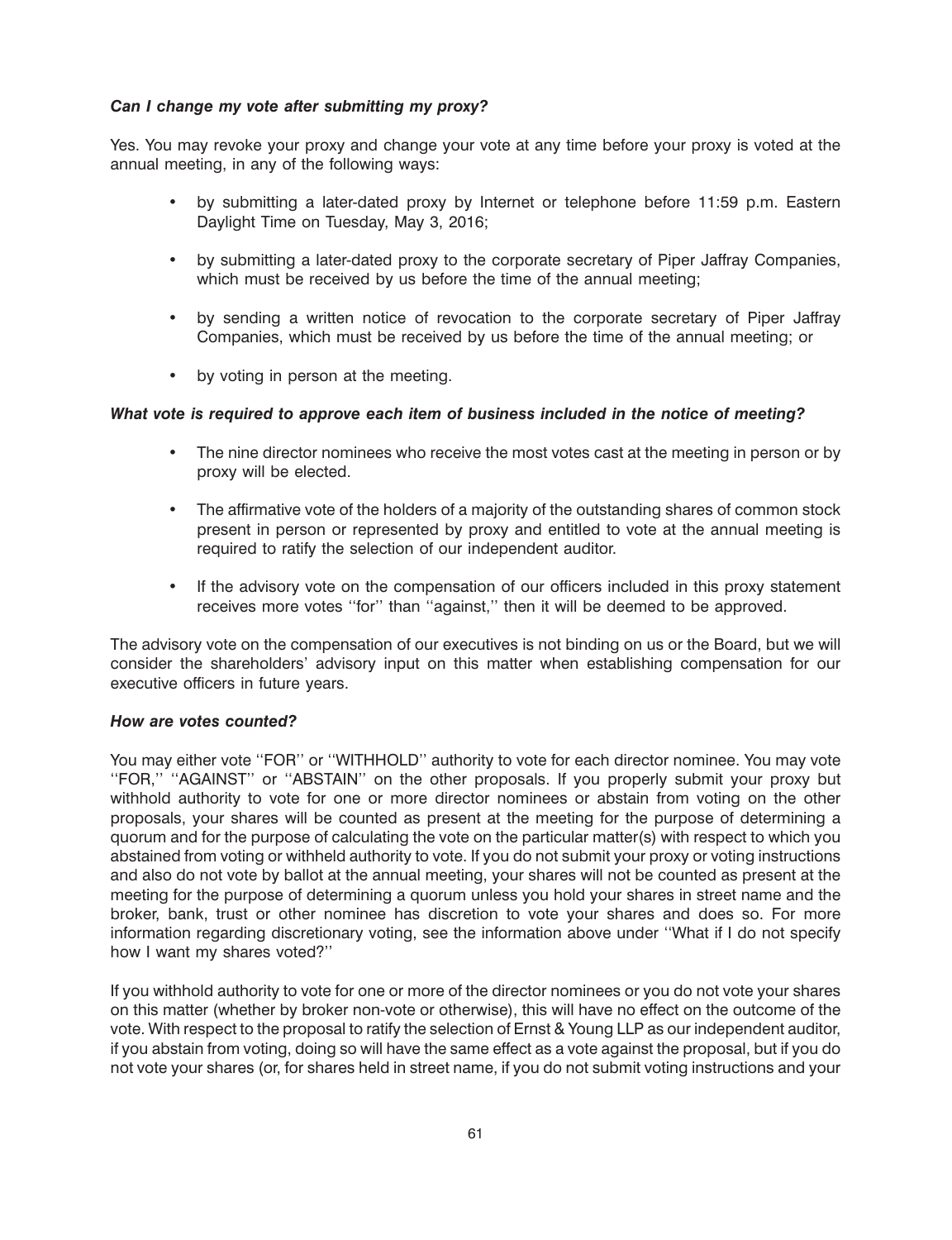<span id="page-64-0"></span>broker, bank, trust or other nominee does not or may not vote your shares), this will have no effect on the outcome of the vote. With respect to the proposal to approve the advisory say-on-pay vote, if you abstain from voting or if you do not vote your shares or submit voting instructions, this will have no effect on the outcome of the vote.

#### *How can I attend the meeting?*

All of our shareholders are invited to attend the annual meeting. You may be asked to present valid photo identification, such as a driver's license or passport, before being admitted to the meeting. If you hold your shares in street name, you also may be asked to present proof of ownership to be admitted to the meeting. A brokerage statement or letter from your broker, bank, trust or other nominee are examples of proof of ownership. To help us plan for the meeting, please let us know whether you expect to attend, by responding affirmatively when prompted during Internet or telephone voting or by marking the attendance box on the proxy card.

#### *Who pays for the cost of proxy preparation and solicitation?*

Piper Jaffray pays for the cost of proxy preparation and solicitation, including the reasonable charges and expenses of brokerage firms, banks, trusts or other nominees for forwarding proxy materials to street name holders. We have retained Morrow & Co., LLC to assist in the solicitation of proxies for the annual meeting for a fee of approximately \$10,000 plus reimbursement of out-of-pocket expenses. We are soliciting proxies primarily through the distribution of Notices of Internet Availability of Proxy Materials. In addition, our directors, officers and regular employees may solicit proxies personally, telephonically, electronically or by other means of communication. Our directors, officers and regular employees will receive no additional compensation for their services other than their regular compensation.

# **SHAREHOLDER PROPOSALS FOR THE 2017 ANNUAL MEETING**

In order for a shareholder proposal, including a director nomination, to be considered for inclusion in our proxy statement for the 2017 annual meeting of shareholders, the written proposal must be received at our principal executive offices on or before November 23, 2016. The proposal should be addressed to Piper Jaffray Companies, Attention: John W. Geelan, Secretary, 800 Nicollet Mall, Suite 1000, Mail Stop J09SSH, Minneapolis, Minnesota 55402. The proposal must comply with Securities and Exchange Commission regulations regarding the inclusion of shareholder proposals in company-sponsored proxy materials.

In accordance with our bylaws, in order to be properly brought before the 2017 annual meeting, a shareholder's notice of the matter the shareholder wishes to present must be delivered to our principal executive offices in Minneapolis, Minnesota, at the address identified in the preceding paragraph, not less than 90 nor more than 120 days prior to the first anniversary of the date of this year's annual meeting. As a result, any notice given by or on behalf of a shareholder pursuant to these provisions of our bylaws (and not pursuant to Rule 14a-8 of the Securities and Exchange Commission) must be received no earlier than January 4, 2017, and no later than February 3, 2017.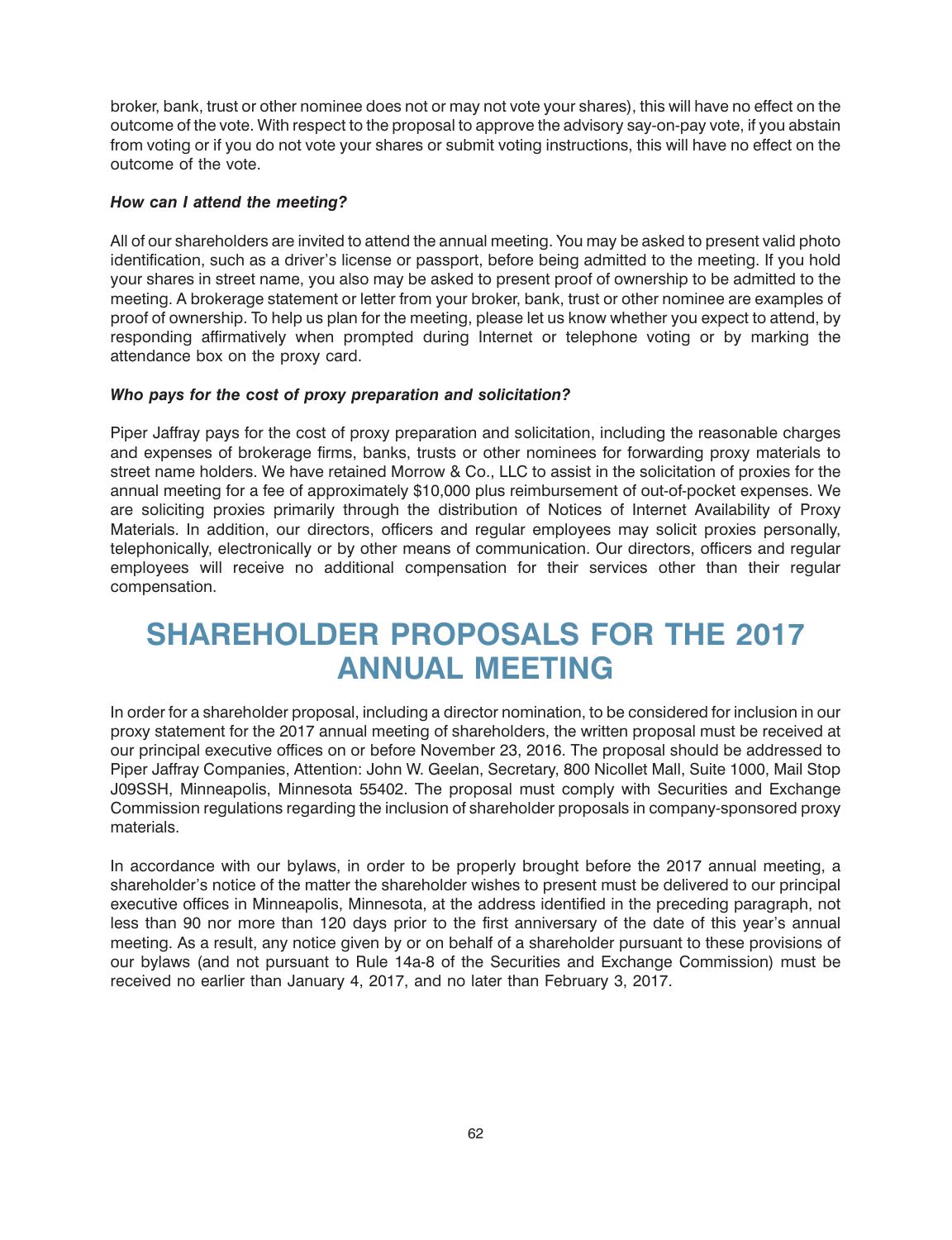# **HOUSEHOLDING**

<span id="page-65-0"></span>The Securities and Exchange Commission has adopted rules that permit companies and intermediaries such as brokers to satisfy delivery requirements for proxy statements and annual reports with respect to two or more shareholders sharing the same address by delivering a single proxy statement or annual report, as applicable, addressed to those shareholders. This process, which is commonly referred to as ''householding,'' potentially provides extra convenience for shareholders and cost savings for companies. We household our proxy materials and annual reports for shareholders, delivering a single proxy statement and annual report to multiple shareholders sharing an address unless contrary instructions have been received from the affected shareholders.

If, at any time, you no longer wish to participate in householding and would prefer to receive a separate proxy statement or annual report, or if you are receiving multiple copies of either document and wish to receive only one, please contact us in writing or by telephone at Piper Jaffray Companies, Attention: Investor Relations, 800 Nicollet Mall, Suite 1000, Mail Stop J09SSH, Minneapolis, Minnesota 55402, (612) 303-6336. We will deliver promptly upon written or oral request a separate copy of our annual report and/or proxy statement to a shareholder at a shared address to which a single copy of either document was delivered.

### **OTHER MATTERS**

We do not know of any other matters that may be presented for consideration at the annual meeting. If any other business does properly come before the meeting, the persons named as proxies above will vote as they deem in the best interests of Piper Jaffray.

John W Gular

John W. Geelan *Secretary*

Dated: March 23, 2016